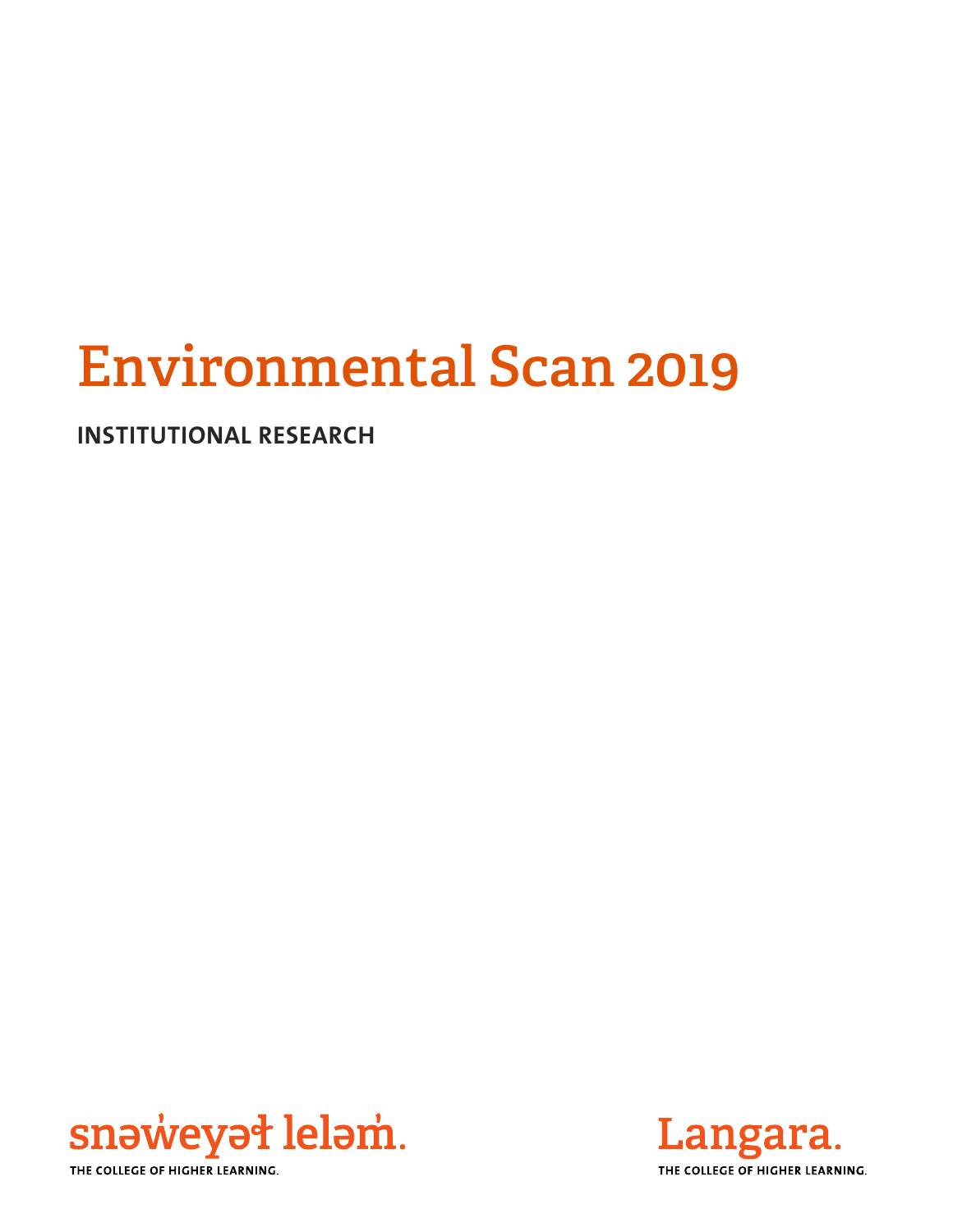# **Executive summary**

The Environmental Scan 2019 considers the demographic and economic context, government priorities, and trends in post-secondary education that might relate to Langara's mission as Canada's pathways college. There are three parts in the Environmental Scan 2019: the first discusses broader trends in the Vancouver area and British Columbia as a whole; the second discusses trends specific to Langara and other post-secondary institutions in the province; and the third discusses Langara's internal enrolment trends and ongoing initiatives.

# **Broad external trends**

The largest group of Langara students are in the 18- to 24-year-old age range and live in the College's service area, made up of the Vancouver, Richmond, and Burnaby school districts. While the populations of the College service area and of BC as a whole continue to grow, we have seen decreases in the population aged 18-24, a trend that is reflected in decreasing numbers of grade 12 students in local high schools. This decrease is expected to reverse by the end of the 2020s; meanwhile, recent trends suggest Metro Vancouver will continue to see new residents arrive from other provinces and from outside Canada.

Strong economic growth in BC has caused the unemployment rate to drop to its lowest level since the 2008/09 recession. With the lowest unemployment rate and the highest job vacancy rate in Canada, BC is in need of skilled workers; however, the availability of work might be an incentive to delay post-secondary training. Over the next decade, more than three-quarters of new job openings will require some level of post-secondary education. A majority of BC's job openings will be in the Mainland/Southwest region that includes the Langara service area. However, high housing prices can make it difficult to live, work, and study in Metro Vancouver, as the gap between home prices and income is worse in Vancouver than in any other Canadian city, though recent policy changes appear to have slowed the increase in prices. The city's Cambie Corridor plan will create new highdensity housing options near Langara, while expansions to TransLink service will help students who commute from elsewhere in the Lower Mainland.

The most recent provincial budget sets out a number of policy priorities, including:

- Constructing new affordable homes and student housing;
- Providing more post-secondary seats for early childhood educators, health care assistants, and nurses;
- Reconciliation with Indigenous peoples;
- Reducing climate pollution; and
- Making education more accessible to underrepresented populations.

Governments at the federal, provincial, and municipal level have all made investments to support the technology sector in Vancouver, which is home to Canada's Digital Technology Supercluster and is a major centre of the digital entertainment industry. The federal and provincial governments are also working to expand immigration and grant more study permits to international students.

# **Trends specific to Langara**

Langara transfers more students to research- and teaching-intensive universities than any other BC college or institute. Compared to those of other institutions in the area, Langara's graduates are more likely to report that they went on to further education rather than working full time. In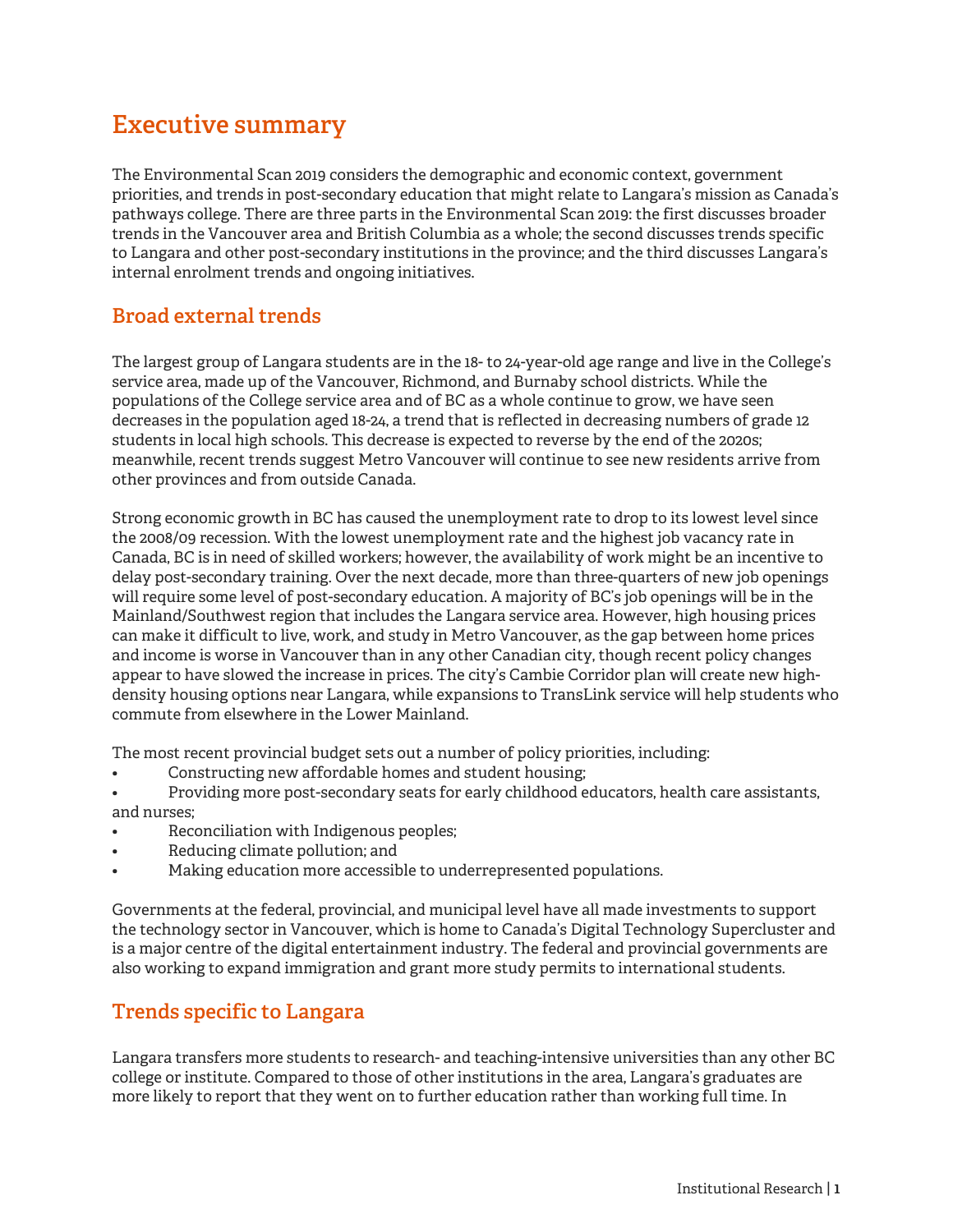addition to public institutions, several private and out-of-province institutions operate in the Langara service area and offer similar programs.

The Ministry of Advanced Education, Skills and Training has set out priorities for Langara in its most recent Mandate Letter, including:

- Improving access for vulnerable and underrepresented students;
- Expanding work-integrated learning opportunities and programming in high-demand fields;
- Improving student safety and well-being;
- Aligning with the new secondary education curriculum and the new common application system; and
- Balancing finances while limiting tuition increases.

Additionally, Langara is scheduled to undergo the Quality Assurance Process Audit in 2020; this audit will review internal program review processes at all BC post-secondary institutions. Other provincial initiatives include capital spending at post-secondary institutions throughout BC, for example, to expand student housing and build new training and research facilities.

As automation reshapes the economy, it will also affect job tasks and the skills needed for success. By combining job-specific skills with soft skills in communication and critical thinking, workers can prepare themselves for technological change in the workplace. To help instructors and students adapt in a rapidly changing economy, institutions including Langara are beginning to make use of open educational resources and explore proposals to offer badges and micro-credentials. Another priority for BC post-secondary institutions is to implement the education-related Calls to Action of the Truth and Reconciliation Commission, as outlined in the Ministry Mandate letter, as well as to engage with Indigenous knowledge systems in their teaching and learning.

#### **Internal trends and issues**

Like other public post-secondary institutions in the area, Langara has seen a decrease in domestic enrolments over the past five years, while the number of international students has increased. The College has also seen more students living in Surrey or elsewhere in the Lower Mainland. Incomes are higher, on average, for Langara graduates who remain in Canada than for Metro Vancouver workers as a whole.

Langara has strategically grown its population of international students and expanded support for students both in their home countries and after they arrive in Canada. In 2017, the College began developing its Internationalization Strategy with input from employees and students The aim of internationalization at Langara is to integrate an intercultural dimension in the way we teach, learn, and provide services.

Langara has developed a new 25-year Campus Master Plan, which will pursue site densification. While the new self-funded Science and Technology building, open since 2016, has provided some needed spaces for classrooms and student services, Langara still faces significant pressure for additional space to match enrolment growth.

While increasing the amount of campus space, the College has reduced its energy usage and emissions per square foot. Langara is implementing several other sustainability projects, including recycling and composting on campus, new solar panels installed on the Science and Technology building, and new water fill stations to help eliminate the need for single-use water bottles.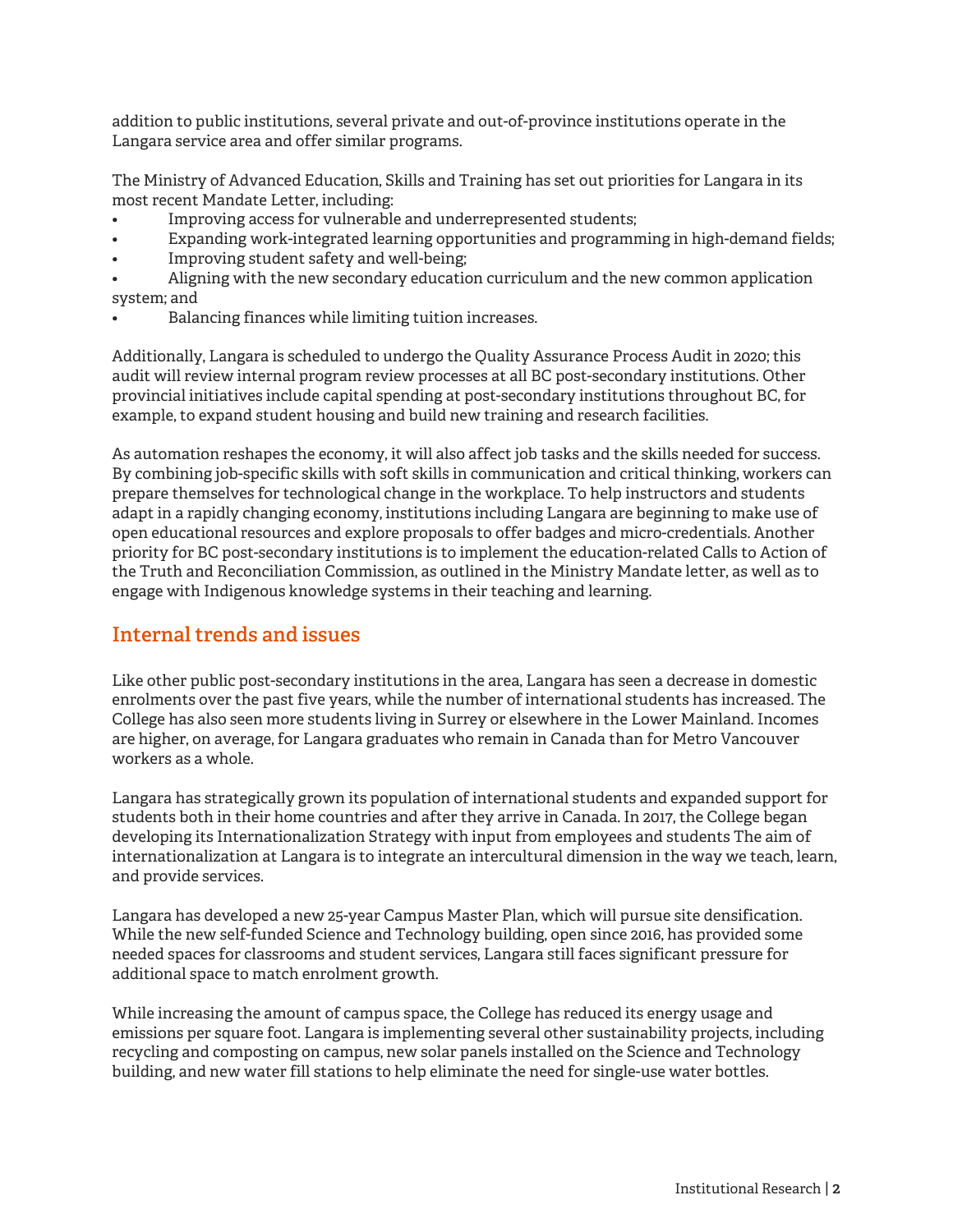# **Table of Contents**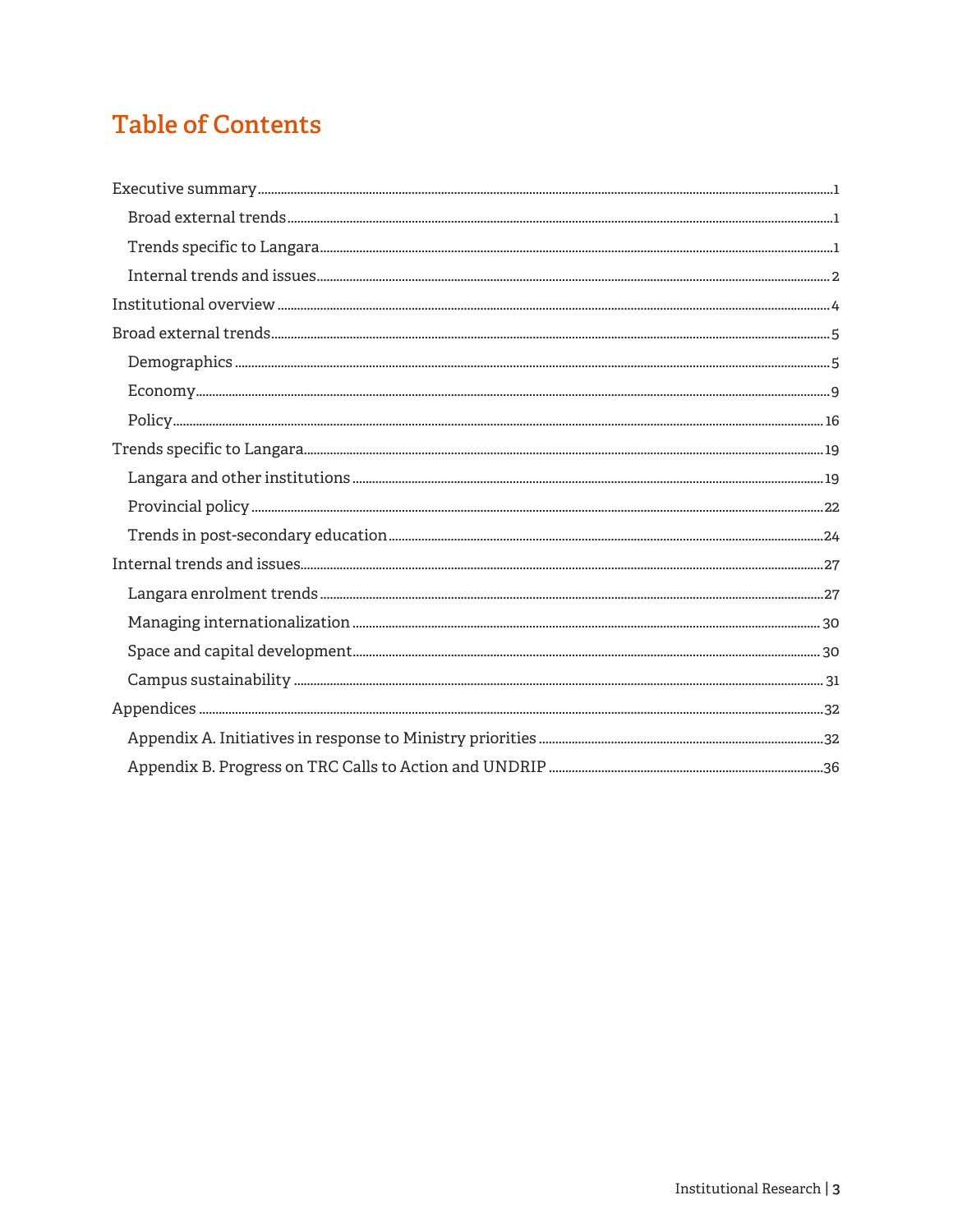# **Institutional overview**

Langara College, located in south Vancouver, was established as an independent public college on April 1, 1994. Our vision is to be Canada's pathways college and our mission is to provide accessible educational opportunities that meet the needs of our diverse community and to support exceptional learning experiences that lead to employment, career advancement, and further education. We are firm believers in life-long learning and deliver on this commitment by charting exceptional educational pathways for students of all ages, backgrounds, and life stages. Langara plays a critical role in preparing students with the skills and knowledge needed for high-demand occupations both in our local region and in other BC communities.

We offer the most comprehensive university transfer program of any BC college: six baccalaureate programs (Bachelor of Business Administration degrees in Accounting, Business Management, International Business Management, and Marketing Management; Bachelor of Recreation Management; and Bachelor of Science in Nursing), 23 career programs, and continuing studies courses in over 70 subject areas. Students can pursue programs of study leading to a post-degree certificate or diploma, bachelor's degree, associate degree, diploma, certificate, or citation. We also provide a wide range of educational experiences designed to enrich post-secondary learning, including work-integrated learning (which includes co-operative education), domestic and international field studies, and educational partnerships with domestic and international institutions and organizations. Langara College Continuing Studies offers a unique selection of intensive English and academic skills programs for students whose first language is not English, in addition to personal and professional development courses designed to meet the needs and schedules of our community. The College served nearly 23,000 students in the 2018/19 fiscal year.

In April 2019, Langara rolled out its refreshed institutional identity, incorporating the name snəweyəɬ leləm, given to us by the Musqueam people. The name means 'house of teachings' in the həndəminəm language and was given to Langara in recognition of the growing relationship between the College and Musqueam, and Langara's location on Musqueam unceded traditional territory.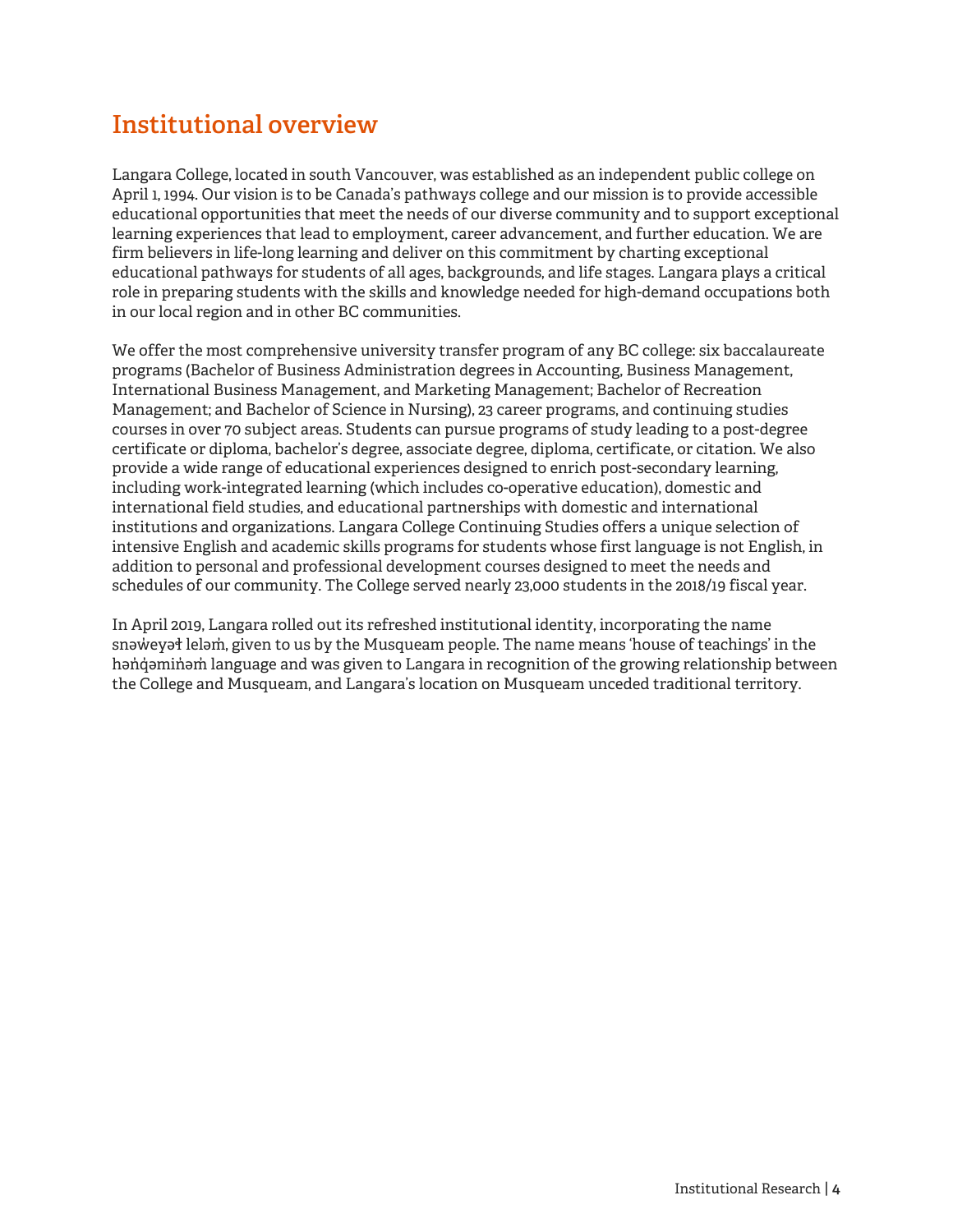# **Broad external trends**

# **Demographics**

#### **Overview**

-

The Province defines the Langara College service area as the combination of the Vancouver, Richmond, and Burnaby school districts.1 For more than ten years, over three quarters of our students have listed their residence within this region. The College's primary demographic is 18- to 24-year-old students (77% in 2018/19), but we also serve many who are entering or returning to school later in life, retraining for new careers, or advancing their professional qualifications.

## **Population trends**

The total population of the College service area is expected to increase by 12.7% between 2019 and 2029.<sup>2</sup> Langara's domestic enrolment generally reflects the population change in the 18-24 age group. According to BC Stats, the College service area population in the 15-19 age group is projected to increase by 0.9% in the next 10 years, while the population in the 20-24 age group is projected to decrease by 24.9% in the same period.<sup>3</sup> Overall, this means a 15.2% decrease in the population aged 15-24, which accounts for the majority of the College's students. While the population of this demographic group is expected to decrease each year until 2026, it is expected to grow steadily for the rest of the decade and into the 2030s.



**Projected population age 15-24, Langara service area.**

<sup>&</sup>lt;sup>1</sup> Order of the Lieutenant Governor in Council; Order in Council No. 0077, approved Jan. 12, 1994.<br><sup>2</sup> *P.E.O.P.L.E 2018 Projection Model*, BC Stats, Government of British Columbia. July 1, 2018.<br><sup>3</sup> Ibid. BC Stats has ch

<sup>&</sup>lt;sup>3</sup> Ibid. BC Stats has changed its population projection age cohorts, so population projections are no longer available for the 18- to 24-year-old cohort.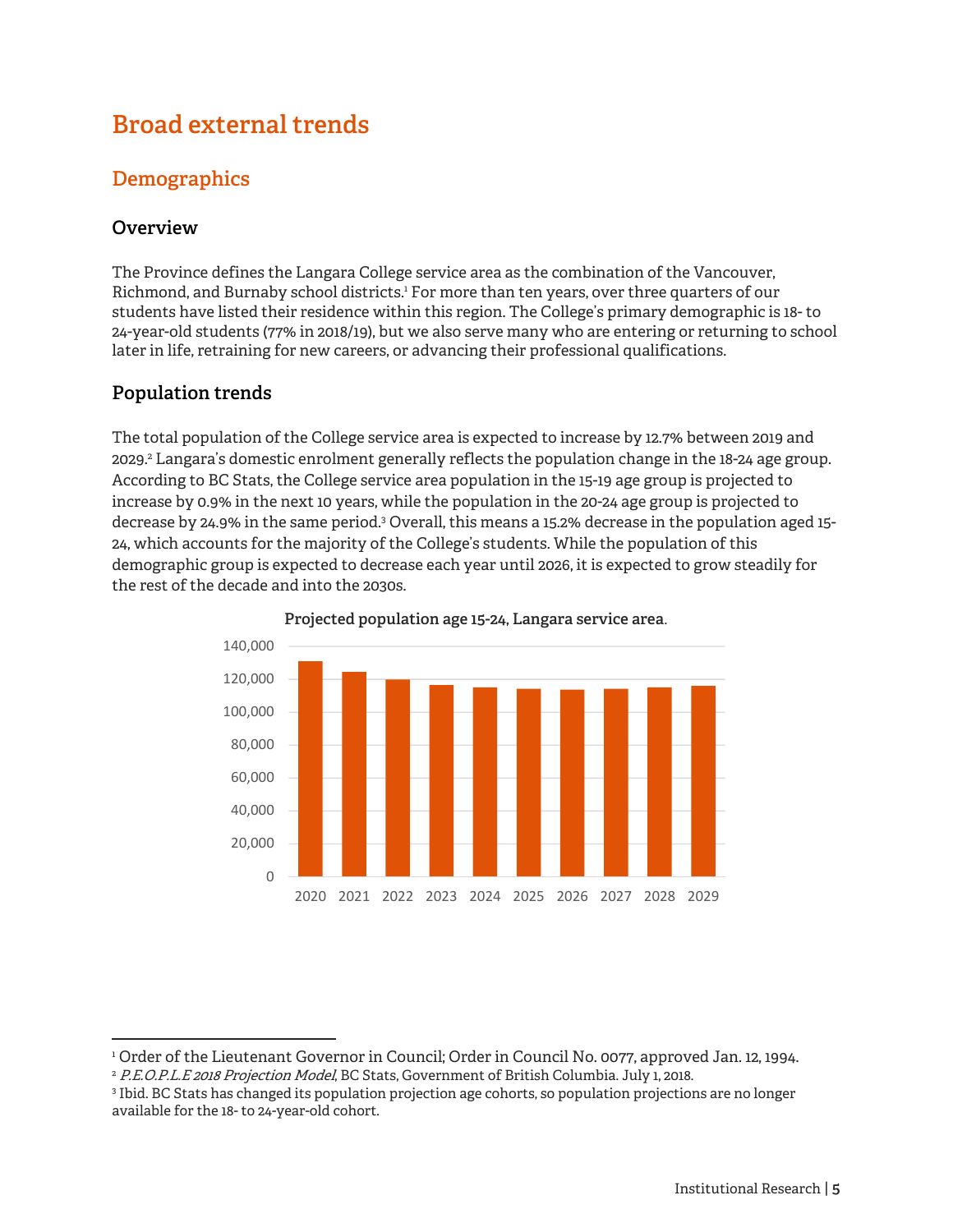Additionally, in 2019 there are 214,000 residents of the Langara service area between the ages of 25 and 34. While this number is also projected to decrease over the coming decade, it will still be larger than the population between the ages of 15 and 24<sup>4</sup>.



**Projected population age 15-34, by age group, Langara service area.**

This matches broader trends throughout British Columbia and Canada as a whole, where although the overall population has been increasing, the population aged 18-24 is projected to decrease slightly over the next few years before it starts to grow in the second half of the decade.<sup>5</sup>



**Projected annual percent change in population of Canada aged 18-24 years.6**

<sup>4</sup> Ibid.

<sup>5</sup> Statistics Canada, Table 17-10-0057-01 Projected population, by projection scenario, age and sex, as of July 1 (x 1,000).

 $^{\rm 6}$  Ibid. Graph is based on Statistics Canada's projection scenario M1, which assumes medium growth with interprovincial migration based on trends observed between 1991/1992 and 2010/2011.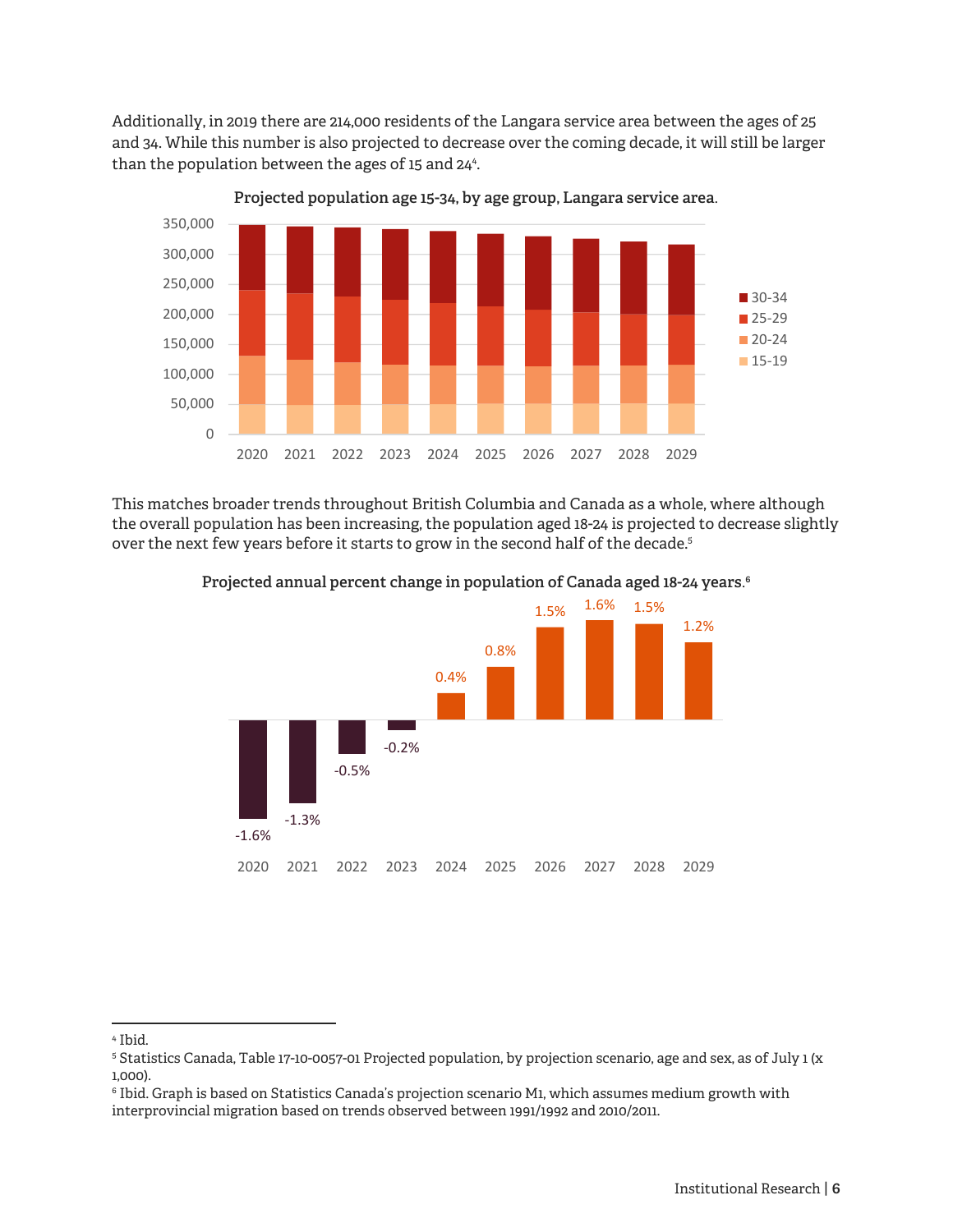## **Migration**

-

The population of Langara's service area also depends on how many people move into and out of British Columbia, and from one part of the province to another. Over the past 5 years, the largest group of people moving into Metro Vancouver7 have come from outside Canada, with net international migration ranging from 17,000 people in 2014-2015 to 41,000 in 2017-2018. However, net migration within British Columbia was negative, as more people left the Vancouver area for other parts of the province than moved into Metro Vancouver from other regional districts. Overall, Metro Vancouver gained more than 110,000 people through migration between 2013 and 2018.<sup>8</sup>



**Annual net migration into Metro Vancouver Regional District.** 

Migration into and out of British Columbia is in part related to economic conditions in other provinces. For example, in recent years unemployment in neighbouring Alberta has ranged from a low of 4.6% in 2012 and 2013 to a high of 8.1% in 2016.<sup>9</sup> Low unemployment in Alberta coincided with more people moving from BC to Alberta than the reverse. In 2016, on the other hand, high unemployment in Alberta coincided with the highest net migration from that province in recent years; more than half of BC's net interprovincial migration in 2016 came from Alberta.10

<sup>7</sup> The Metro Vancouver Regional District includes the entire Langara service area as well as municipalities like Surrey, Delta, and North Vancouver.

<sup>&</sup>lt;sup>8</sup> BC Stats, *British Columbia Regional District Migration Components*, last modified March 28, 2019.

<sup>&</sup>lt;sup>9</sup> Statistics Canada, Table 14-10-0327-01, Labour force characteristics by sex and detailed age group, annual.<br><sup>10</sup> BC Stats, *Inter-provincial and international migration*, last updated 2019 Q1.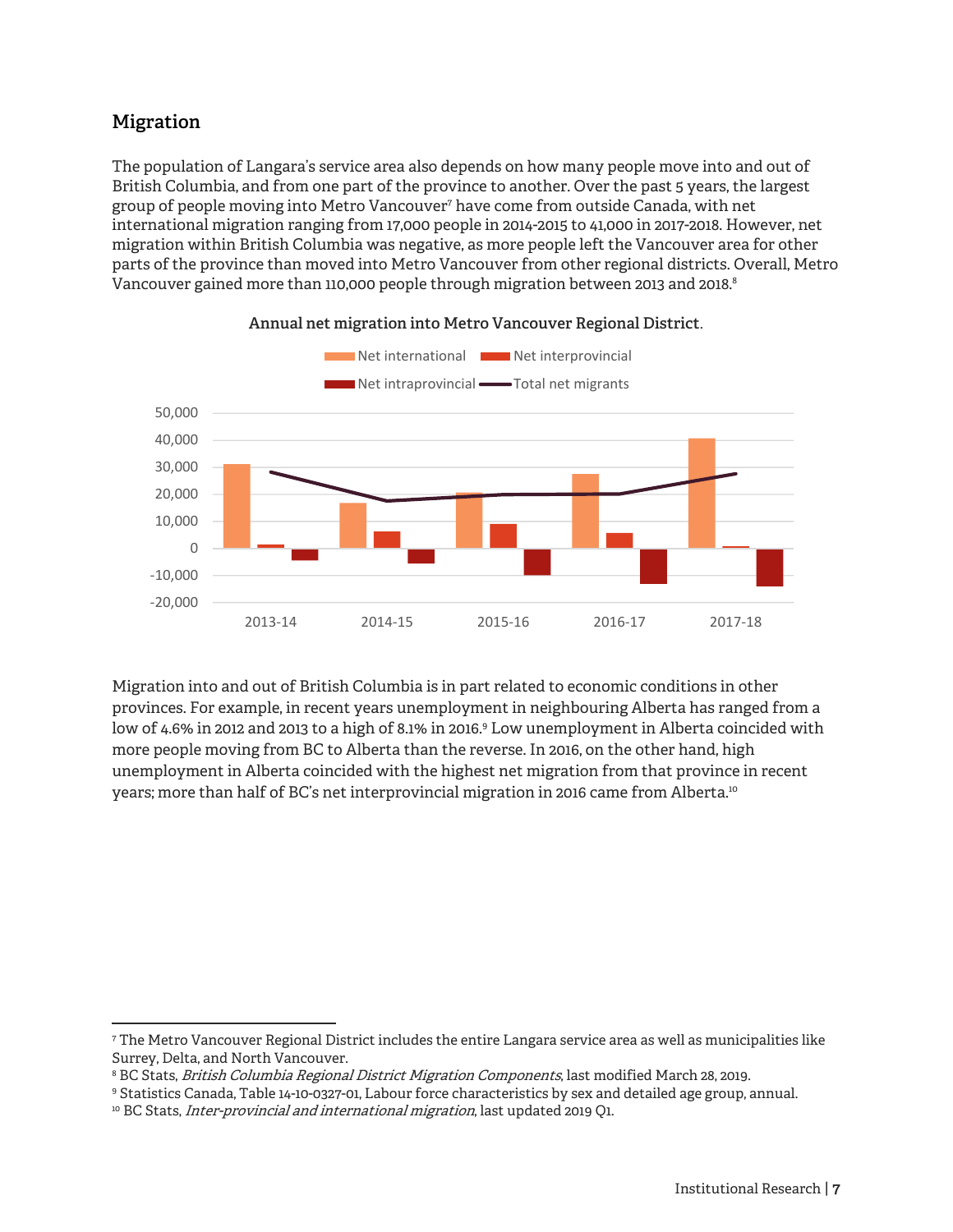

#### **High school student enrolments**

-

onward are projections.

Because many students are recent high school graduates, Langara's domestic student enrolment is also related to the number of students completing grade 12 in the Vancouver area each year. These numbers have been decreasing in recent years, and BC Stats projects that the decrease will continue until 2021. While grade 12 enrolments in the service area (including the Vancouver, Burnaby, and Richmond school districts) are projected to increase later in the decade, they will still be lower in 2028 than they were in 2014 (decreasing from 8,700 to 7,700).<sup>11</sup>



11 Ministry of Education, Projection of Public School Aged Headcount Enrolments, 2018/19. Figures for 2019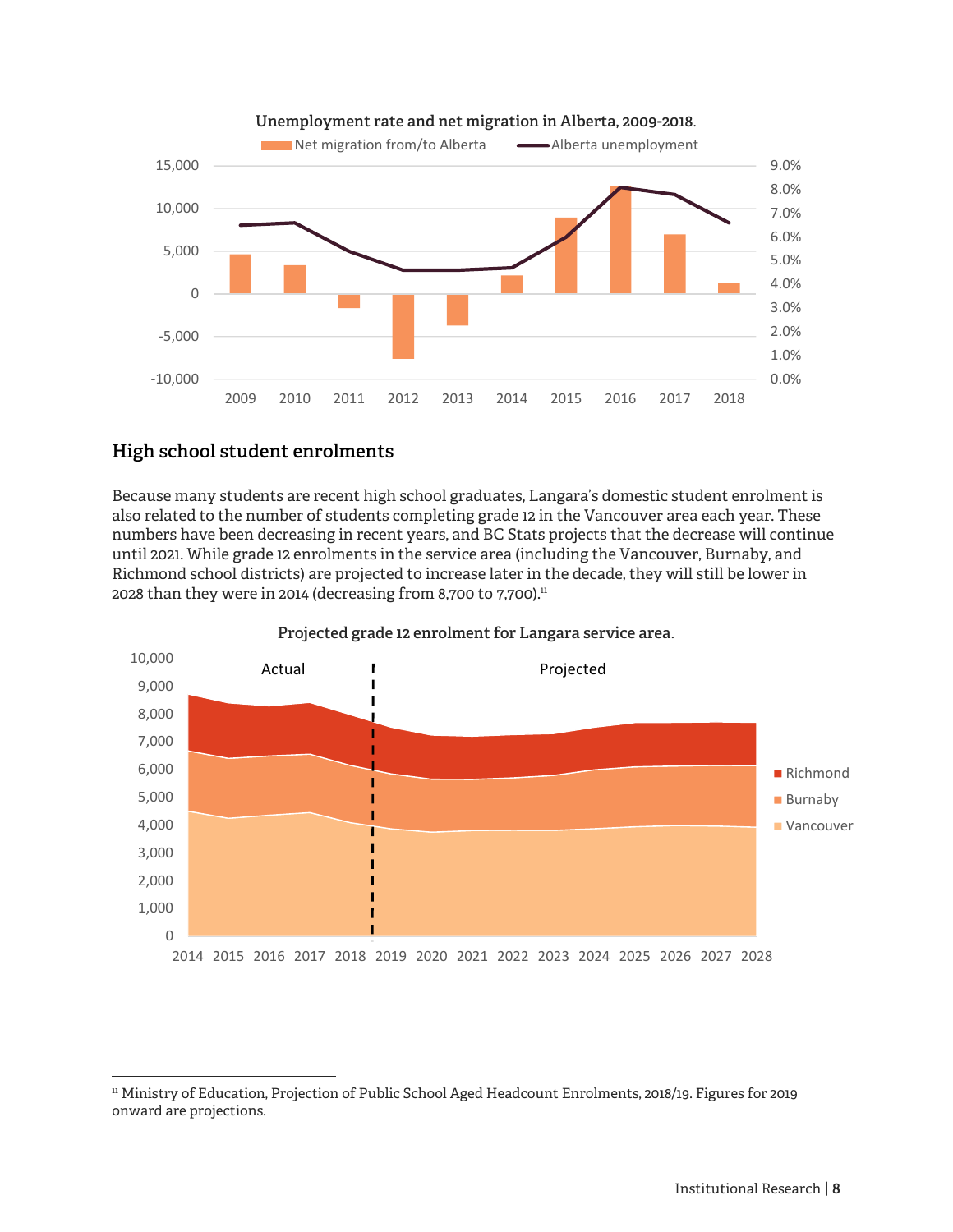The high school completion rate in the three school districts in the Langara service area is higher than the average for BC public schools. In 2016/17, for example, the six-year completion rate (i.e., the percentage of students who were in grade 8 in 2011/12 who completed a high school diploma within six years) was 88% in the Langara service area, compared to 84% throughout the province. These rates have been generally steady over the past five years. While the number of completers has decreased, this is due to the drop in the number of students over that period.



#### **Six-year high school completion rate, 2012/13-2016/17.**

#### **Economy**

#### **Overview**

Strong economic growth in BC has caused the unemployment rate to drop to its lowest level in the past decade. The Vancouver area, in particular, is expected to continue to see growth in the labour market, with a majority of new jobs requiring post-secondary education. At the same time, Vancouver's extremely tight housing market puts pressure on the area's residents. The development of new housing and transportation options in coming years will affect the patterns of where people choose to live, work, and study.

#### **Labour market and employment**

In recent years, Langara's highest domestic enrolments have come in years when the provincial unemployment rate was relatively high, while periods of low unemployment have coincided with lower enrolments. When the labour market is strong, potential students may choose to find work and defer their education plans; when jobs are harder to find, in contrast, they may be more motivated to pursue a credential as a path to future employment.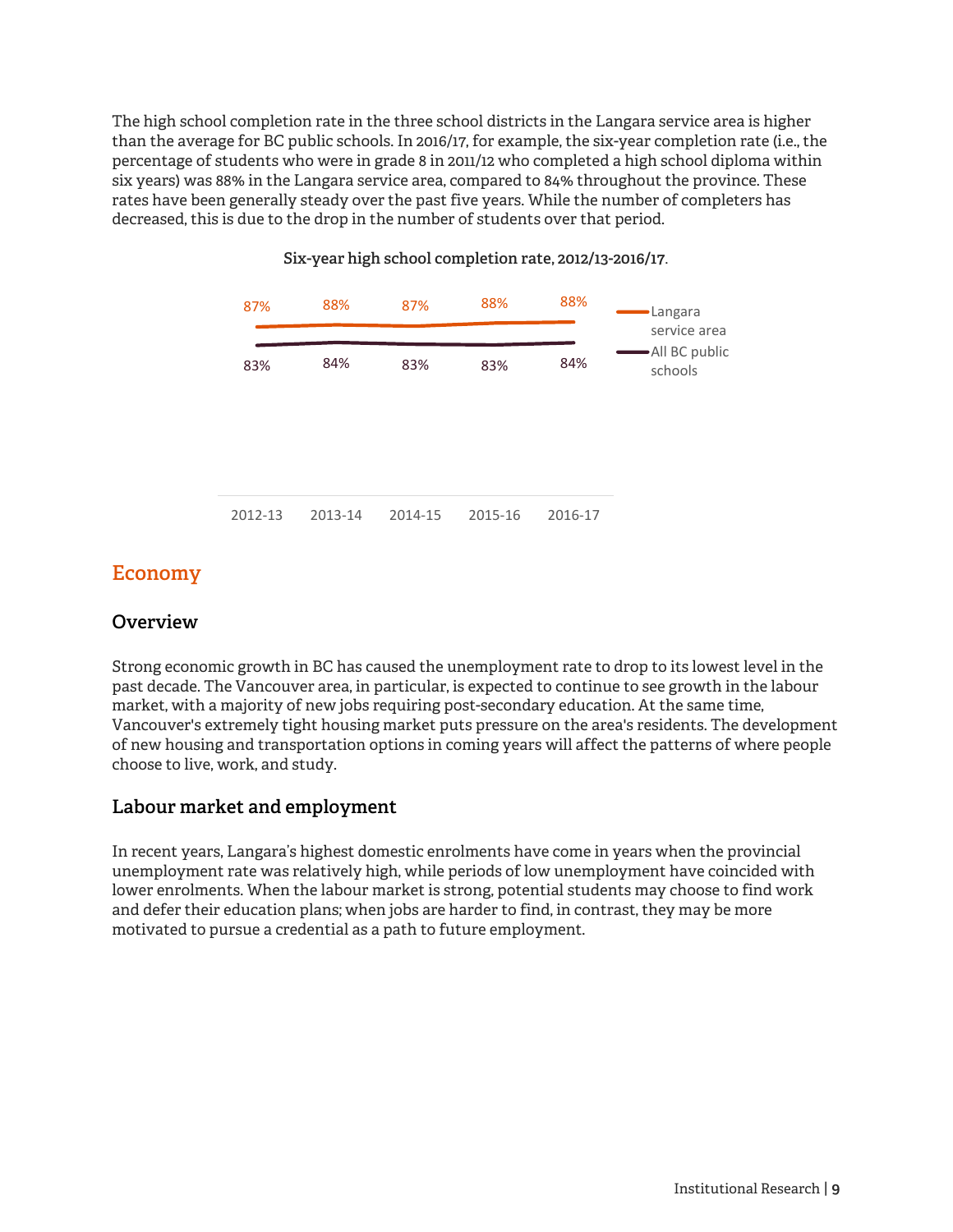

**Langara domestic enrolment and BC unemployment rate.12**

The unemployment rate in British Columbia in 2018 was 4.7%, the lowest rate in the country and the lowest seen in the province since the 2008/09 recession. With more than 2.5 million people employed in December 2018, BC employment hit a record high. While the provincial labour force grew by 0.6% in 2018, the creation of new jobs meant that BC's job vacancy rate remained among the highest for all provinces. As employers have struggled to fill job openings, average weekly wages increased by 4.1% in 2018, the highest rate of increase in the past decade. While the Ministry of Finance projects employment to continue increasing over the next five years, they do not expect the downward trend in the unemployment rate to continue, with unemployment increasing gradually to 5.5% in the medium term.<sup>13</sup>

The B.C. Labour Market Outlook projects that the total number of job openings throughout the province will increase from 86,000 in 2020 to 97,000 in 2024, before returning to around 90,000 a year at the end of the forecast period. The majority of these openings will be to replace retiring workers.<sup>14</sup> Only around half of these openings will be filled by young people entering the workforce after completing high school or a post-secondary education. On average, an additional 24,000 jobs each year will be filled by immigrants from outside Canada and another 8,000 by migrants from other provinces. This leaves an average of 13,000 jobs each year to be filled by other workers re-entering the labour market—including those who return after pursuing a post-secondary education later in their careers, unemployed workers who find jobs, and people who temporarily left the labour market for other reasons  $15$ 

<sup>&</sup>lt;sup>12</sup> Unemployment data from Statistics Canada, Table 14-10-0327-01, Labour force characteristics by sex and detailed age group, annual. Langara domestic enrolments include Regular Studies students only and are calculated for each fiscal year.

<sup>&</sup>lt;sup>13</sup> British Columbia, Ministry of Finance, *Budget and Fiscal Plan, 2019/20-2021/22* (2019), 68-69, https://www.bcbudget.gov.bc.ca/2019/pdf/2019\_budget\_and\_fiscal\_plan.pdf

<sup>14</sup> WorkBC, British Columbia Labour Market Outlook: 2018 Edition (WorkBC Labour Market Information Office, 2018), 13, https://www.workbc.ca/Labour-Market-Industry/Labour-Market-Outlook.aspx <sup>15</sup> Ibid., 14.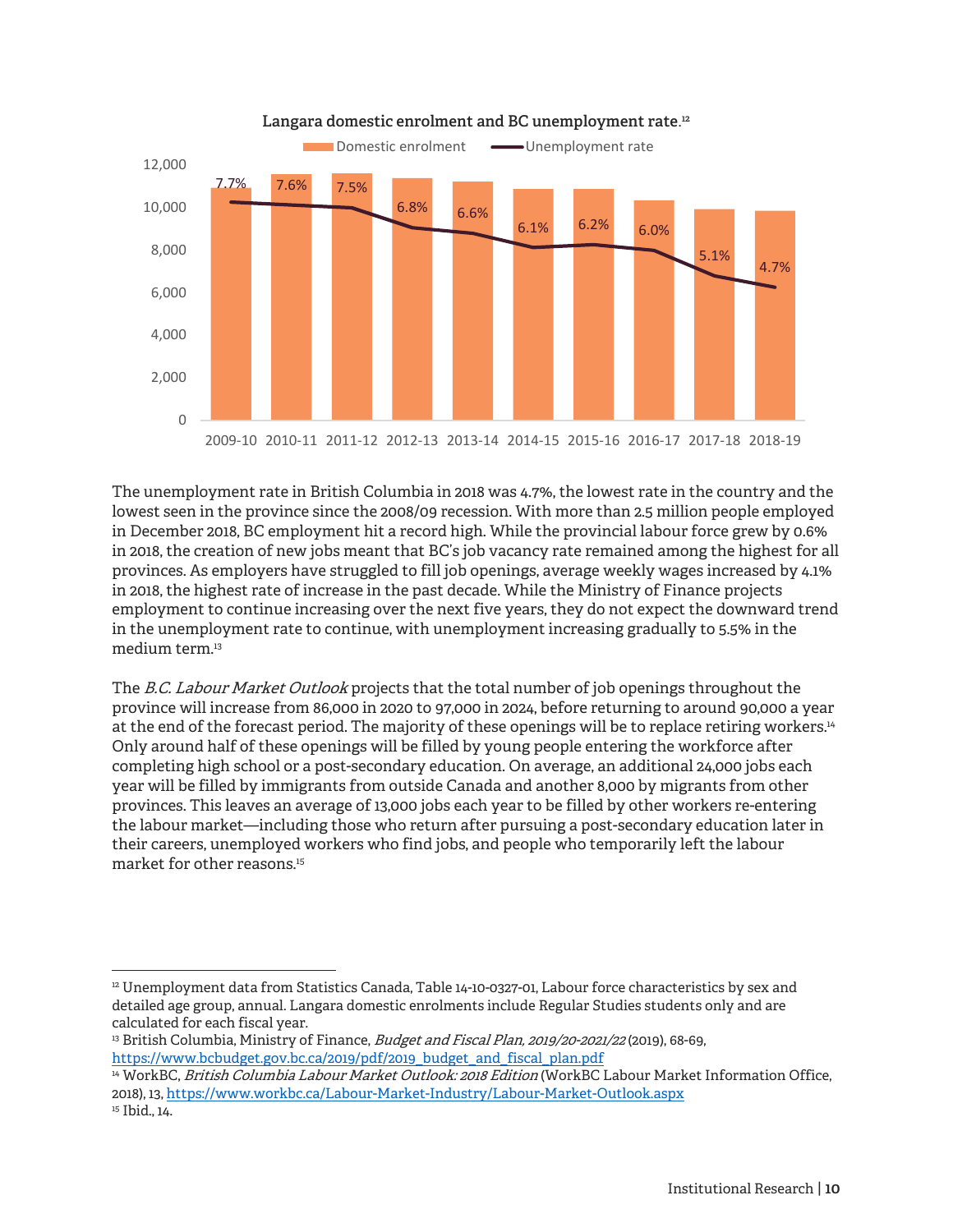

**Young people starting work vs. job openings, BC** 

Whether they enter the labour force for the first time, move to BC from elsewhere, or return to work after an absence, many of the workers in these new jobs will need post-secondary training. The B.C. Labour Market Outlook projects that more than three quarters of new jobs over the next decade will require some level of post-secondary education, including 41% of jobs requiring a diploma, certificate, or apprenticeship, and an additional 36% requiring a bachelor's degree or beyond.16 While job requirements will vary from one opening to the next, certain "soft skills" are very widely applicable. The skills and competencies most likely to be rated as "very important" for a job opening include active listening (73% of job openings), speaking (65%), reading comprehension (56%), and critical thinking  $(55%)$ .<sup>17</sup>

A majority of the province's job openings will be in the Mainland/Southwest region, which includes Vancouver and the Langara service area.18 Of these, the greatest number of openings will be in the retail trade and construction industries, thanks largely to replacement of a high number of retiring workers. In contrast, job openings in legal and other services, food services, and ambulatory health care services will be more evenly split between newly created jobs and replacement.19

-

<sup>&</sup>lt;sup>16</sup> Ibid., 15.

<sup>&</sup>lt;sup>17</sup> Ibid., 27-29.

<sup>&</sup>lt;sup>18</sup> The Mainland/Southwest region includes the Metro Vancouver, Fraser Valley, Squamish-Lillooet, and Sunshine Coast regional districts.

<sup>&</sup>lt;sup>19</sup> WorkBC, *Labour Market Outlook*, 39.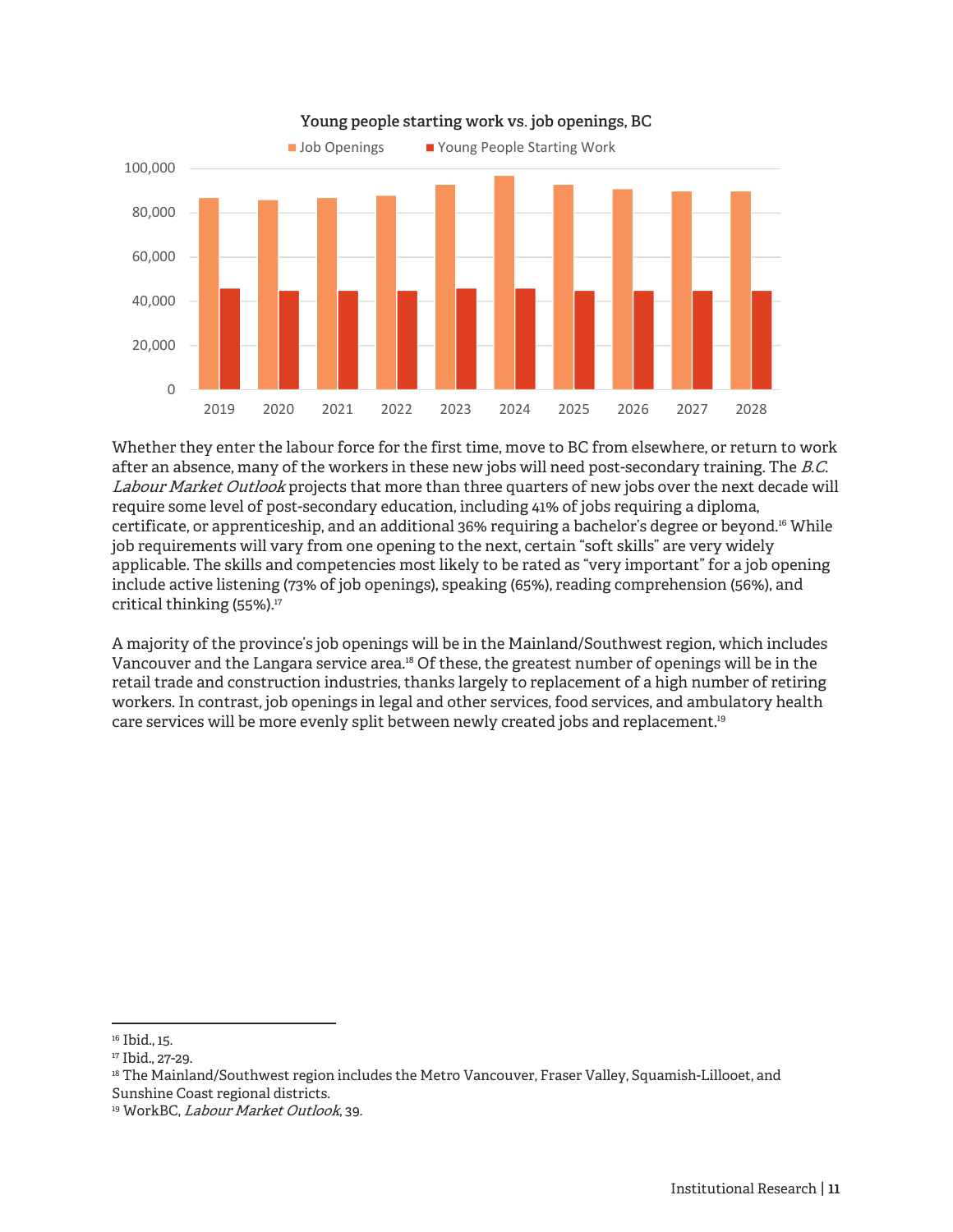

#### **Industries with the largest number of job openings, Mainland/Southwest, 2018-2028.**

The B.C. Labour Market Outlook also lists the occupations expected to create the most job openings over the next 10 years. These occupations are listed by the experience and education typically required for workers. The top occupations with skill level 0, management occupations usually requiring a combination of education and experience, include managers in retail and wholesale trade, restaurant and food service, and construction. The top occupations with skill level A, requiring a minimum of a bachelor's degree, include registered nurses, financial auditors and accountants, and information systems analysts and accountants. The top occupations with skill level B, requiring a diploma or certificate, include administrative officers, cooks, and social and community service workers.20

#### **Top occupations, skill level 0, with largest number of job openings, Mainland/Southwest, 2018-28.**

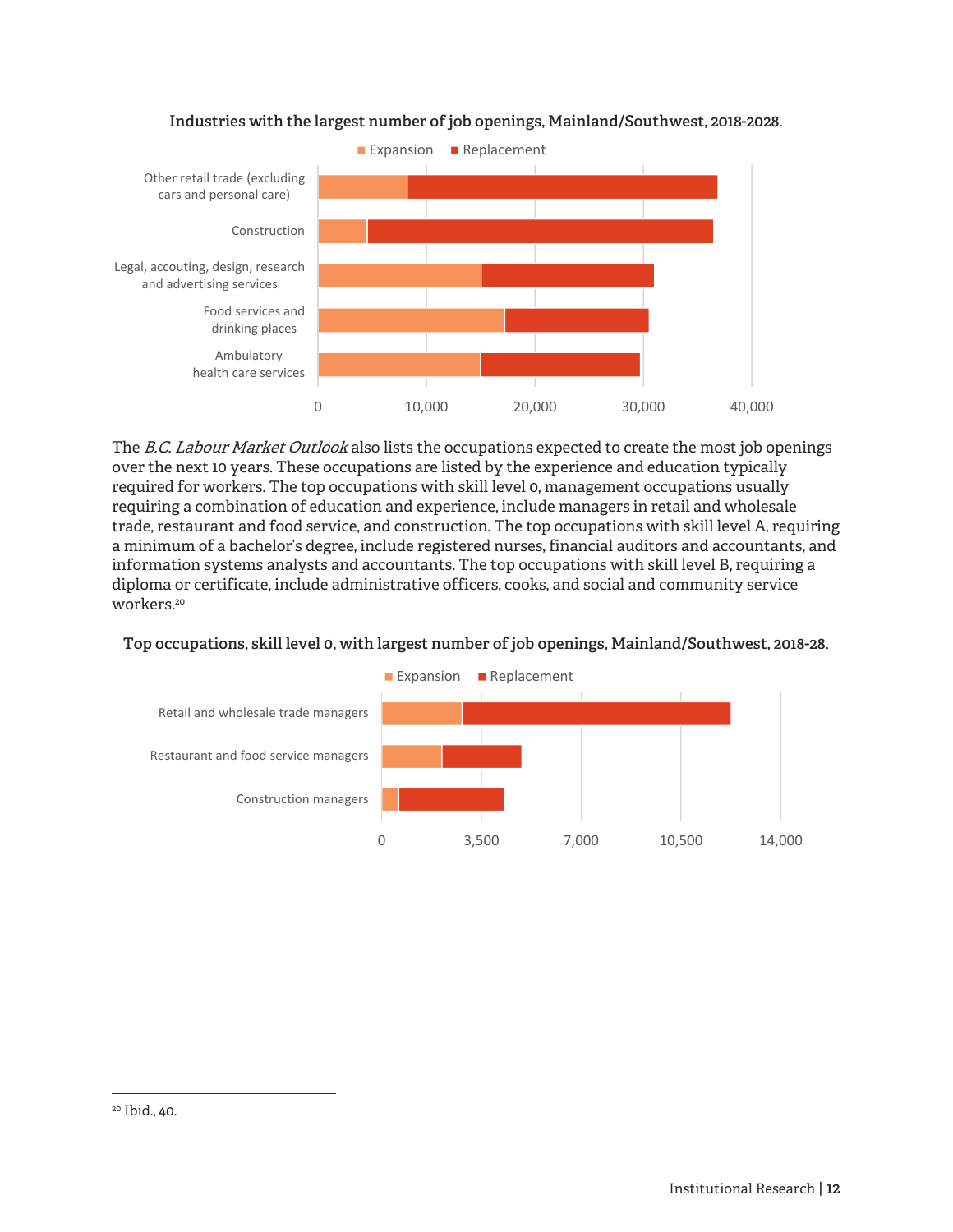

**Top occupations, skill level A, with largest number of job openings, Mainland/Southwest, 2018-28.** 

#### **Top occupations, skill level B, with largest number of job openings, Mainland/Southwest, 2018-28.**



## **Housing**

 $\overline{a}$ 

The rapid increase in housing costs in the region may affect the decisions of local people, particularly young people in the 18-24 age group, to live and study in Vancouver. One study found that the gap between home prices and average earnings in Vancouver was the second worst among major world cities, behind only Hong Kong.<sup>21</sup> Between the first quarter of 2000 and the fourth quarter of 2018, house prices in Vancouver tripled. This 200% price increase was faster than Hong Kong (178%) or Toronto (138%).<sup>22</sup> As housing prices increase, incomes have been unable to keep up: between 2013 and 2018, house prices increased by 58%, while disposable household income increased by only 12%.23 As a result, in 2019, the average household in Vancouver would need to spend 85% of its pre-tax income to cover mortgage payments, property taxes, and utilities to own an average home; this makes Vancouver the least affordable city in Canada.<sup>24</sup> While many of these measures relate to the cost of home ownership, rent has also increased, rising 6.4% over the past three years.<sup>25</sup> With a rental housing vacancy rate below 1%, renters face substantial competition when looking for a home. Over 46,000 renting households in Vancouver pay over 30% of their income on rent, thus

https://www.knightfrank.com/blog/2019/01/28/the-knight-frank-global-affordability-monitor-2019 <sup>24</sup> "Housing Trends and Affordability," RBC Economic Research, March 2019,

<sup>&</sup>lt;sup>21</sup> Douglas Todd, "How unaffordable is Vancouver? Let us count the ways," *Vancouver Sun*, May 28, 2019, https://vancouversun.com/opinion/columnists/douglas-todd-how-unaffordable-is-vancouver-let-us-count-theways

<sup>&</sup>lt;sup>22</sup> "Global cities house-price index," The Economist, 11 March 2019, https://www.economist.com/graphicdetail/2019/03/11/global-cities-house-price-index?date=2000-03&index=real\_price&places=VAN&places=TOR <sup>23</sup> "The Knight Frank Global Affordability Monitor 2019," Knight Frank, January 27, 2019,

http://www.rbc.com/newsroom/reports/rbc-housing-affordability.html 25 Ibid.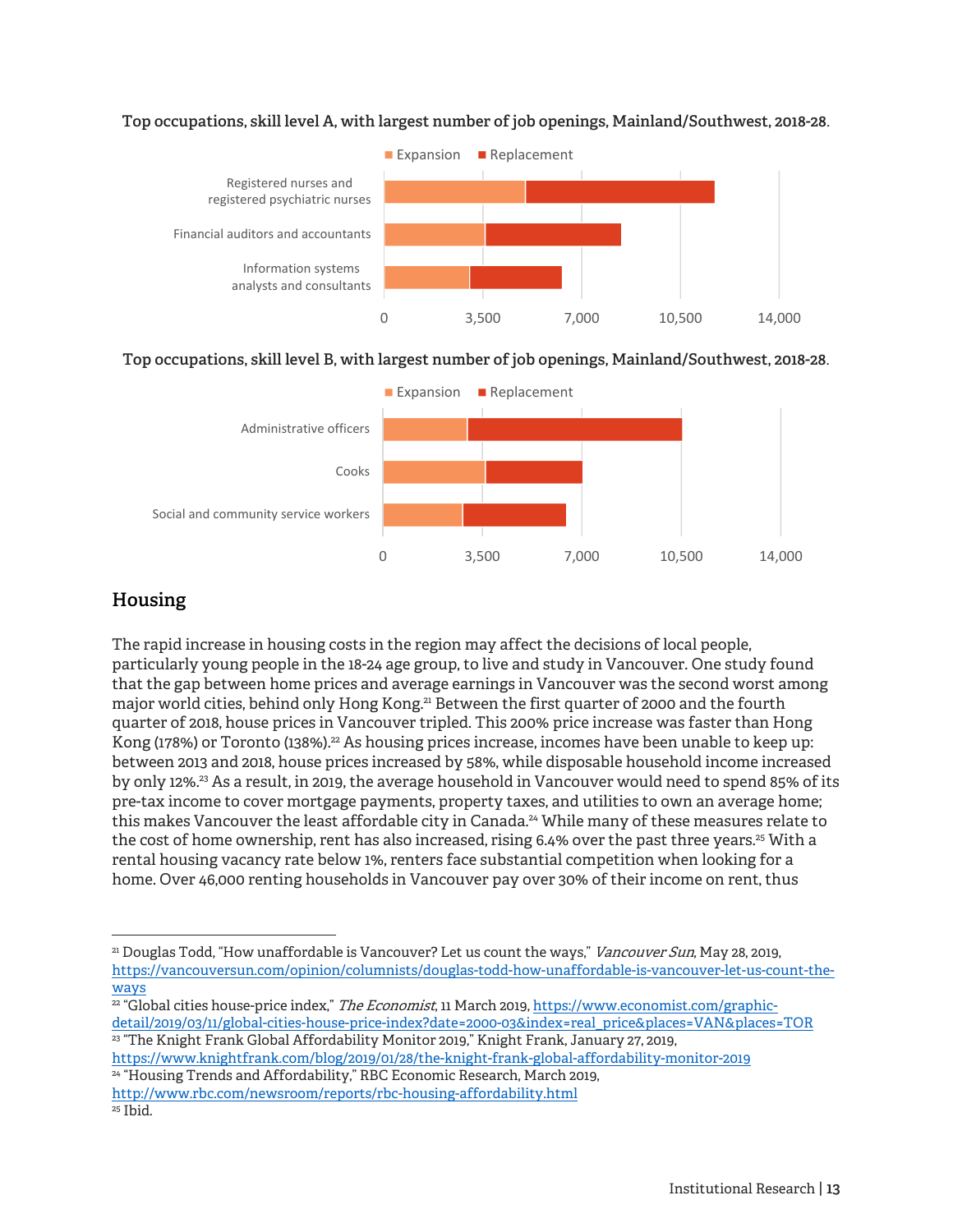meeting the Canada Mortgage and Housing Corporation (CMHC) definition for unaffordable housing; of these, 15,000 pay more than half their income on rent.<sup>26</sup>

Recent policy changes at the provincial and federal level, as well as increasing interest rates, have contributed to slow or even reverse the trend of rising prices. Between June and December 2018, benchmark prices in Greater Vancouver decreased by 7.2% for single family homes, 5.3% for townhouses, and 6.4% for apartments.<sup>27</sup> While this led to a slight improvement in the ratio of home ownership costs to income, Vancouver is still far above other Canadian cities in this measure.<sup>28</sup>

Langara is located within the area covered by the City of Vancouver's Cambie Corridor Plan. This plan aims to increase population density in the area between Oak Street and Ontario Street south of 16th Avenue. The development area is anchored by the Canada Line SkyTrain running along Cambie Street, with two potential new stations to be built at  $33<sup>rd</sup>$  Avenue and  $57<sup>th</sup>$  Avenue.<sup>29</sup> By 2041, the City expects that the population of the Cambie Corridor will more than double, from a 2016 population of 34,800 people. They also anticipate more than 9,200 new jobs in the Corridor.<sup>30</sup> The area around  $41<sup>st</sup>$ Avenue and Cambie Street has been designated as a Municipal Town Centre, with priority given to frequent public transit and high-density development, including high-rise towers at Oakridge Centre and surrounding blocks.<sup>31</sup> Closer to Langara, the north side of 49<sup>th</sup> Avenue between Cambie and Ontario will see new mid-rise buildings with a mix of housing and commercial use; 49th Avenue itself will be redesigned as a "Complete Street," giving priority to transit, cycling, and walking, and incorporating wider sidewalks and public spaces.<sup>32</sup> The YMCA site just west of the College will also see the development of new housing, including the possibility of student-oriented housing, and has been identified as a priority location for a childcare facility.<sup>33</sup>

#### **Transportation**

Public transit in Metro Vancouver, including the Canada Line SkyTrain route and the route 49 bus that reach Langara's 49<sup>th</sup> Avenue campus, is provided by TransLink. TransLink ridership has been increasing, with riders taking 261 million trips in 2018, a 12% increase in the past five years.<sup>34</sup> A 2017 survey of Langara students, faculty, and staff found that 88% of respondents take transit to campus, including 92% of students and 68% of employees. In contrast, only 38% of respondents (30% of students and 70% of employees) reported that they drive to Langara. Additionally, 61% of respondents said better transit service and connections would encourage them to travel more frequently without a car.35

<sup>&</sup>lt;sup>26</sup> City of Vancouver, *Housing Vancouver Strategy*, 2017, 14, <sup>27</sup> Ministry of Finance, *Budget and Fiscal Plan*, 69-71.<br><sup>28</sup> "Housing Trends and Affordability."

<sup>&</sup>lt;sup>29</sup> City of Vancouver, *Cambie Corridor Plan*, 2018, 8-9, https://vancouver.ca/home-property-development/cambiecorridor-plan.aspx

<sup>30</sup> Ibid., 32.

<sup>&</sup>lt;sup>31</sup> Ibid., 60-95.

<sup>32</sup> Ibid., 96-105.

<sup>33</sup> Ibid., 178-179.

<sup>34</sup> TransLink, "Ridership," https://www.translink.ca/Plans-and-Projects/Accountability-Centre/Ridership.aspx

<sup>35</sup> Langara College Transportation Survey, 2017. The Transportation Survey will be conducted every two years starting in 2017. The results of the 2019 survey will be available by early 2020.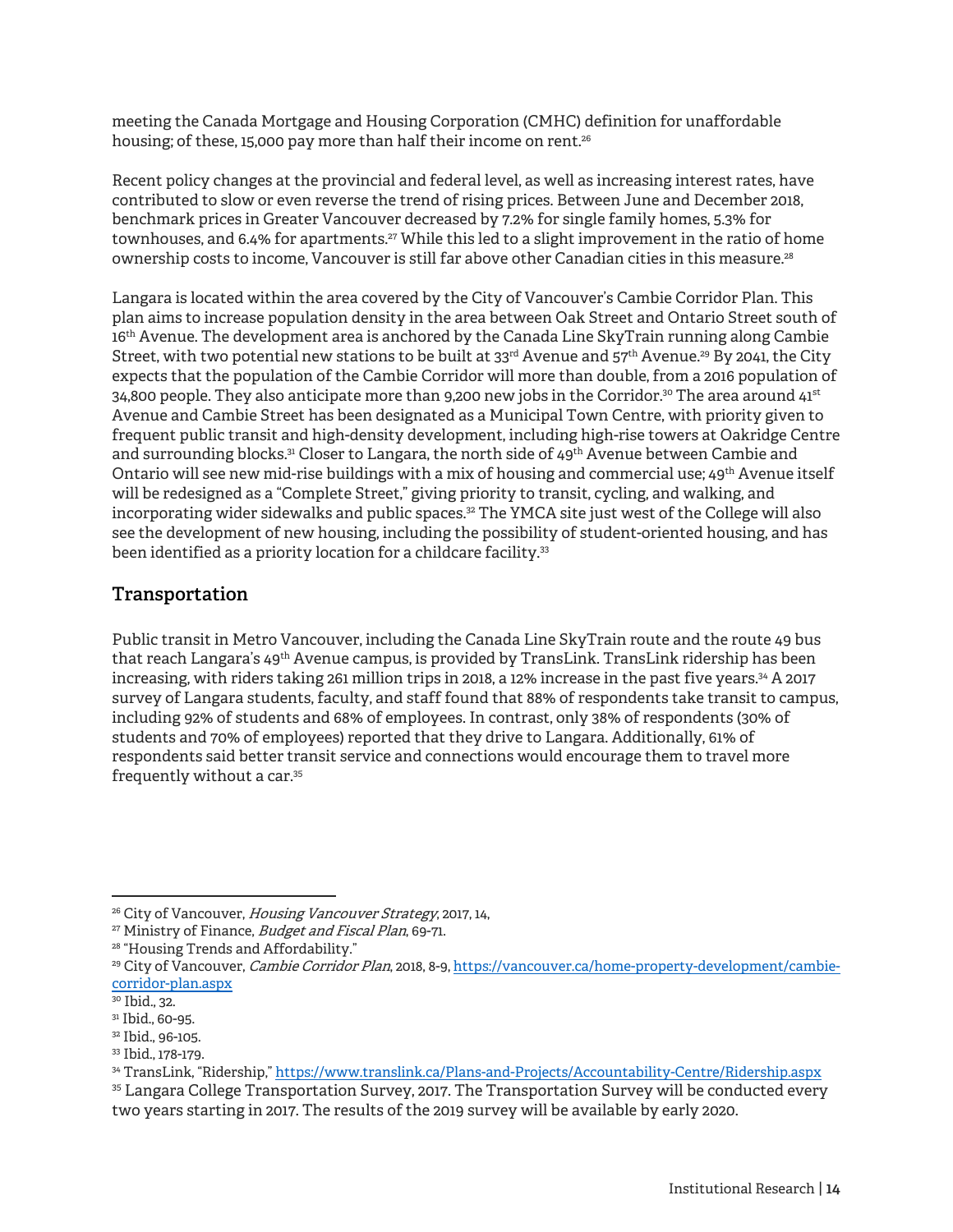

Annual journeys *(millions)*, TransLink Conventional System,<sup>36</sup> 2014-2018.

TransLink has identified four technology trends that are likely to shape transportation in coming decades. These include automated vehicles, wireless communication between vehicles, electric vehicles, and shared transportation. Taken together, these changes might affect not only public transit, but also the way people use cars and bikes, as well as impacting urban planning more broadly.37 Other factors that may affect transportation and other aspects of life include climate change—including rainier winters, hotter and drier summers, and rising sea levels—as well as shifts in global trade patterns.<sup>38</sup>

## **Physical environment**

 $\overline{a}$ 

Global climate models predict an average increase of about 3°C in the Metro Vancouver area by the 2050s. Warming temperatures will lead to hotter, drier summers with increased risk of drought and wildfires and greater costs for cooling buildings. More rainfall and fewer days below 0°C in the winter will reduce heating costs but lead to increased risk of flooding and landslides as well as reduced snowpack and possible strains to the region's water supply. For agriculture, a longer growing season will be balanced against an increased risk of pests and plant diseases.39 Additionally, sea levels will continue to rise over the course of coming decades. The province recommends planning for a sea level rise of around one metre by the year 2100. Much of the population of the Lower Mainland lives close to the shoreline, including in areas of Vancouver, Richmond, and the Lower Fraser Valley that are protected by dikes that were not designed with this sea level rise in mind.40

<sup>36</sup> Includes bus, SkyTrain, SeaBus, and West Coast Express.

<sup>37</sup> TransLink, "Four Trends Reshaping Transportation," Transport 2050, https://engage.translink.ca/transport-2050/news\_feed/four-trends-reshaping-transportation

<sup>38</sup> TransLink, "Learn About the Big Disruptors," Transport 2050, https://engage.translink.ca/transport-2050/news\_feed/learn-about-the-big-disruptors

<sup>&</sup>lt;sup>39</sup> Metro Vancouver, *Climate Projections for Metro Vancouver*, 2016, http://www.metrovancouver.org/services/air-

quality/AirQualityPublications/ClimateProjectionsForMetroVancouver.pdf

<sup>&</sup>lt;sup>40</sup> British Columbia, Ministry of Environment, *Sea Level Rise Adaptation Primer: A Toolkit to Build Adaptive* Capacity on Canada's South Coasts, 2013, https://www2.gov.bc.ca/assets/gov/environment/climatechange/adaptation/resources/slr-primer.pdf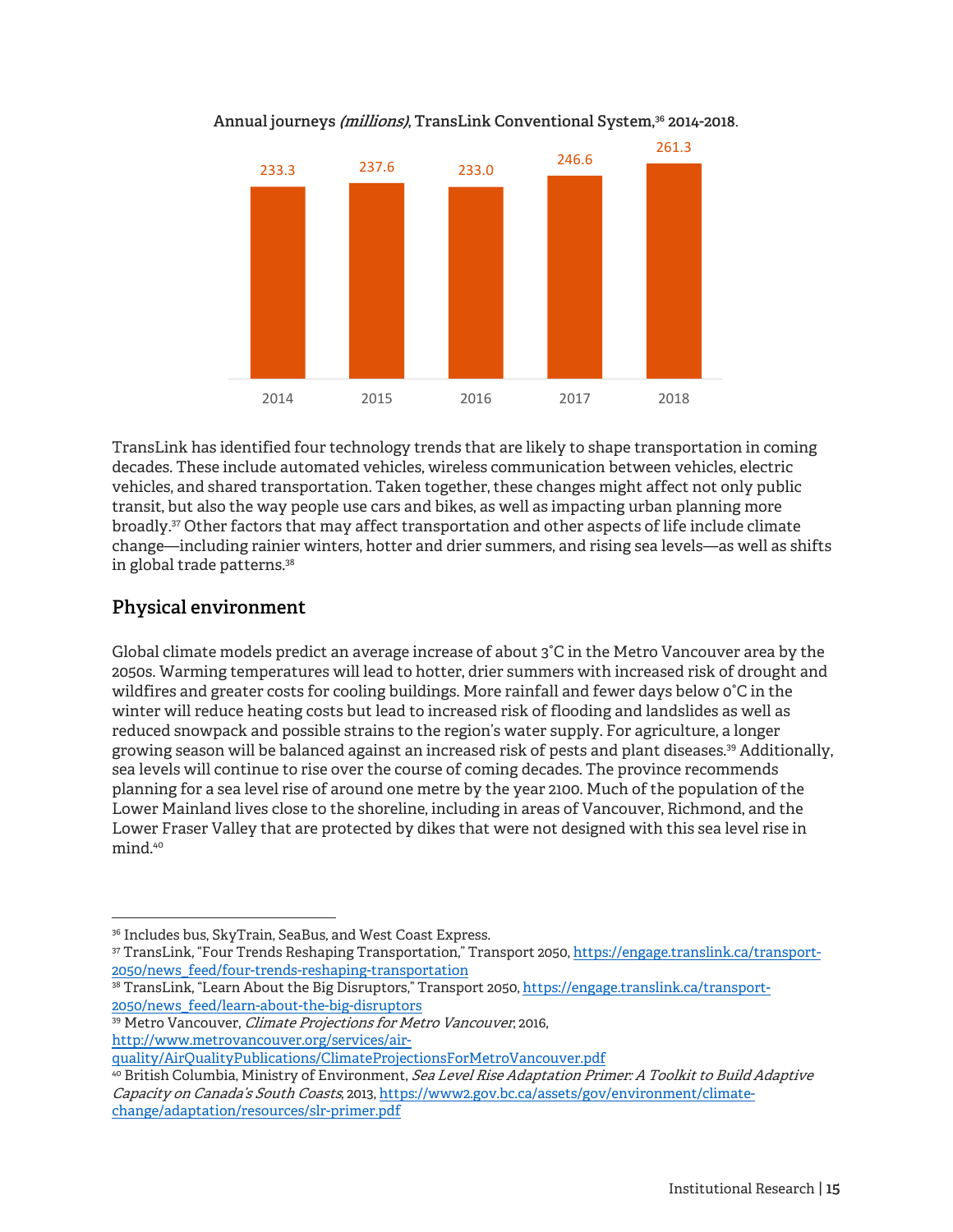# **Policy**

## **Provincial budget priorities**

The most recent provincial budget sets out a number of policy priorities, as described below, that might affect the social and economic landscape of the Vancouver area.

| Housing                                   | Constructing new affordable homes and student housing<br>$\bullet$<br>Taxing foreign buyers, speculators, and empty home owners<br>Providing protection for renters <sup>41</sup><br>$\bullet$                                                                                                                                                                                                                                                                                                                                                                                                                                                                                                                                                                                                                                                                                                                                            |
|-------------------------------------------|-------------------------------------------------------------------------------------------------------------------------------------------------------------------------------------------------------------------------------------------------------------------------------------------------------------------------------------------------------------------------------------------------------------------------------------------------------------------------------------------------------------------------------------------------------------------------------------------------------------------------------------------------------------------------------------------------------------------------------------------------------------------------------------------------------------------------------------------------------------------------------------------------------------------------------------------|
| Childcare                                 | Reducing fees and increasing the number of spaces in licensed child care<br>$\bullet$<br>Introducing the Affordable Child Care Benefit (ACCB)<br>$\bullet$<br>Increasing wages for early childhood educators (ECEs), expanding bursary program<br>$\bullet$<br>Creating an additional 620 ECE seats in the province's public post-secondary<br>$\bullet$<br>institutions <sup>42</sup>                                                                                                                                                                                                                                                                                                                                                                                                                                                                                                                                                    |
| Health care                               | Adding health-care assistant seats in post-secondary institutions<br>$\bullet$<br>Increasing funding to train sonographers, health care assistants, nurse practitioners,<br>$\bullet$<br>and specialty nurses<br>Adding 1.2 million hours of care for seniors and people in long-term care <sup>43</sup><br>$\bullet$                                                                                                                                                                                                                                                                                                                                                                                                                                                                                                                                                                                                                     |
| Education                                 | Investment in new schools, expansions, and seismic upgrades<br>$\bullet$<br>Hiring over 1,000 new education assistants <sup>44</sup><br>$\bullet$                                                                                                                                                                                                                                                                                                                                                                                                                                                                                                                                                                                                                                                                                                                                                                                         |
| Reconciliation with<br>Indigenous peoples | Incorporating Indigenous knowledge and perspectives in new K-12 curriculum<br>$\bullet$<br>Expanding and enhancing Aboriginal Head Start programs <sup>45</sup><br>$\bullet$                                                                                                                                                                                                                                                                                                                                                                                                                                                                                                                                                                                                                                                                                                                                                              |
| Clean <sub>BC</sub>                       | Converting to zero-emission vehicles<br>$\bullet$<br>Incentives for energy-efficient buildings<br>$\bullet$<br>Climate action tax credit <sup>46</sup><br>$\bullet$                                                                                                                                                                                                                                                                                                                                                                                                                                                                                                                                                                                                                                                                                                                                                                       |
| Skills development<br>and immigration     | Making adult basic education and English language learning programs tuition-free at<br>$\bullet$<br>public post-secondary institutions<br>Eliminating tuition for former youth in care<br>$\bullet$<br>Increasing the number of seats in colleges and universities in high-demand areas like<br>$\bullet$<br>tech<br>Investing \$10.5 million to create more co-op and entrepreneurial training<br>$\bullet$<br>opportunities for post-secondary students<br>Investing \$5 million to train more nurse practitioners, specialty nurses, and other<br>$\bullet$<br>health care professionals<br>Eliminating interest on student loans<br>$\bullet$<br>Extending Provincial Nominee Program pilot in the tech sector <sup>47</sup><br>$\bullet$<br>Scholarships to encourage women to join science and tech-based professions <sup>48</sup><br>$\bullet$<br>Temporary Foreign Worker Registry to protect workers <sup>49</sup><br>$\bullet$ |
| Infrastructure                            | Broadway Subway in Vancouver<br>$\bullet$<br>Improving high-speed internet connectivity <sup>50</sup><br>$\bullet$                                                                                                                                                                                                                                                                                                                                                                                                                                                                                                                                                                                                                                                                                                                                                                                                                        |
|                                           |                                                                                                                                                                                                                                                                                                                                                                                                                                                                                                                                                                                                                                                                                                                                                                                                                                                                                                                                           |

<sup>41</sup> British Columbia, Ministry of Finance, *Making Life Better: A Plan For British Columbia*, Province of British Columbia Strategic Plan 2019/20-2021/22 (2019), 14-15.

- 45 Ibid., 28-29.
- 46 Ibid., 32-34.
- 47 Ibid., 34-35.
- 48 Ibid., 40.
- 49 Ibid., 41.
- 50 Ibid., 36-37.

<sup>42</sup> Ibid., 16-17.

<sup>43</sup> Ibid., 21-22.

<sup>44</sup> Ibid., 25-26.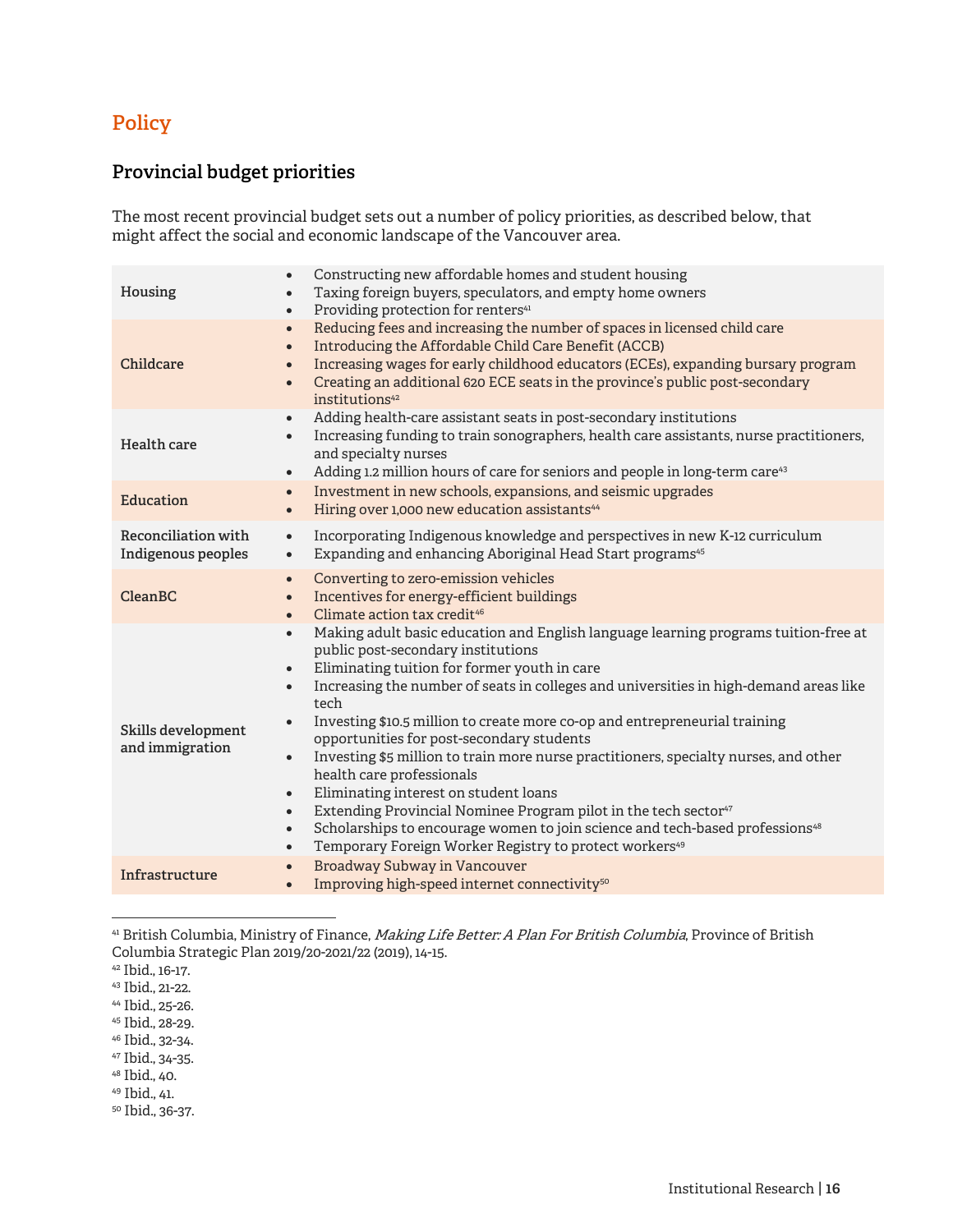Langara's 2018/19 Institutional Accountability Plan & Report lists the College's initiatives in response to the Ministry priorities described in the most recent Mandate Letters. See Appendix A for the list of initiatives.

#### **Investment priorities**

The provincial government maintains a Major Projects Inventory (MPI) of private and public sector construction projects valued at \$15 million or more (\$20 million or more in the Lower Mainland). As of the fourth quarter of 2018, the largest project in BC is a \$36 billion liquefied natural gas (LNG) terminal in Kitimat. Within the Mainland/Southwest region, the largest current projects are a hotel and commercial development in Richmond and a residential and commercial development in Vancouver, both privately funded and estimated to cost \$4 billion. The largest publicly-funded project in the region is the proposed replacement of the Massey Tunnel connecting Delta and Richmond, estimated to cost \$3.5 billion.<sup>51</sup>

#### **Technologies**

-

Initiatives at the federal, provincial, and municipal level all support the development of the Vancouver area's high-tech economy.

Canada's Digital Technology Supercluster is based in Vancouver. This federally-funded program supports projects in the digital industry, including ways to visualize, analyze, and collect data. Membership in the supercluster includes 27 private companies and six BC post-secondary institutions. Langara is an associate member of the supercluster. It combines \$153 million in funding from the federal Ministry of Innovation, Science and Economic Development and over \$200 million in commitments from member organizations. The supercluster is expected to generate more than \$5 billion in Canadian GDP and create 13,500 jobs. The seven projects funded to date will improve outcomes in the natural resources, healthcare, and industrial sectors.52

The Province of British Columbia implemented the #BCTECH Strategy in 2016 in recognition of the importance of the technology sector to the BC economy. In 2016, the sector provided over 100,000 jobs, around 5% of the province's total workforce. The high tech sector also generated around 7% of the province's GDP that year.53 The #BCTECHSummit, held most recently in Vancouver in March 2019, is hosted by the BC government and the Innovate BC agency and brings together industry leaders, government officials, and researchers each year.<sup>54</sup>

The Vancouver Economic Commission (VEC), the economic development agency for the City of Vancouver, provides assistance and information to local businesses. The VEC's focus areas include the technology sector, digital entertainment, and the green economy. There are 75,000 tech professionals working in Vancouver and 40,000 people working in digital entertainment, including

52 Canada's Digital Technology Supercluster, https://www.digitalsupercluster.ca/info/

53 British Columbia, "The Renewed #BCTECH Strategy," https://bctechstrategy.gov.bc.ca/economy/renewed-bctech-strategy/

 $51$  British Columbia, BC Major Projects Inventory, *Major Projects Inventory Q4 2018 Issue*, https://www2.gov.bc.ca/gov/content/employment-business/economic-development/industry/bc-majorprojects-inventory

<sup>54 #</sup>BCTECHSummit, https://www.bctechsummit.ca/page/1373464/about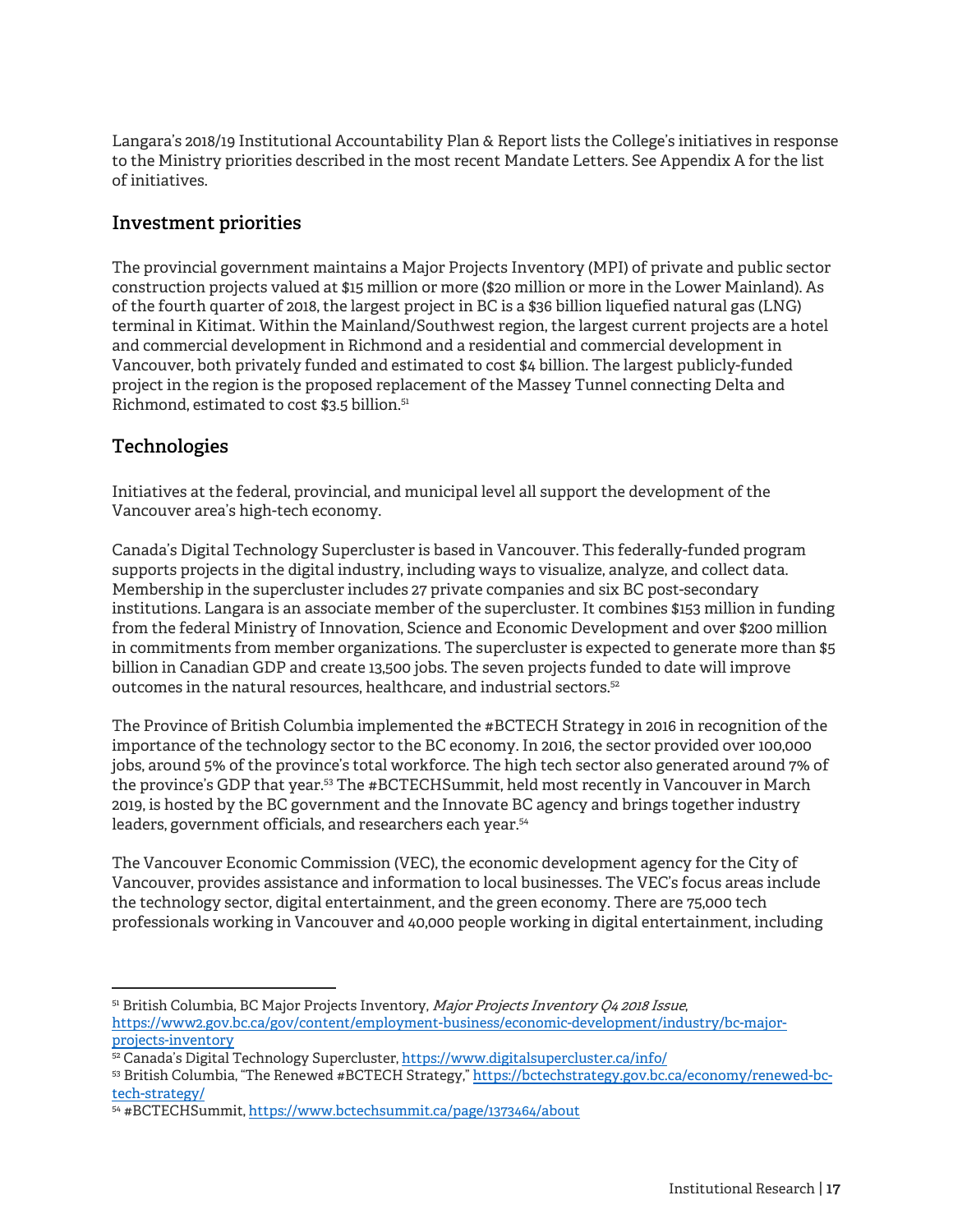film and video games. The city is also home to 25% of Canada's clean technology companies, working in areas including transportation, wastewater treatment, energy, and agriculture.<sup>55</sup>

#### **Immigration**

In addition to the Provincial Nominee Program tech sector pilot mentioned above (under "Provincial budget priorities"), the provincial and federal governments are working to expand immigration. In 2017, more than 286,000 new permanent residents were admitted across Canada, including 38,000 in BC. Targets set out in 2017 aim to increase that number to 340,000 people per year by 2020. In addition to attracting permanent residents, Canada has been increasing the numbers of temporary workers and international students. Under the Global Skills Strategy, Canadian businesses can hire skilled foreign workers on a temporary basis.<sup>56</sup>

The number of valid study permits increased from 120,000 in 2000 to 570,000 in 2018, a 467% increase. Between 2006/07 and 2015/16, the share of international students in Canadian colleges and institutes doubled, from 4% to 8%.57 In 2018, the government estimated that international students add \$15 billion per year to Canada's economy.<sup>58</sup>

#### **Transportation investment**

TransLink's 10-year investment plan, covering 2018-27, includes a number of projects to expand transit in the Metro Vancouver area. These projects include:

| Rapid transit projects                 | $\bullet$<br>$\bullet$              | Millennium Line Broadway Extension<br>Surrey-Langley Light Rail Transit <sup>59</sup>                                                                                                                          |
|----------------------------------------|-------------------------------------|----------------------------------------------------------------------------------------------------------------------------------------------------------------------------------------------------------------|
| Upgrading the existing rail<br>network | $\bullet$<br>$\bullet$<br>$\bullet$ | Increasing Expo and Millennium Line service starting in 2019<br>Increasing Canada Line service starting in 2020<br>New SkyTrain cars and modernization of infrastructure <sup>60</sup>                         |
| New bus and HandyDART<br>investments   | $\bullet$<br>$\bullet$<br>$\bullet$ | Five new B-Lines by 2019, including 41 <sup>st</sup> Avenue<br>Increasing bus service by 10% from 2017 to 2019, and by 8% from 2020 to 2021<br>New B-Lines in Richmond and on Scott Road in 2021 <sup>61</sup> |

56 Immigration, Refugees and Citizenship Canada, 2018 Annual Report to Parliament on Immigration, https://www.canada.ca/en/immigration-refugees-citizenship/corporate/publications-manuals/annual-reportparliament-immigration-2018/report.html

<sup>55</sup> Vancouver Economic Commission, "Our Focus," https://www.vancouvereconomic.com/focus/

<sup>57</sup> Andy Blatchford, "Canada aims to attract more international students by expanding presence overseas," Global News, April 14, 2019, https://globalnews.ca/news/5166974/international-students-canada/

<sup>&</sup>lt;sup>58</sup> IRCC, *2018 Annual Report to Parliament.*<br><sup>59</sup> TransLink, *Phase Two of the 10-Year Vision: 2018-2027 Investment Plan,* 5, https://www.translink.ca/Plansand-Projects/10-Year-Plan.aspx

<sup>60</sup> Ibid., 9.

<sup>61</sup> Ibid., 11.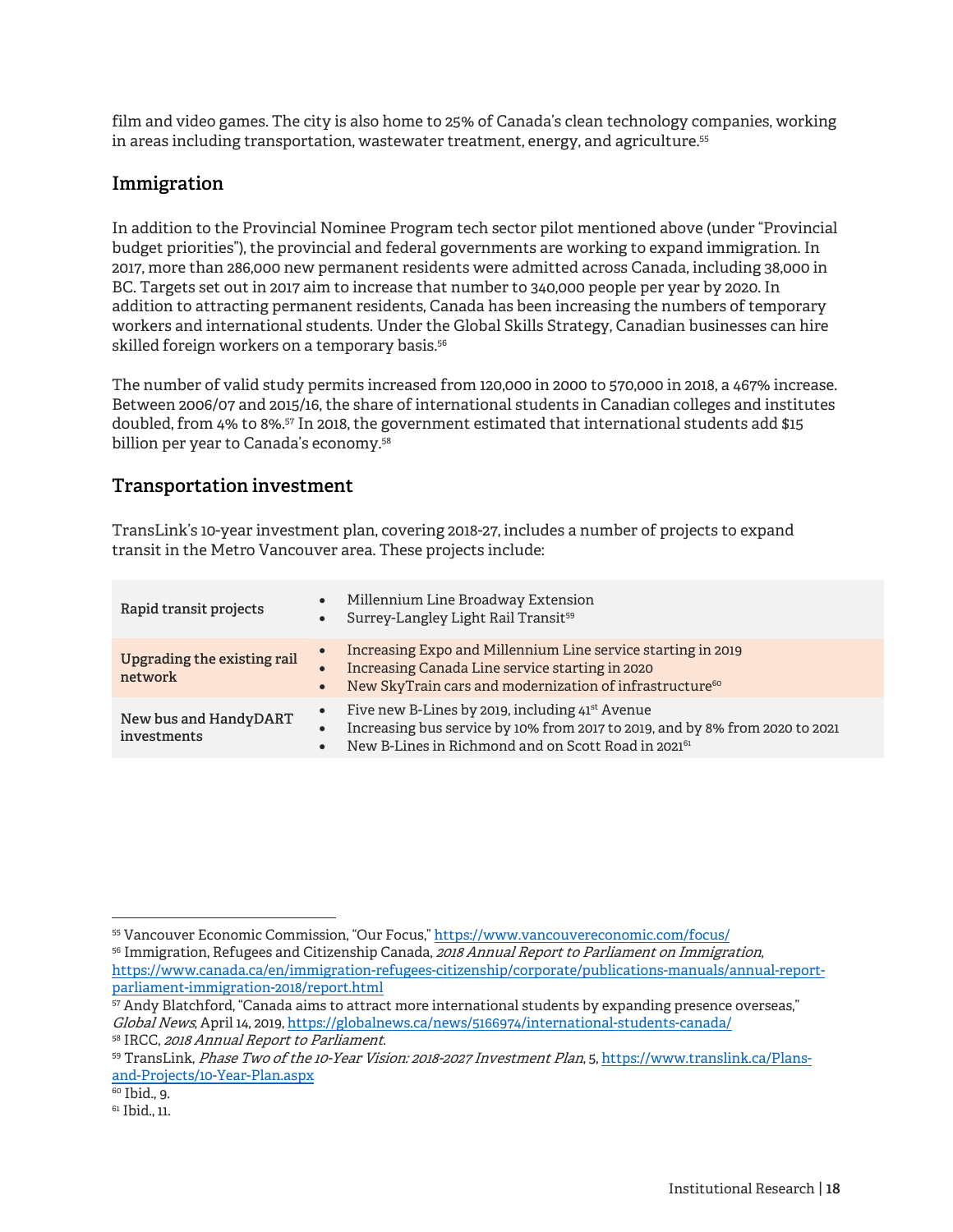# **Trends specific to Langara**

# **Langara and other institutions**

Each public post-secondary institution in the province has its own context and mission. For example, the Diploma, Associate & Certificate Student Outcomes (DACSO) survey allows a comparison between Langara and other institutions in the Lower Mainland and Victoria. Of these comparison institutions, in 2018 Langara had the lowest percentage of its graduates reporting that they were employed full-time, at 65%. However, Langara also had the highest percentage of graduates reporting that they have gone on to take further education, at 56%. Among comparison institutions, Douglas College was the only other institution where a majority of respondents took further education.<sup>62</sup>



**Percentage of graduates employed full-time, 2018 DACSO.** 

#### **Percentage of graduates taking further studies since leaving program, 2018 DACSO.**



The Baccalaureate Graduate Survey (BGS) provides similar information about Langara's bachelor's degree graduates (in the Bachelor of Business Administration, Bachelor of Science in Nursing, and Bachelor of Recreation Management programs). Students are surveyed two years after completing their bachelor's degree program. The 2018 BGS found that among Langara's BBA graduates, 96% were

<sup>&</sup>lt;sup>62</sup> BC Diploma, Associate Degree and Certificate Student Outcomes (DACSO) Survey, 2018.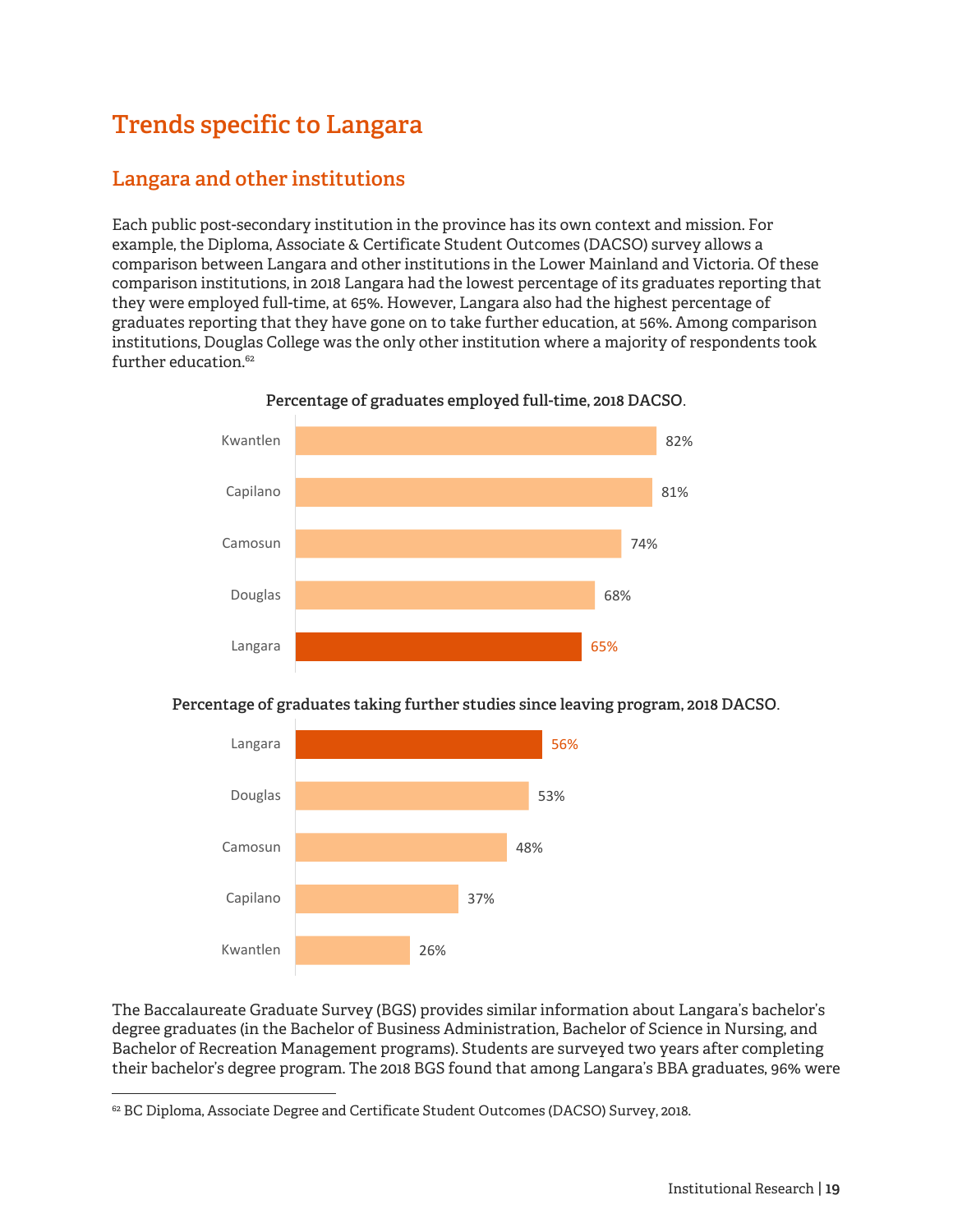working; of those who were working, 87% were in a job related to their education. Of Langara's BSN students, 98% were working, and 95% of these were in a job related to their education. These rates were similar to those at Camosun, Capilano, Douglas, and KPU.



**Percent of employed graduates in a program-related job, 2018 BGS.** 

**Percent of respondents currently working, 2018 BGS.** 



As Canada's pathways college, Langara transfers more students to research- and teaching-intensive universities than any other BC college or institute; in 2016/17, 1,138 former Langara students were studying at research universities, and another 489 were studying at teaching universities. Additionally, Langara receives the second most transfer students among all BC colleges and institutes, with 1,350 incoming transfer students in 2016/17.63

<sup>63</sup> British Columbia Council on Admissions & Transfer, Student Transitions Project, Student Mobility Pivots and Dashboard 2016/17.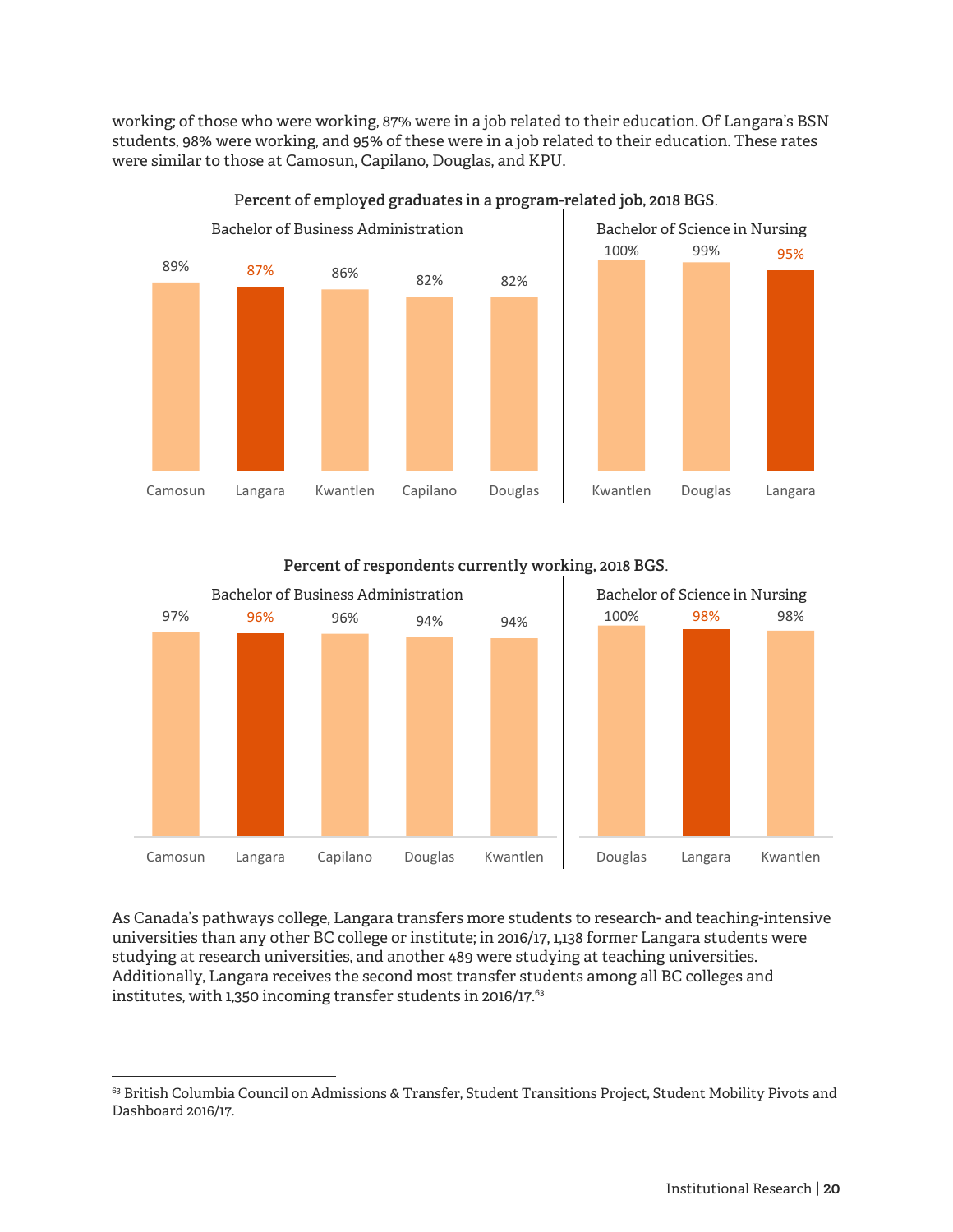

**Pathways of transfer students to and from Langara, 2016/17.** 

In addition to public institutions, the Ministry has authorized a number of private and out-ofprovince institutions to grant degrees in B.C. In all, nine of these institutions operate in the Langara service area and offer similar programs, including one that offers diplomas, five that offer associate degrees, and five that offer a bachelor of business administration (BBA) or other business- or commerce-related bachelor's degree.<sup>64</sup>

| Institution                                   | Location              | Diplomas and associate degrees                                                                                | Bachelor's degrees                                |
|-----------------------------------------------|-----------------------|---------------------------------------------------------------------------------------------------------------|---------------------------------------------------|
| Acsenda School of<br>Management-<br>Vancouver | Vancouver             | Advanced Diploma in Business<br>Administration:<br>Post Graduate Certificate/Diploma<br>in General Management | <b>Bachelor of Business</b><br>Administration     |
| Alexander College                             | Burnaby,<br>Vancouver | Associate of Arts;<br>Associate of Science                                                                    |                                                   |
| City University of<br>Seattle                 | Vancouver             |                                                                                                               | Bachelor of Arts in<br>Management                 |
| Columbia College                              | Vancouver             | Associate of Arts;<br><b>Associate of Science</b>                                                             |                                                   |
| Corpus Christi College                        | Vancouver             | Associate of Arts                                                                                             |                                                   |
| Fairleigh Dickinson<br>University             | Vancouver             |                                                                                                               | Bachelor of Science in Business<br>Administration |
| Fraser International<br>College               | Burnaby               | Associate of Arts                                                                                             |                                                   |
| University of Canada<br>West                  | Vancouver             | Associate of Arts                                                                                             | <b>Bachelor of Commerce</b>                       |
| Yorkville University                          | Vancouver             |                                                                                                               | <b>Bachelor of Business</b><br>Administration     |

#### P**rivate and out-of-province public degree-granting institutions in Langara service area.**

Ministry approval is also required for private institutions that provide career-related training. For example, a number of institutions in the Langara service area provide training related to film, animation, visual effects, and other fields that overlap with Langara offerings.<sup>65</sup>

**.** 

<sup>64</sup> British Columbia, "Find an Institution," https://www2.gov.bc.ca/gov/content/education-training/postsecondary-education/find-a-program-or-institution/find-an-institution

<sup>&</sup>lt;sup>65</sup> British Columbia, Private Training Institutions Branch, "Private Training Institution Directory," http://www.privatetraininginstitutions.gov.bc.ca/students/pti-directory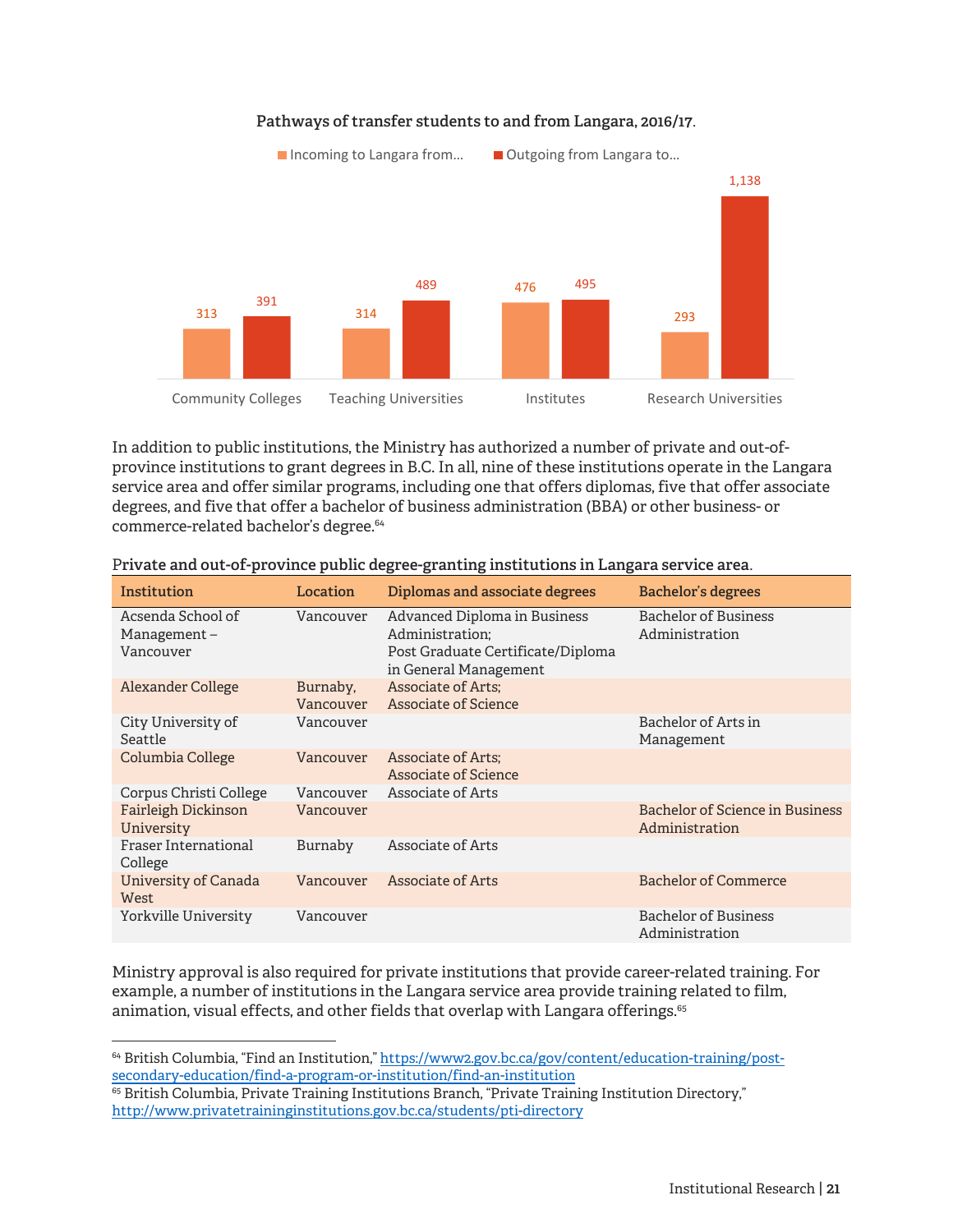| Institution                                     | Location  | Programs                                                          |
|-------------------------------------------------|-----------|-------------------------------------------------------------------|
| In Focus Film School                            | Vancouver | 3D Animation and Visual Effects; Film Production                  |
| LaSalle College Vancouver                       | Vancouver | Animation Art & Design; Vfx for Film & Television                 |
| Lost Boys Studios - School of Visual<br>Effects | Vancouver | Advanced Visual Effects Compositing; Visual Effects<br>Production |
| New Image College                               | Vancouver | <b>Film Acting Conservatory</b>                                   |
| Shinobi School of CG                            | Richmond  | 3D Animation and Modeling                                         |
| Think Tank Training Centre                      | Vancouver | Computer Animation, Visual Effects & Game Design                  |
| <b>Vancouver Animation School</b>               | Burnaby   | 2D Computer Animation Diploma; Effects Animation<br>Diploma       |
| Vancouver Film School                           | Vancouver | 3D Animation & Visual Effects; Film Production                    |
| Vancouver Institute of Media Arts<br>(VanArts)  | Vancouver | 2D Character Animation; Visual Effects for Film &<br>Television   |

P**rivate training institutions in Langara service area.**

# **Provincial policy**

#### **Ministry priorities**

The Ministry's priorities for Langara College are set out in its annual Mandate Letters. The 2019/20 Mandate Letter sets out a few overarching priorities in line with those discussed above ("Provincial budget priorities"). In 2018, the government released a set of Draft Principles to Guide the Province's Relationship with Indigenous Peoples, which will guide post-secondary institutions and other public sector organizations toward implementing the United Nations Declaration of the Rights of Indigenous Peoples (UNDRIP) and the Calls to Action of the Truth and Reconciliation Commission (TRC).66 The TRC's education-related Calls to Action include eliminating educational and employment gaps between Aboriginal and non-Aboriginal Canadians, funding for First Nations students seeking a post-secondary education, and the creation of degree and diploma programs in Aboriginal languages.<sup>67</sup> Additionally, public sector organizations are expected to align with the government's targets for reducing carbon pollution and moving to clean, renewable energy, as well as increasing diversity among board members by actively seeking out members of underrepresented groups to fill open positions.<sup>68</sup>

The Mandate Letter sets out the following priorities for the College:

- Implementing the education-related TRC Calls to Action and increasing Indigenous student success
- Improving access for vulnerable and under-represented students
- Expanding programming related to high-demand occupations and priority sectors including trades, technology, and health
- Expanding co-op and work-integrated learning opportunities
- Improving student safety and well-being

 $\overline{a}$ 66 British Columbia, Ministry of Advanced Education, Skills and Training, 2019/20 Mandate Letter, February 28, 2019, https://langara.ca/about-langara/college-board/pdf/2019-20%20Mandate%20Letter.Signed.pdf <sup>67</sup> Truth and Reconciliation Commission of Canada, *Truth and Reconciliation Commission of Canada: Calls to* 

Action, 2015, http://nctr.ca/assets/reports/Calls\_to\_Action\_English2.pdf

<sup>&</sup>lt;sup>68</sup> Ministry of Advanced Education, Skills and Training, 2019/20 Mandate Letter.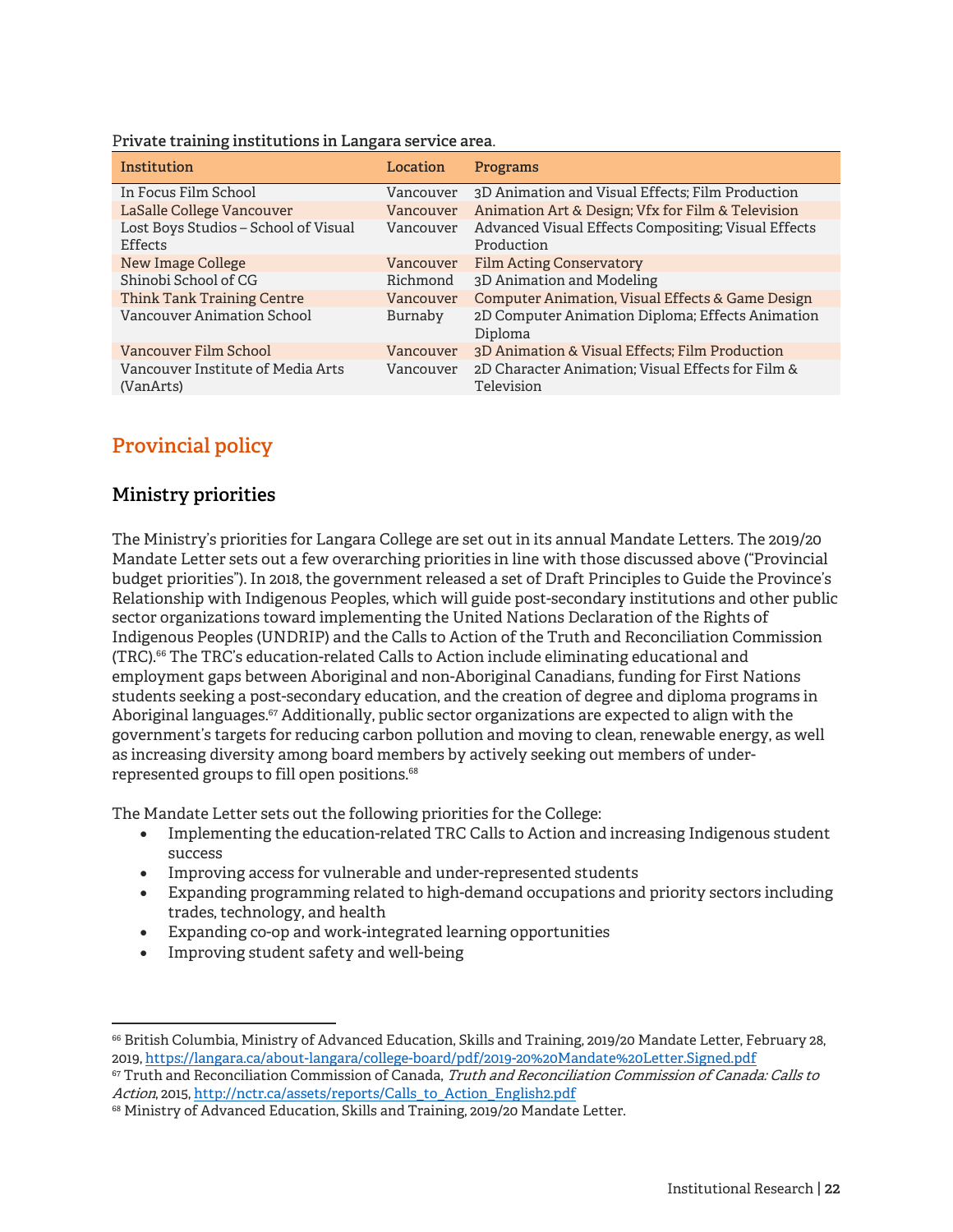- Successful transition of students into post-secondary education with the new BC Graduation Program<sup>69</sup>
- Implementing the EducationPlannerBC common application system
- Developing a balanced approach to international education
- Maintaining balanced or surplus finances
- $\bullet$  Limiting tuition and fee increases to 2% for domestic students<sup>70</sup>

Other areas of focus for post-secondary institutions in BC include increasing student housing, expanding the use of open education resources (see below, "Trends in post-secondary education"), and increasing the number of spaces in technology-related programs.<sup>71</sup>

## **QAPA review**

In 2016, BC's Degree Quality Assessment Board developed the Quality Assurance Process Audit (QAPA). This external review looks at post-secondary institutions' internal processes for measuring the success of their programs. In 2016/17 and 2017/18, the first five institutions completed a pilot of the QAPA review.72 Langara's audit is scheduled to begin in 2020 and will assess the College's program review process. Academic programs periodically undergo program review, which assesses programs' strengths, accomplishments, and challenges, providing evidence to inform future planning in order to continuously improve program design and support student success.

## **Capital spending**

The 2019 budget includes \$3.3 billion in capital spending over the next three years by BC postsecondary institutions. In addition to provincial funding, some of this capital investment comes from foundations, donations, internal sources, revenues generated from services, and the federal government.73

| Institution                                 | Amount             | <b>Project</b>                                                                             |
|---------------------------------------------|--------------------|--------------------------------------------------------------------------------------------|
| University of Victoria                      | \$201 million loan | Two new student housing buildings                                                          |
| <b>Thompson Rivers University</b>           | \$37 million loan  | Purchase and renovation of apartment complex                                               |
| Simon Fraser University                     | \$126 million      | Sustainable Energy and Environmental Engineering<br>Building                               |
| Camosun College                             | \$64 million       | Health sciences centre                                                                     |
| British Columbia Institute of<br>Technology | \$78 million       | Health science building                                                                    |
| Okanagan College                            | \$19 million       | Health sciences building                                                                   |
| College of New Caledonia                    | \$6 million        | New equipment and space for power engineering and<br>welding programs                      |
| British Columbia Institute of<br>Technology | \$48 million       | Replacement of Canada Way receiving substation and<br>associated electrical infrastructure |

**Budget 2019 capital spending, post-secondary institutions.** 

 $\overline{a}$ <sup>69</sup> The new BC Graduation Program makes changes to the curriculum for grades 10-12. BC Graduation Program, https://curriculum.gov.bc.ca/graduation

73 Ministry of Finance, Budget and Fiscal Plan, 40-41.

<sup>70</sup> Ministry of Advanced Education, Skills and Training, 2019/20 Mandate Letter.

 $71$  Ibid.

<sup>72</sup> British Columbia, "Quality Assurance Process Audit," https://www2.gov.bc.ca/gov/content/educationtraining/post-secondary-education/institution-resources-administration/degree-authorization/degree-qualityassessment-board/quality-assurance-process-audit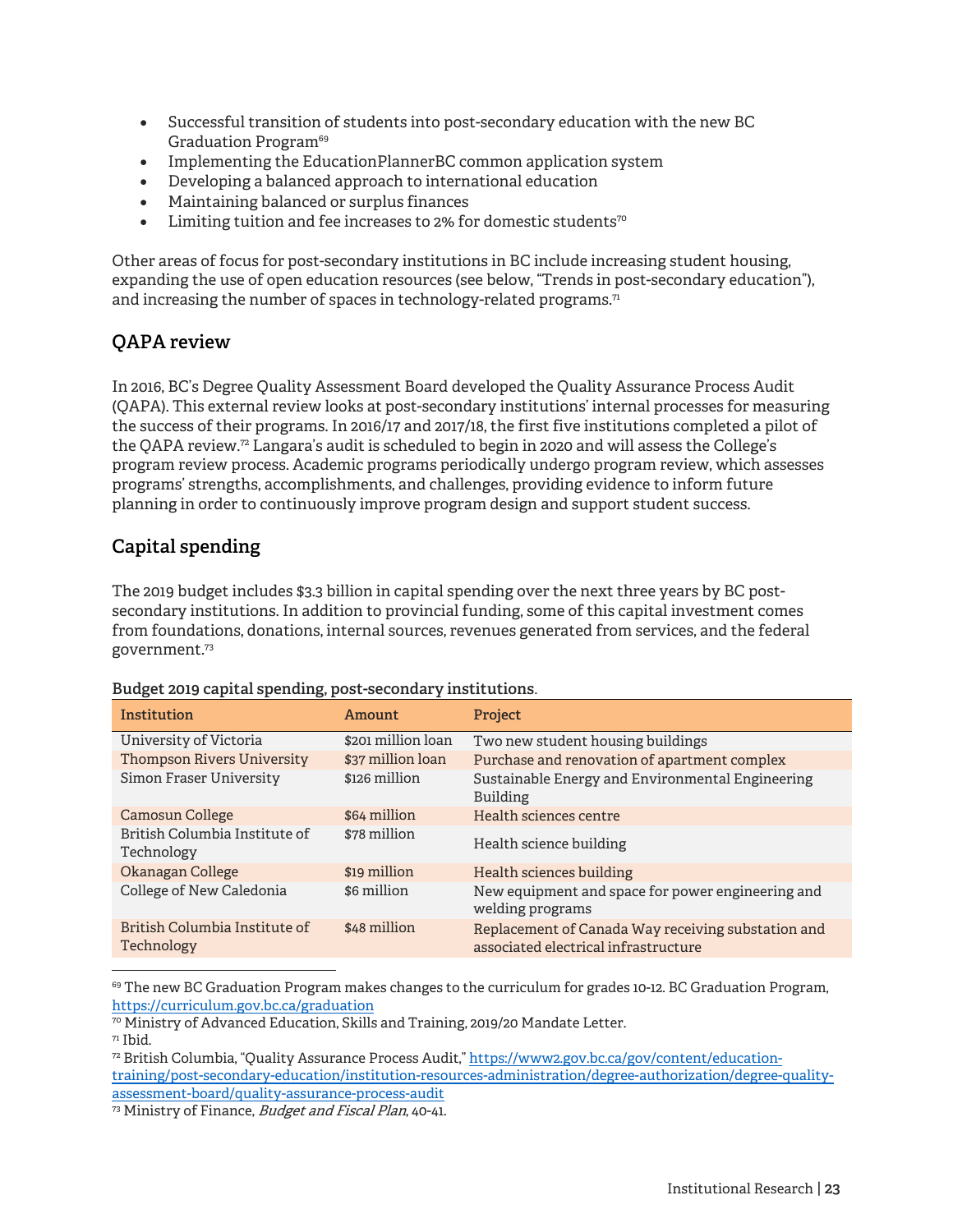| North Island College              | \$18 million | Campus renewal and expansion                               |
|-----------------------------------|--------------|------------------------------------------------------------|
| Selkirk College                   | \$23 million | Renewal and expansion of trades training facilities; new   |
|                                   |              | student commons space                                      |
| College of New Caledonia          | \$5 million  | Renovation and fit-out project                             |
| <b>Thompson Rivers University</b> | \$38 million | Nursing and Population Health Building                     |
| University of British Columbia,   | \$23 million | Specialized equipment to establish research facilities for |
| Vancouver Prostate Centre         |              | drug discovery and clinical translation                    |
| <b>Simon Fraser University</b>    | \$19 million | Quantum computer                                           |
| University of Victoria, Ocean     | \$6 million  | Equipment for Northern Cascadia Subduction Zone            |
| Networks Canada                   |              | Observatory                                                |

A number of other priorities identified in the most recent BC budget (see above, "Provincial budget priorities") also relate to the offerings of Langara and other post-secondary institutions. For example, the province plans to increase the number of spaces for students in ECE and health care professional programs, as well as funding more co-op opportunities for students. Tuition-free Adult Basic Education and English Language Learning programs began in 2018. There is also an opportunity to further expand programming in line with provincial priorities. At the same time, addressing the Vancouver area housing crisis, increasing access to child care, and improving transportation infrastructure in the area could all help make it easier for students to live and study in the area.

# **Trends in post-secondary education**

## **Skills for the future economy**

Technological change is reshaping the entire economy. The trend toward automation—using technology to replace or improve the work done by people—might improve workers' efficiency, allow them to spend less time on repetitive tasks, and help address labour shortages, but it might also result in job loss if a smaller number of people can do the same amount of work. While there could be a combination of positive and negative effects of automation on workers, it seems clear that job tasks and the skills demanded are likely to change.74 As discussed above ("Labour market and employment"), the skills most widely in demand over the next 10 years include communication skills and critical thinking.

Similarly, in a survey of BC employers, the Conference Board of Canada found that the most important skills needed in employees were the soft skills that allow people to learn and adapt in a variety of jobs and workplaces. More than any other skill, employers looked for critical thinking and problem solving, with 73% of survey respondents answering that they have need of more job candidates with this skill. The other top skills in demand include oral communication, literacy, and working with others.75 A study on "future-proofing" Canadian workers also found that as automation changes the labour market, uniquely human skills like social awareness, collaboration, and judgement will be among the most valuable skills. More job-specific skills can become obsolete with technological change, but the capacity to adapt and continue learning will continue to be important.<sup>76</sup> Post-secondary education can play a key role in developing these skills.

 $\overline{a}$ 

<sup>&</sup>lt;sup>74</sup> WorkBC, *Labour Market Outlook*, 4.<br><sup>75</sup> James Stuckey and Daniel Munro, *Skills for Success: Developing Skills for a Prosperous BC* (Ottawa: The Conference Board of Canada, 2015), 42-54, https://www.conferenceboard.ca/e-Library/document.aspx?did=6686 76 Stephen Harrington, Jeff Moir, and J. Scott Allinson, The Intelligence Revolution: Future-proofing Canada's workforce (Deloitte and Human Resources Professional Association), 26-37.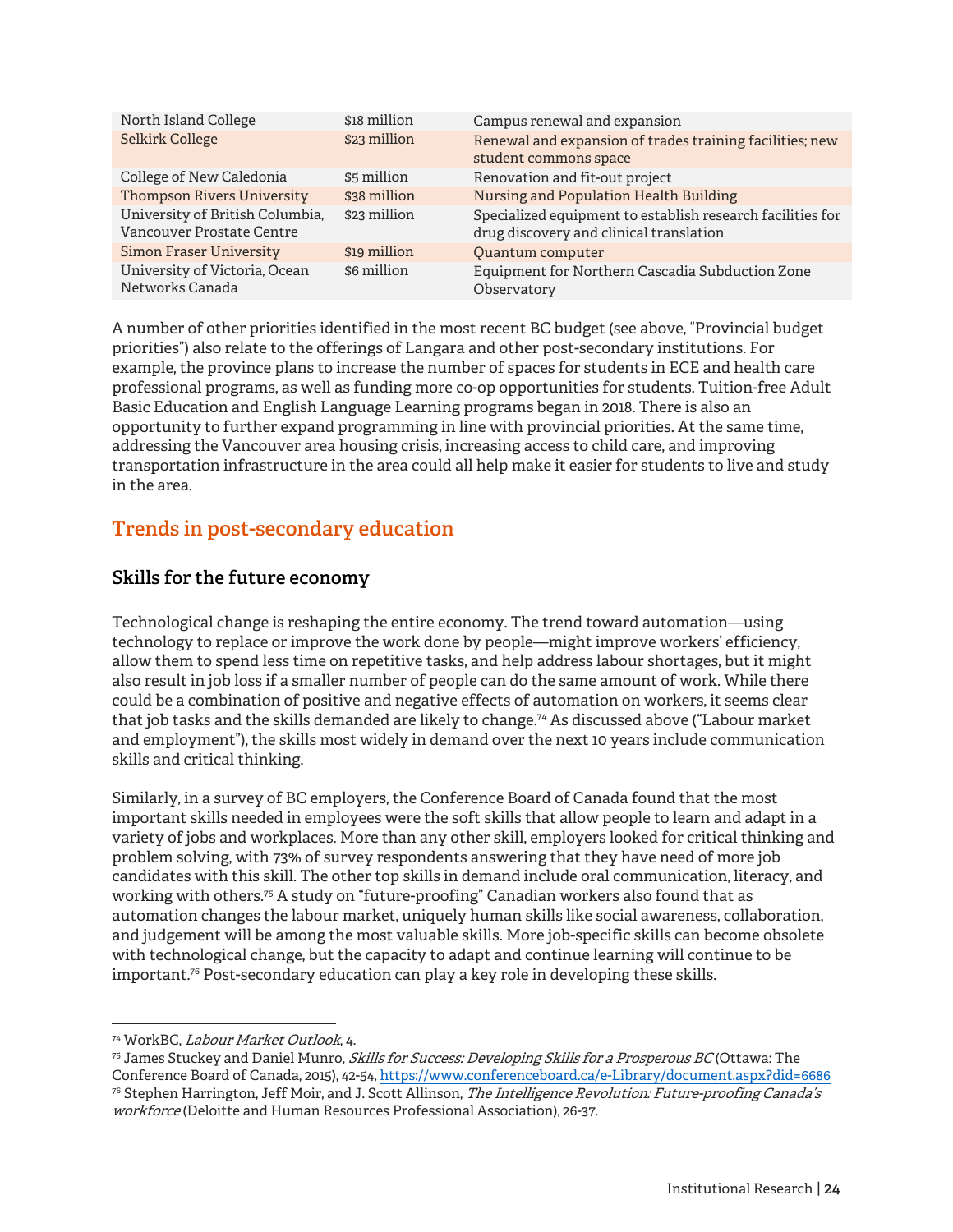#### **Open educational resources**

Open educational resources (OERs) are educational materials that are publicly available to teachers who can use, adapt, and redistribute them under an open licence. OERs allow educators around the world to access a wide range of learning materials and adapt them to local cultural context and learning needs.77 The Commonwealth of Learning, an intergovernmental organization that promotes distance education and open learning, has its headquarters in Burnaby.78 BCcampus, funded by the Ministry of Advanced Education, Skills and Training, promotes OER use in BC and manages the BC Open Textbook Project. As of 2019, 285 open textbooks are available online to educators around the world.79 Many Langara instructors have adopted OERs in their courses. In 2018/19, there were 68 Langara course sections making use of OERs, an increase from only 21 sections two years earlier. Open Langara calculates that these resources have saved students over \$750,000 to date.<sup>80</sup>

## **Badges and micro-credentials**

Related to open educational resources are badges and micro-credentials, which refer to the digital recognition of skills that students demonstrate in courses, internships, or other activities. Institutions in Canada are beginning to offer micro-credentials, often through their continuing education departments.<sup>81</sup> Locally, KPU has begun exploring proposals to offer open badges.<sup>82</sup> The College is also exploring micro-credentials and stackable credits. In 2018, Langara approved a new Citation in Full Stack Web Development, a 15-credit program that develops a cluster of skills in demand in industry.

#### **Indigenization**

-

BCcampus and the Ministry of Advanced Education, Skills and Training have collaborated to create a series of guides, called *Pulling Together*, for the Indigenization of post-secondary institutions in the province. These guides are OERs intended to help instructors, researchers, administrators, and staff to engage with Indigenous knowledge systems and pedagogy.<sup>83</sup>

Langara is one of 67 institutions across Canada that are signatories to the Indigenous Education Protocol. Signatories agree to seven principles:

- Making Indigenous education a priority
- Ensuring governance structures recognize and respect Indigenous peoples
- Incorporating Indigenous peoples' traditions into curricula and learning approaches
- Supporting students and employees to increase understanding and reciprocity among Indigenous and non-Indigenous peoples
- Increasing the number of Indigenous employees and senior administrators
- Establishing Indigenous-centred services and learning environments

<sup>77</sup> United Nations Educational, Scientific and Cultural Organization, Guidelines for Open Educational Resources (OER), https://unesdoc.unesco.org/ark:/48223/pf0000213605

<sup>78</sup> Commonwealth of Learning, https://www.col.org/about/what-commonwealth-learning

<sup>79</sup> BCcampus, OpenEd, https://open.bccampus.ca/what-is-open-education/

<sup>80</sup> Langara College Library, "Open Education at Langara," https://langara.libguides.com/open-education

<sup>81</sup> Jennifer Lewington, "University students can now earn badges to recognize their merits," Maclean's, April 10, 2019, https://www.macleans.ca/education/university-students-can-now-earn-badges-to-recognize-their-merits/ 82 Kwantlen Polytechnic University, "Open Badges," https://www.kpu.ca/teaching-andlearning/technology/open-badges

<sup>83</sup> BCcampus, Indigenization Project, https://bccampus.ca/projects/indigenization/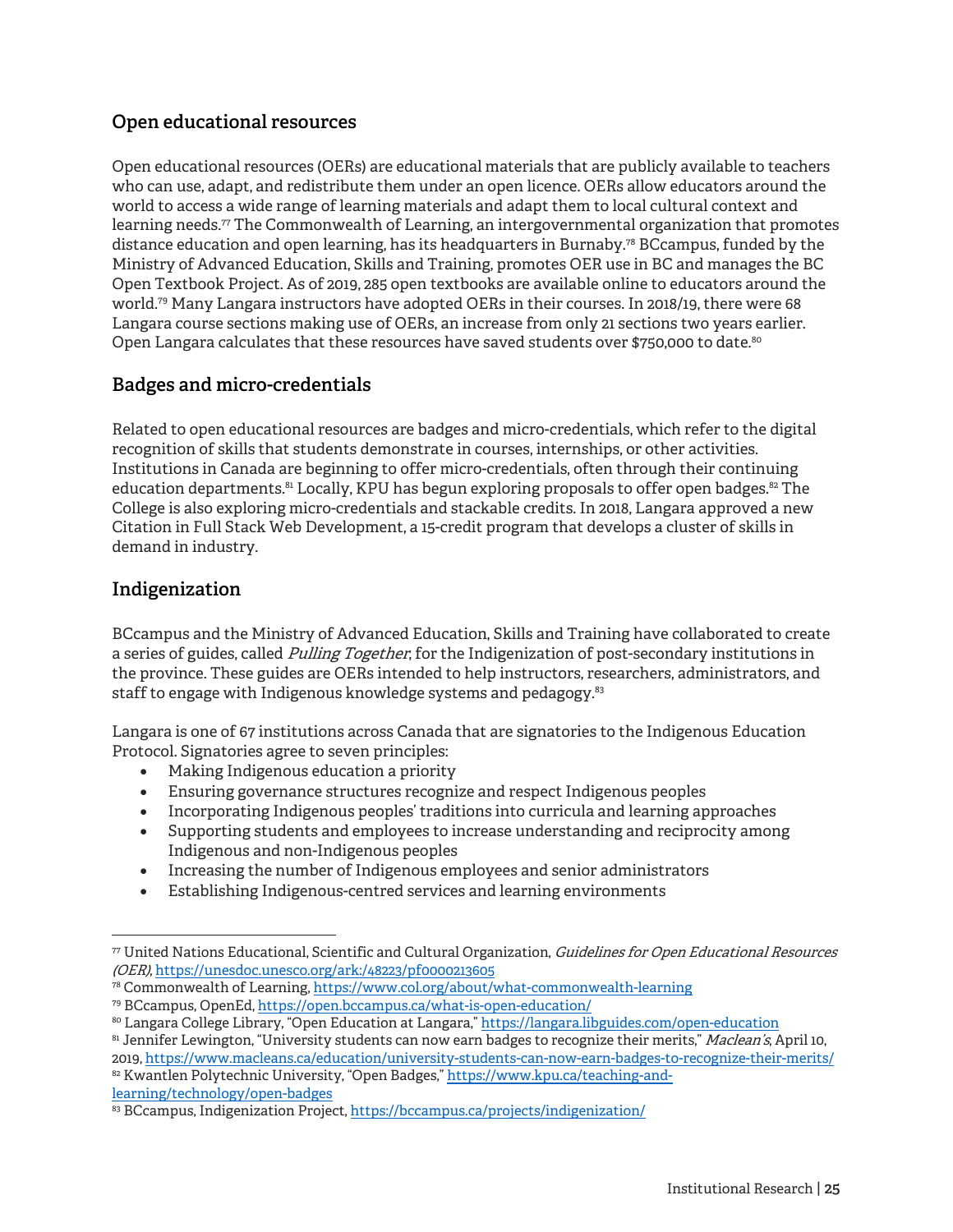Relationship building and accountability to Indigenous communities in support of selfdetermination<sup>84</sup>

Langara's 2018/19 Institutional Accountability Plan & Report lists the College's initiatives and progress made to address the TRC'S Calls to Action and the UN Declaration. Please see Appendix B for the list of initiatives.

<sup>84</sup> Colleges and Institutes Canada, Indigenous Education Protocol, https://www.collegesinstitutes.ca/policyfocus/indigenous-learners/protocol/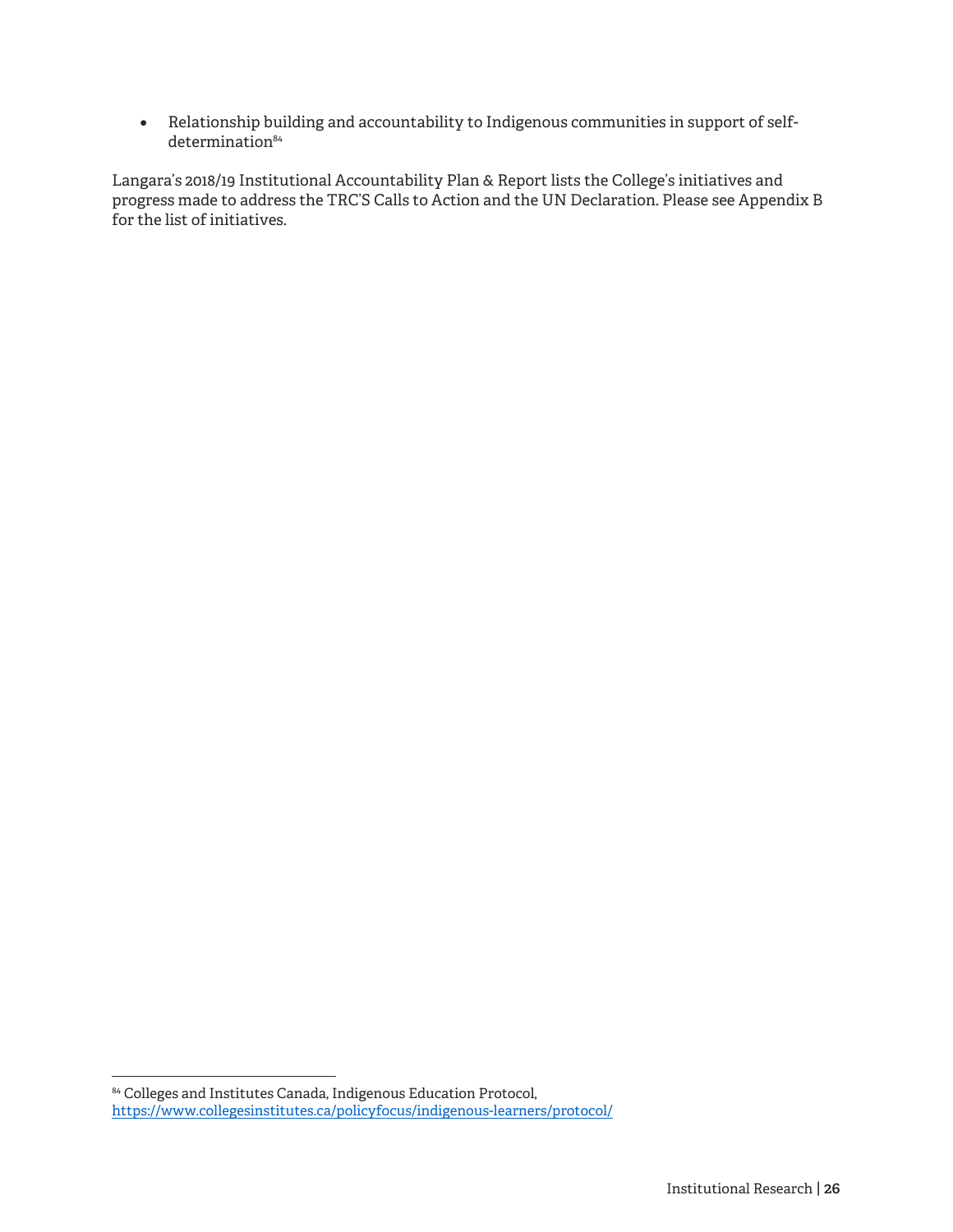# **Internal trends and issues**

# **Langara enrolment trends**

Over the past five years, Langara's domestic student enrolments have trended downward, from 17,814 in academic year 2014/15 to 15,777 in 2018/19. In the same period, international student enrolments increased each year, from 3,105 in 2014/15 to 7252 in 2018/19.85 These trends are consistent with other BC public post-secondary institutions. For example, Camosun, Capilano, Douglas, and KPU all saw a decrease in domestic enrolments from academic year 2013/14 to 2017/18. All four institutions saw large increases in international enrolments over the same period.<sup>86</sup> As discussed above, the number of grade 12 students in the Langara service area decreased between 2013 and 2018, a trend that is expected to continue until 2021. The increasing number of international students is also consistent with the rapid increase in the number of study permits issued throughout Canada.



**Langara enrolment by residency status.**

To support our marketing and recruitment efforts in several high-potential markets, Langara has engaged with in-country representation to promote our programming and provide prospects and applicants with excellent support services. This in-country support has also been expanded within India where students may now visit an office in Chandigarh to receive admission and pre-departure onboarding support. Furthermore, we have increased enrolment capacity for students in our popular post-degree programs.

In addition to relevant programming, Langara provides ongoing support and experiences that encourage international students to gain a deeper understanding of Canadian culture and opportunities for cross-cultural exchange. The i-Guide peer mentorship program continues to grow, offering new international students a chance to benefit from the guidance, advice, and support of a more experienced international student mentor during their first semester on campus. The program has been further enhanced and expanded to include students within the post-degree management programs. The International Student Services team has continued to enhance their case management support for newly admitted students, by hosting live webinars for students to meet

<sup>85</sup> Internal Langara College data.

<sup>86</sup> CDW October 2018 Institution Demographics. CDW data for other institutions are not yet available for academic year 2018/19.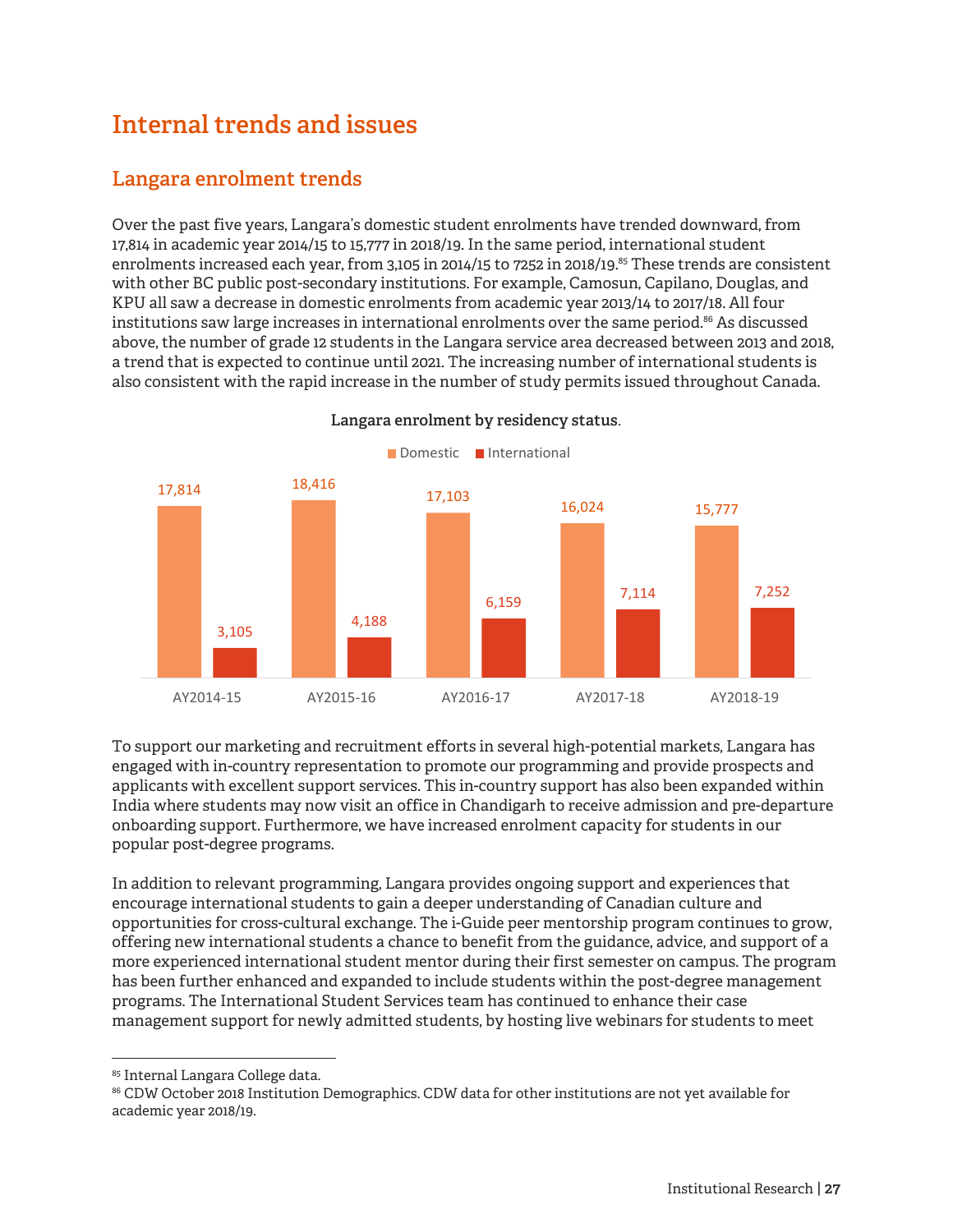their International Student Coordinator and have their questions answered while still residing in their home country. Many of our international students live with Metro Vancouver families, either as part of our robust spring and summer English Language Programs, or through our extensive network of more than 1,300 Homestay families for students of Langara and other partner institutions.

Over the past five years, the number of Langara students from the College's service area (Vancouver, Burnaby, and Richmond) has fluctuated somewhat, increasing from 15,883 students in 2014/15 to a high of 16,414 in 2015/16 before decreasing to 15,164 in 2018/19. However, Langara has an increase in the number of students who live outside the service area. Between 2014/15 and 2018/19, the number of students living elsewhere in the Lower Mainland increased from 3,762 to 4,974, with Surrey accounting for all of the net increase. The number of students living outside the Lower Mainland decreased slightly over the same period, from 3.4% to 2.3% of the total. At the same time, there are a growing number of students, mostly international students, who report a city of residence outside of Canada or for whom we do not have city data.<sup>87</sup> The rising cost of living in Vancouver may contribute to the growing percentage of students living farther away, and transportation options throughout Metro Vancouver and beyond may be increasingly important if larger numbers of students commute to Langara's Vancouver campus.



**Langara enrolment by place of residence.**

A recent study tracks Langara graduates' incomes in the years after they earn a credential. While not all graduates are included, either because tax information could not be found or because there were too few graduates in a cohort,<sup>88</sup> we are able to track median employment income for a number of cohorts graduating between 2009 and 2014. For example, we have income data for the 2010 cohorts over the next five years (2011-2015). By their fifth year after graduation, Langara certificate students

-

88 Graduates over age 64 in their year of graduation, as well as those who leave Canada, are excluded. Data are suppressed for small cohorts to meet the confidentiality requirements of the Statistics Act.

<sup>87</sup> Internal Langara College data.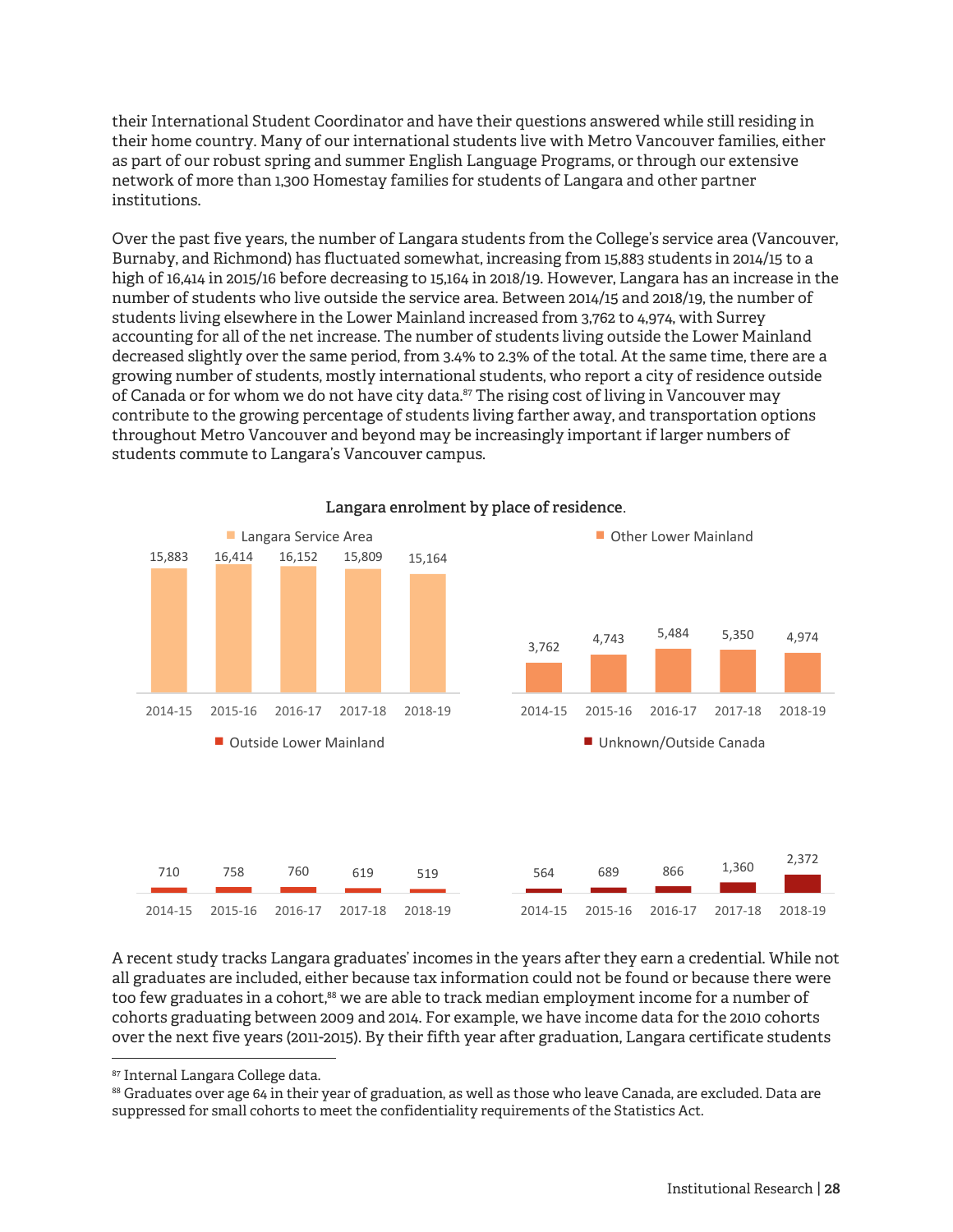earned \$38,400 on average, while diploma students earned \$39,200 and bachelor's degree students earned \$68,600.<sup>89</sup> These income levels compare favourably with the overall median for all workers in the Metro Vancouver area, which was \$34,400 in 2015.90



We can also compare Langara graduates' income levels with those of post-secondary graduates throughout British Columbia and Canada as a whole. While Langara certificate and diploma graduates earned less than their counterparts elsewhere, Langara bachelor's degree graduates earned considerably more than the average for all bachelor's graduates province- and nationwide.



**Median incomes for 2010 graduates five years after graduation.** 

-

<sup>89</sup> Tax Linkages Project data.

<sup>90</sup> Statistics Canada, Table 11-10-0239-01, Income of individuals by age group, sex and income source, Canada, provinces and selected census metropolitan areas. Median income is reported for the population age 16 and over who reported employment income that year. This median income is reported in 2017 constant dollars; for the purposes of comparison with Langara graduates' income, we convert this to 2015 constant dollars using the Bank of Canada Inflation Calculator, https://www.bankofcanada.ca/rates/related/inflation-calculator/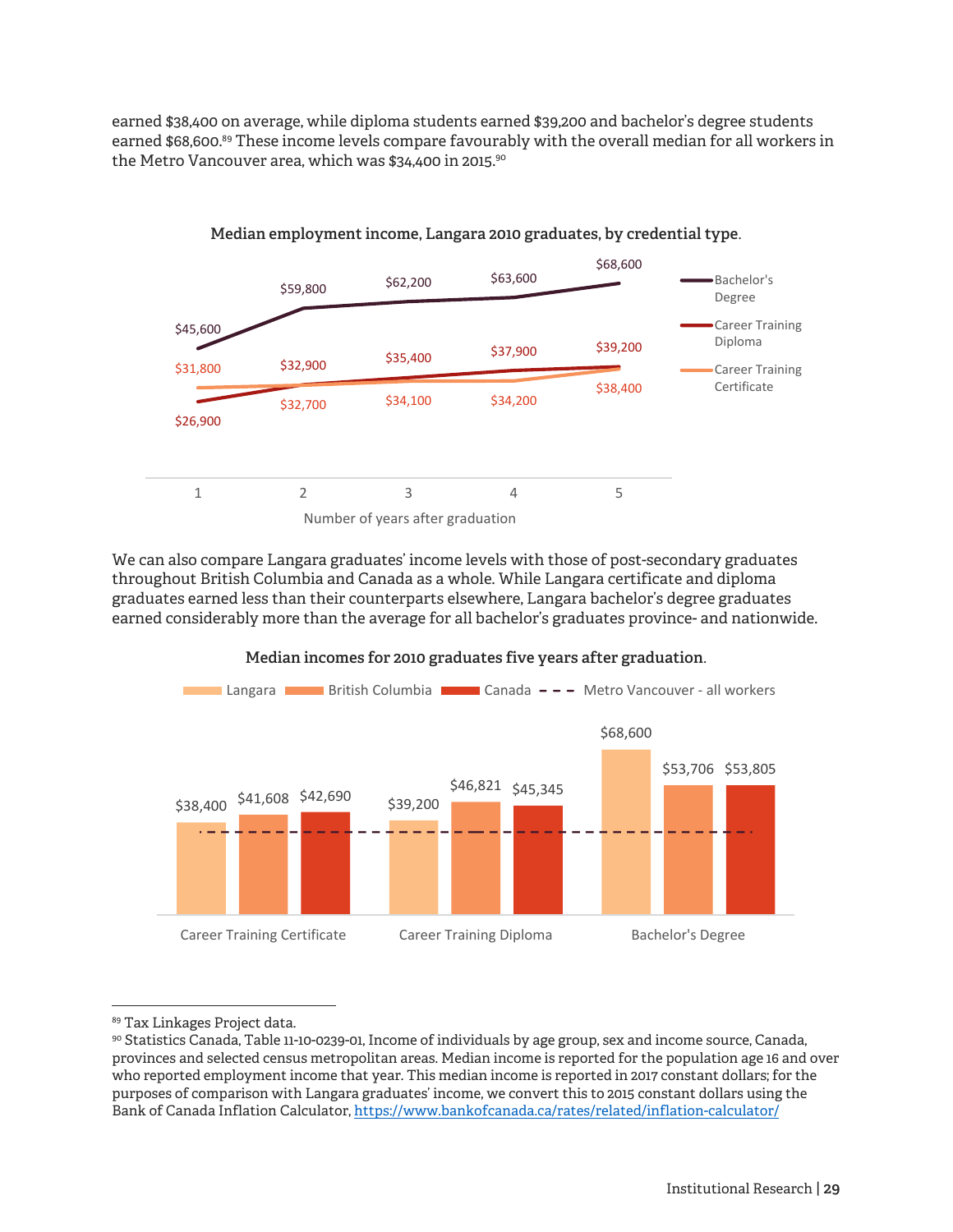# **Managing internationalization**

In alignment with Provincial and Federal immigration targets, Langara has grown its population of international students strategically. With its academic reputation, Langara has been consistently popular among international students from many regions of the world. In academic year 2018/19, international students represented over 100 different countries. Langara has expanded the cultural diversity of its student body to include growing numbers of students from India, China, Vietnam, Brazil, Japan, and other Southeast Asian and South American countries. In 2018/19, we increased our recruitment efforts and included missions to Panama, Philippines, Indonesia, and Ukraine in an attempt to further enhance the diversity of our student population. In addition, we launched several programs that offer increased opportunities for international and domestic students to work together as they develop skills for high-demand careers and pathways to immigration.

Langara launched its Internationalization Strategy development in November 2017. Since that time, the strategy has been developed with input and consultation with employees and students. Internationalization at Langara is an intentional process to integrate an intercultural dimension in the way we teach, learn, and provide services at the College, in order to enhance the educational environment for all students and employees while making a meaningful contribution to our community. The Internationalization Strategy<sup>91</sup> has four goals:

| Student success and<br>development | Coordinate required skills for course and program completion.<br>$\bullet$<br>Support development of a strategic approach to advising.<br>$\bullet$<br>Create an Equity, Diversity, and Inclusion Committee with employee and student<br>$\bullet$<br>representatives.                                                                                                                |
|------------------------------------|---------------------------------------------------------------------------------------------------------------------------------------------------------------------------------------------------------------------------------------------------------------------------------------------------------------------------------------------------------------------------------------|
| Support for<br>employees           | Create opportunities for employees to meet to discuss culture.<br>$\bullet$<br>Make time, training, and resources available to employees to incorporate an<br>$\bullet$<br>intercultural dimension on campus.<br>Provide funding towards obtaining a credential in intercultural studies and support<br>$\bullet$<br>research on internationalization initiatives.                    |
| Intercultural<br>dimension         | Establish a credential in intercultural competence.<br>$\bullet$<br>Pilot a cross-campus student mentoring program with an intercultural focus.<br>$\bullet$<br>Establish Intercultural Days on campus and fund student and employee participation<br>$\bullet$<br>in the community.                                                                                                  |
| Global citizenship                 | Support the development of global citizens with a sense of belonging to a broader<br>$\bullet$<br>community and common humanity.<br>Develop learning outcomes and teaching initiatives that foster intercultural<br>$\bullet$<br>understanding.<br>Investigate the establishment of an Education Abroad Office and an International<br>$\bullet$<br>Partnership Coordinator position. |

## **Space and capital development**

 $\overline{a}$ 

Langara remains committed to developing the facilities required to support our growth, as well as making the improvements required to deliver an excellent learning environment for our students. To this end, we have developed a new 25-year Campus Master Plan, which will pursue site densification. The College has a significant shortage of classrooms and supporting spaces as enrolment grows substantially year after year. To ensure that our students have the space and equipment to support optimum learning, Langara self-funded the construction of a new Science and Technology building, which opened September 2016. While the Science and Technology building has

<sup>91</sup> Currently in draft form. Final version is expected Summer 2019 and will be available at https://langara.ca/about-langara/intercultural-initiatives/index.html.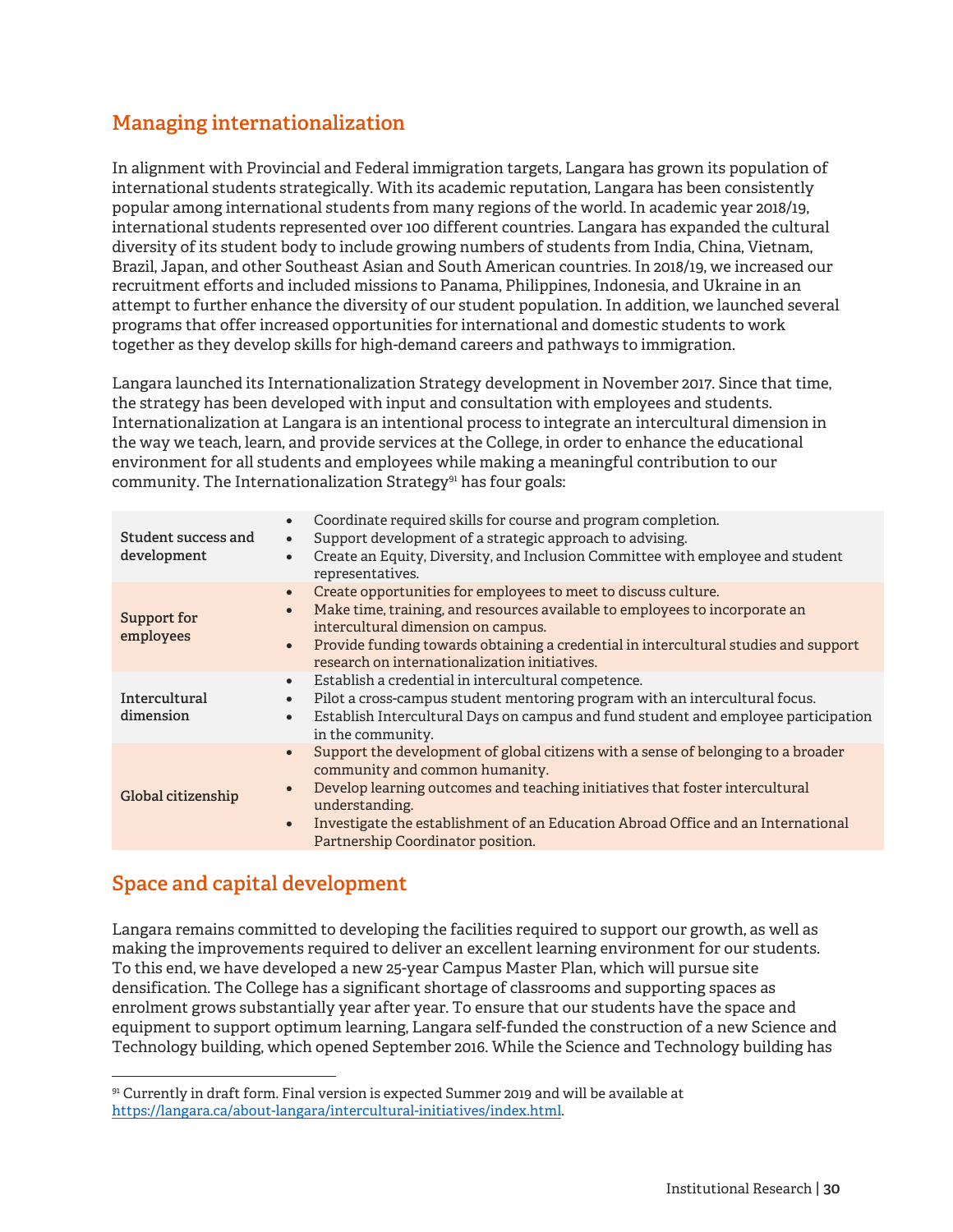provided some critically needed spaces for classrooms and student services, Langara still faces significant pressure for additional classrooms and support spaces to cope with enrolment growth. The College wishes to work collaboratively with the Ministry of Advanced Education, Skills and Training on funding partnerships for the future of our campus. We will also continue to upgrade learning spaces on campus to ensure the College stays at the forefront of technology and provides a modern learning environment.

According to Langara's 2017-18 Space Utilization Report, the number of domestic and international Annual Student Contact hours at the College was higher than the Ministry's Space Standards for classroom and lab space. The number of contact hours was 20% higher than recommended by the Ministry's standards, given the College's class/lab space available. Additionally, Langara had about half (54%) of the Ministry's recommended space dedicated to administration and faculty offices, while library/study space was only 31% and cafeteria space was only 33% of the respective guidelines for those categories.<sup>92</sup>

# **Campus sustainability**

Langara is working hard to reduce our energy usage on campus while we grow. Since 2009/10, the campus area increased by 33%; during this same period, our energy usage and emissions per square foot on campus have decreased by 20% and 43% respectively. We continue to incorporate energy efficiency in our designs and ongoing upgrades. Our new Sciences and Technology building received LEED Gold certification, making this the fourth LEED Gold building on campus. The construction of this building also included phase one of a renewed central heating plant on campus, designed to connect to a future, low-carbon, district heating system along the Cambie Street corridor. Langara is also upgrading many end-of-life systems to more efficient alternatives. With support from the provincial government and the federal Strategic Investment Fund, we upgraded the major fan systems in A Building, our largest classroom building. We also continue to upgrade lighting throughout campus to a more energy-efficient solution.

Langara College is implementing several other sustainability projects. Our recycling and composting initiatives have included standardization of our recycling sorting stations to be consistent with the City of Vancouver. Our next goal is to install recycling bins outside of all buildings. Externally, we set up a new waste management and recycling services agreement, and we will be working closely with our new vendor on education and engagement to further increase landfill diversion rates.

We are collaborating with departments and committees across Langara on sustainability initiatives. The College worked with the Langara College Foundation to support a student-led renewable energy project. New solar panels were installed on the Science and Technology building in the fall of 2018 and additional panels were added in March 2019. A Sustainability Coordinator co-op position has been proposed again this year to work with the Student Engagement Office to increase awareness of and engagement with our sustainability initiatives within the College community. We are also working on the installation of additional water fill stations around the campus to help eliminate the need for single-use water bottles on campus, with a goal to have one on every floor of every building. We will continue to look for opportunities to make our campus more sustainable for future generations.

<sup>92</sup> Langara 2017-18 Space Utilization Report.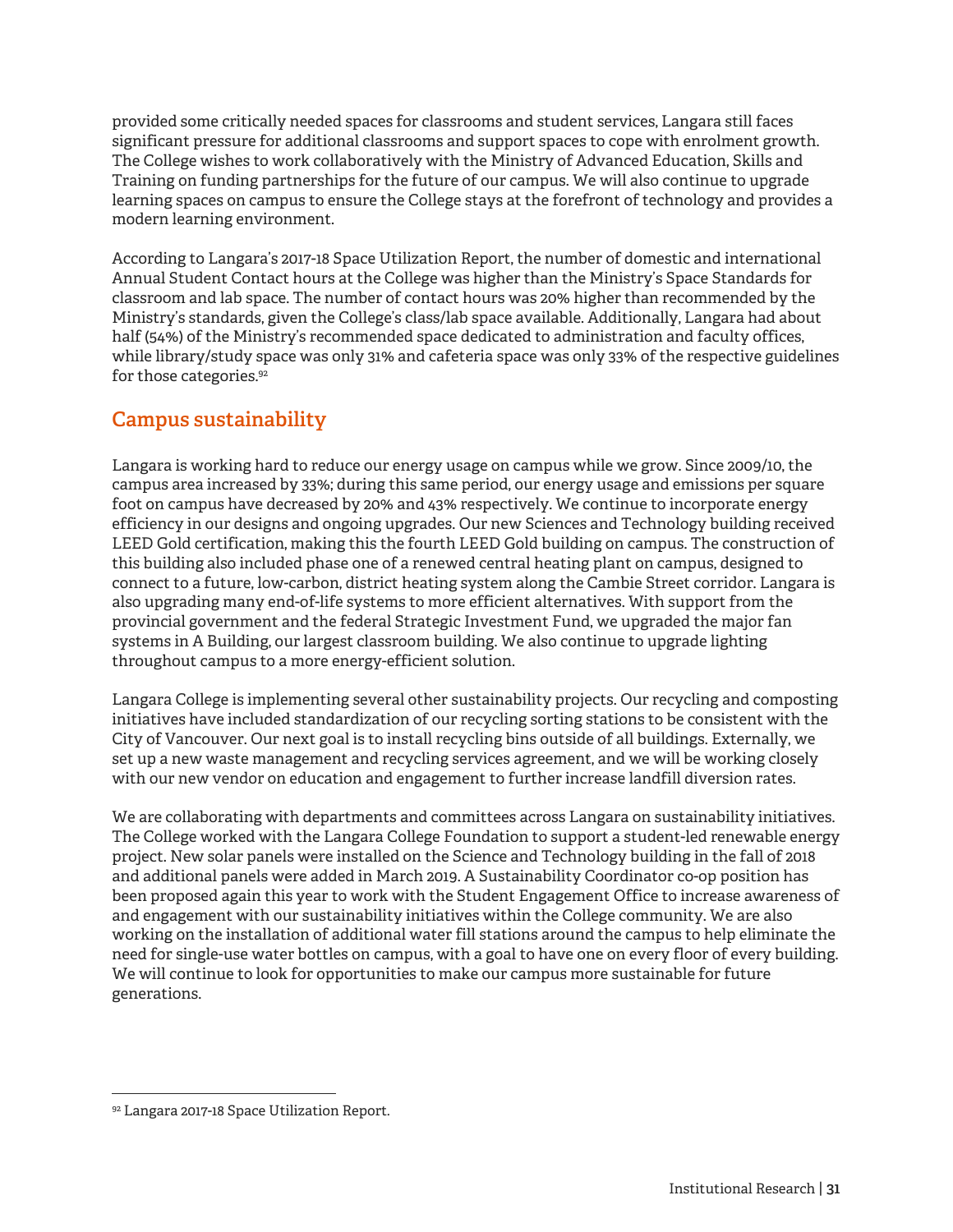# **Appendices**

# **Appendix A. Initiatives in response to Ministry priorities**

| Mandate Letter 2018/19                                                                                                                                                                                                                                            |                                                                                                                                                                                                                                                                                                                                                                                                                                                                                                                                                                                                                                                                                                                                                                                                                                                                                                       |  |  |
|-------------------------------------------------------------------------------------------------------------------------------------------------------------------------------------------------------------------------------------------------------------------|-------------------------------------------------------------------------------------------------------------------------------------------------------------------------------------------------------------------------------------------------------------------------------------------------------------------------------------------------------------------------------------------------------------------------------------------------------------------------------------------------------------------------------------------------------------------------------------------------------------------------------------------------------------------------------------------------------------------------------------------------------------------------------------------------------------------------------------------------------------------------------------------------------|--|--|
| <b>Ministry Priorities</b>                                                                                                                                                                                                                                        | <b>Langara Responses and Initiatives</b>                                                                                                                                                                                                                                                                                                                                                                                                                                                                                                                                                                                                                                                                                                                                                                                                                                                              |  |  |
| Actively participate in an engagement<br>process with the Ministry and Indigenous<br>partners to develop a comprehensive post-<br>secondary strategy that responds to the<br>TRC Calls to Action and UN Declaration on<br>the Rights of Indigenous Peoples.       | Please see detailed table under the section, Indigenous<br>Initiatives.                                                                                                                                                                                                                                                                                                                                                                                                                                                                                                                                                                                                                                                                                                                                                                                                                               |  |  |
| Continue to implement tuition-free Adult<br><b>Basic Education and English Language</b><br>Learning programs to domestic students,<br>and collaborate with partner organizations<br>to effectively deliver these programs to<br>meet the needs of adult learners. | The College is continuing tuition-free delivery of ABE<br>mathematics courses and ELL courses to domestic students.                                                                                                                                                                                                                                                                                                                                                                                                                                                                                                                                                                                                                                                                                                                                                                                   |  |  |
| Continue to improve the education success<br>of former youth in care who pursue post-<br>secondary education, including<br>implementation of the tuition waiver<br>program and other supports at your<br>institution.                                             | The number of students enrolled at Langara who had received<br>government care in their youth increased by 37% as compared<br>to last year. In addition to our commitment to supporting<br>students that meet the established funding criteria, this<br>increase was further enabled by the College's institutional<br>commitment to expand the eligibility of this provision and<br>fund an additional four students in Summer 2018, nine<br>students in Fall 2018, and eight in Spring 2019.                                                                                                                                                                                                                                                                                                                                                                                                        |  |  |
| Expand technology-related programming<br>and other programs that align with the<br>growing knowledge-based economy.                                                                                                                                               | Nurse Practitioner program development underway<br>٠<br>Post-Degree Diploma in Data Analytics first intake Spring<br>٠<br>2019<br>Citation in Full Stack Web Development approved by<br>٠<br><b>Langara's Education Council</b><br>Certificate in Data Analytics under development<br>٠                                                                                                                                                                                                                                                                                                                                                                                                                                                                                                                                                                                                               |  |  |
| Improve student mental health, safety and<br>overall well-being, including creating<br>greater awareness of available supports.                                                                                                                                   | The College has begun to implement its first Mental Health<br>plan entitled: "A frame of mind: A commitment to invest in the<br>mental health and well-being of the Langara Community."<br>Built with multi-stakeholder involvement from across the<br>College community and in collaboration with the BC Division<br>of the Canadian Mental Health Association (CHMA), this three-<br>year framework has five main pillars that guide 12 specific<br>commitments aiming to systematically support mental health<br>and wellness of students and employees. This, in part, includes<br>the hiring of a dedicated employee to lead these important<br>cross-functional initiatives as well as strengthen the College's<br>active involvement in various provincial and national efforts<br>and campaigns. In November 2018, Langara became the first<br>BC college to sign on to the Okanagan Charter. |  |  |
| Align your institutional processes with the<br>K-12 curriculum changes to ensure the<br>seamless transition of students entering<br>post-secondary education.                                                                                                     | We have met with all our program representatives to review<br>the Grade 10-12 course changes specifically, and have mapped<br>out how these new/revised courses will impact Langara's<br>admissions and pre-requisite requirements for new high school<br>students.<br>Langara will not be using the literacy or quantitative test<br>results for admission or pre-requisite purposes at this time.                                                                                                                                                                                                                                                                                                                                                                                                                                                                                                   |  |  |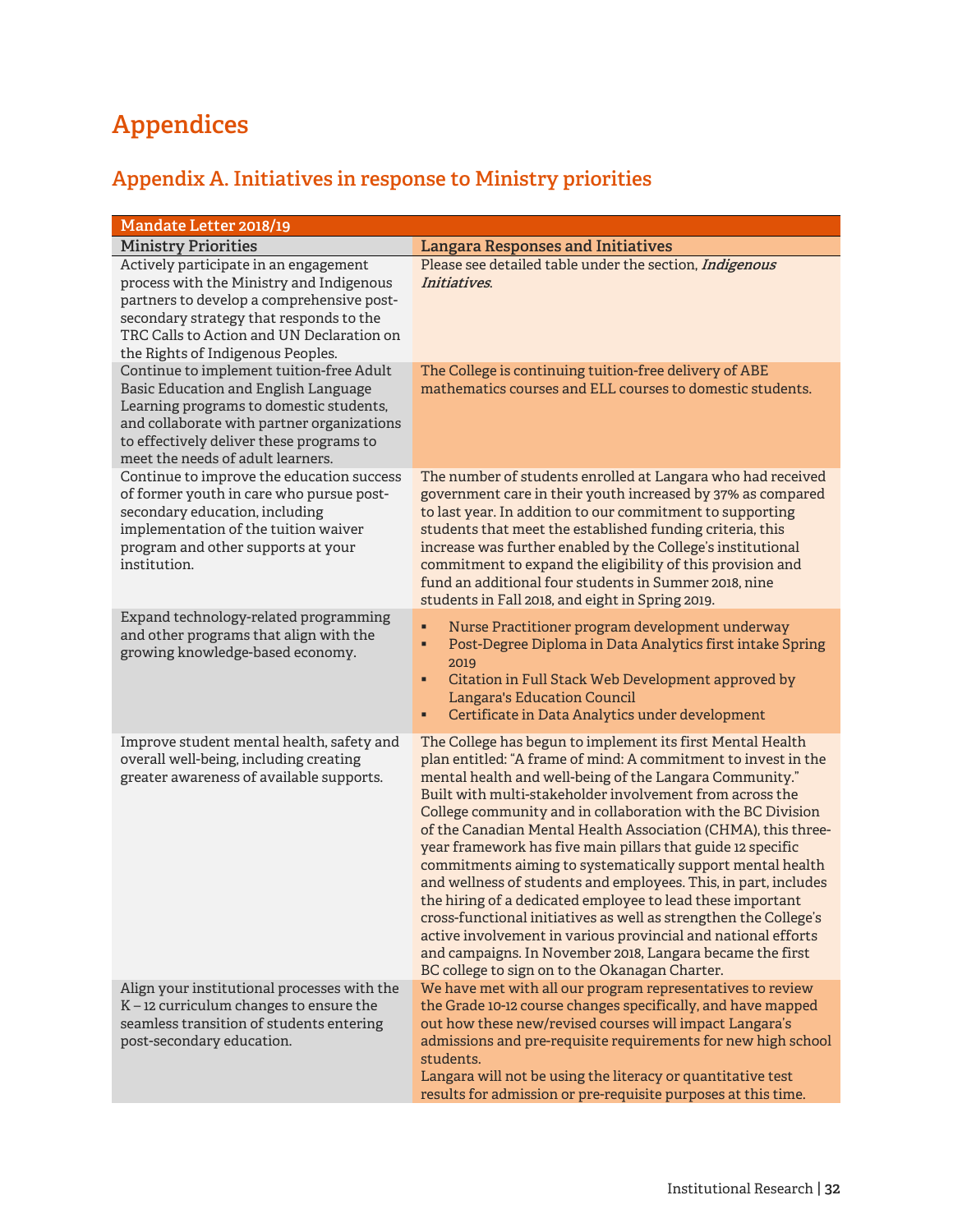| Work closely with the Ministry to develop<br>a balanced approach to international<br>education. | Langara has completed the implementation of the<br>EducationPlannerBC online application platform to allow<br>international students the opportunity to submit applications<br>online. The college continues to work with the Ministry to<br>enhance the platform with a document upload feature,<br>allowing students to submit their supporting documents at the<br>time of application. Langara has also embarked on the<br>development of XML Transcript sharing with BC Offshore<br>Schools. The College is providing more opportunities for<br>domestic students to gain international experience through<br>overseas field studies, such as India Connect, and is developing<br>a new service learning program in Kenya. |
|-------------------------------------------------------------------------------------------------|---------------------------------------------------------------------------------------------------------------------------------------------------------------------------------------------------------------------------------------------------------------------------------------------------------------------------------------------------------------------------------------------------------------------------------------------------------------------------------------------------------------------------------------------------------------------------------------------------------------------------------------------------------------------------------------------------------------------------------|
| Comply with government's two percent<br>cap on tuition and mandatory fee<br>increases.          | The College complied with the 2% cap.                                                                                                                                                                                                                                                                                                                                                                                                                                                                                                                                                                                                                                                                                           |

| Mandate Letter 2019/20                                                                                                                                                                                                                                                                                                                                                                                            |                                                                                                                                                                                                                                                                                                                                                                                                                                                                                                                                                                                                                                                                                                                                                                                                                                                                                  |  |  |
|-------------------------------------------------------------------------------------------------------------------------------------------------------------------------------------------------------------------------------------------------------------------------------------------------------------------------------------------------------------------------------------------------------------------|----------------------------------------------------------------------------------------------------------------------------------------------------------------------------------------------------------------------------------------------------------------------------------------------------------------------------------------------------------------------------------------------------------------------------------------------------------------------------------------------------------------------------------------------------------------------------------------------------------------------------------------------------------------------------------------------------------------------------------------------------------------------------------------------------------------------------------------------------------------------------------|--|--|
| <b>Ministry Priorities</b>                                                                                                                                                                                                                                                                                                                                                                                        | <b>Langara Responses and Initiatives</b>                                                                                                                                                                                                                                                                                                                                                                                                                                                                                                                                                                                                                                                                                                                                                                                                                                         |  |  |
| Implement the education-related TRC Calls<br>to Action relevant to Langara College and<br>actively participate in an engagement<br>process with the Ministry and local,<br>regional and other Indigenous partners to<br>develop and implement a comprehensive<br>strategy that increases student success and<br>responds to the TRC Calls to Action and<br>UN Declaration on the Rights of<br>Indigenous Peoples. | Please see detailed table under the section, Indigenous<br>Initiatives.                                                                                                                                                                                                                                                                                                                                                                                                                                                                                                                                                                                                                                                                                                                                                                                                          |  |  |
| Improving access to post-secondary<br>education with a focus on vulnerable and<br>under-represented students.                                                                                                                                                                                                                                                                                                     | Langara is using the 2018 Skills Development Employment<br>٠<br>Benefit (SDEB) funding provided by the Ministry for a<br>Learning Strategist Pilot Program on campus. The project<br>targets students with disabilities and other academically<br>at-risk student groups.<br>Disability Services at Langara is now Accessibility<br>٠<br>Services, based on feedback received from the Langara<br>community. Staff will continue to provide the same<br>support services to students with disabilities to ensure<br>equal access to the educational environment.<br>Acquisition of a new case management system for<br>٠<br>Accessibility Services has been completed and<br>implementation is in progress. The integrated system will<br>allow for better case management and communication<br>among multiple users of student data and will enhance<br>the student experience. |  |  |
| Expanding programming aligned with high<br>demand occupations and priority sectors<br>(such as trades, technology and health).                                                                                                                                                                                                                                                                                    | ×,<br>Bachelor of Science in Bioinformatics DQAB approval<br>granted on April 5th<br>Nurse Practitioner program developed with HLTH and<br>٠<br><b>AEST</b> awareness<br>Citation in Full Stack Web Development first intake<br>٠<br>Summer 2019<br>Certificate in Data Analytics first intake Spring 2020<br>٠                                                                                                                                                                                                                                                                                                                                                                                                                                                                                                                                                                  |  |  |
| Expanding co-op and work-integrated<br>learning opportunities for all students.                                                                                                                                                                                                                                                                                                                                   | ٠<br>Work Integrated Learning (WIL) Review and<br>Recommendations Group to complete review Spring 2019.                                                                                                                                                                                                                                                                                                                                                                                                                                                                                                                                                                                                                                                                                                                                                                          |  |  |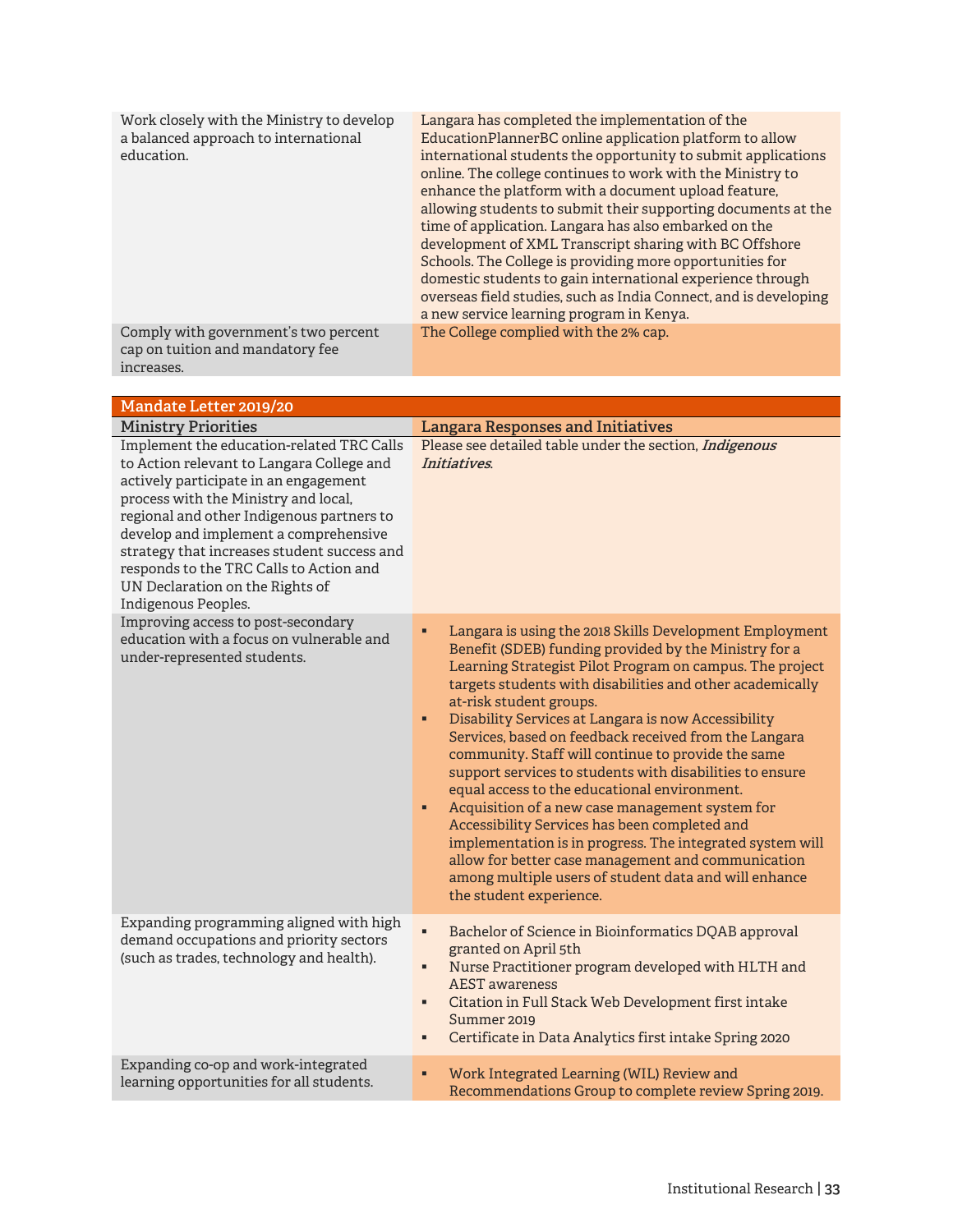|                                                                                                                                                                                                            | Project goal is to provide opportunity for every Langara<br>student to participate in WIL and/or experiential learning.<br>Early Childhood Education (ECE) WIL/PLAR project to<br>٠<br>integrate WIL into ECE curriculum. Currently in<br>development phase, implementation target September<br>2019.<br>Introduced and continue to expand Coop Peer Mentoring<br>٠<br>program to increase support and confidence for students<br>in Coop program.<br>Implementation of an online preparatory course designed<br>٠<br>to increase student confidence and success in obtaining<br>and benefiting from Coop placements.<br>Further expansion of our Employer Awareness campaign<br>٠<br>to increases coop options for students. In 2017/18, 42% of<br>FTE students were enrolled in a program that embeds<br>work-integrated learning, an 8% increase since 2015. |
|------------------------------------------------------------------------------------------------------------------------------------------------------------------------------------------------------------|-----------------------------------------------------------------------------------------------------------------------------------------------------------------------------------------------------------------------------------------------------------------------------------------------------------------------------------------------------------------------------------------------------------------------------------------------------------------------------------------------------------------------------------------------------------------------------------------------------------------------------------------------------------------------------------------------------------------------------------------------------------------------------------------------------------------------------------------------------------------|
| Improve student safety and overall well-<br>being in the areas of mental health and the<br>prevention of sexual violence and<br>misconduct, including creating greater<br>awareness of available supports. | Following the development of the Langara Sexual Violence<br>and Misconduct policy in 2017, the College community has<br>taken collective action to enhance overall awareness and build<br>greater capacity to respond and support. Some of these actions<br>have included award-winning marketing campaigns to<br>promote consent awareness, the development of a Sexual<br>Respect Ambassador program, and developing improved print<br>and digital materials focusing on respecting boundaries,<br>healthy relationships, and bystander intervention. The<br>consistent and meaningful contributions of students have<br>been essential to the success of these and other related<br>initiatives.                                                                                                                                                             |
| Ensure that students are able to seamlessly<br>transition into post-secondary education<br>with the implementation of the new BC<br>Graduation Program.                                                    | Langara is working towards approval for the following<br>motions:<br>٠<br>Update Grade 10-12 curriculum course changes to<br>correspond to Langara's admission and pre-requisite<br>requirements.<br>Remove discontinued Grade 11 and 12 courses from<br>٠<br>Langara's admission and pre-requisite requirements.<br>Delete all references to optional and/or required BC Grade<br>٠<br>12 provincial exams and blended grades from our academic<br>calendar and website.                                                                                                                                                                                                                                                                                                                                                                                       |
| Continue to actively participate in the<br>implementation of the<br>EducationPlannerBC common application<br>system for all undergraduate applicants.                                                      | EducationPlannerBC is live for all regular studies<br>٠<br>programs. It is well used by domestic and international<br>students. Since launching EPBC we have seen a higher<br>number of overseas applicants (international and<br>domestic) use the online application.<br>Document upload is in progress, with an estimated<br>п<br>completion date of July 2019.<br>Fee waiver is in progress, with an estimated completion<br>٠<br>date of May 2019.<br>XML high school transcript project has begun, with an<br>٠<br>estimated completion date of September 2019.                                                                                                                                                                                                                                                                                           |
| Work closely with the Ministry to develop<br>a balanced approach to international<br>education, participating in the<br>development and implementation of a                                                | Langara has provided feedback to the Ministry and is willing<br>to engage in any other consultations related to the<br>development of initiatives toward creating a balanced and<br>diverse international student population. The College<br>welcomes discussions on marketing and recruitment                                                                                                                                                                                                                                                                                                                                                                                                                                                                                                                                                                  |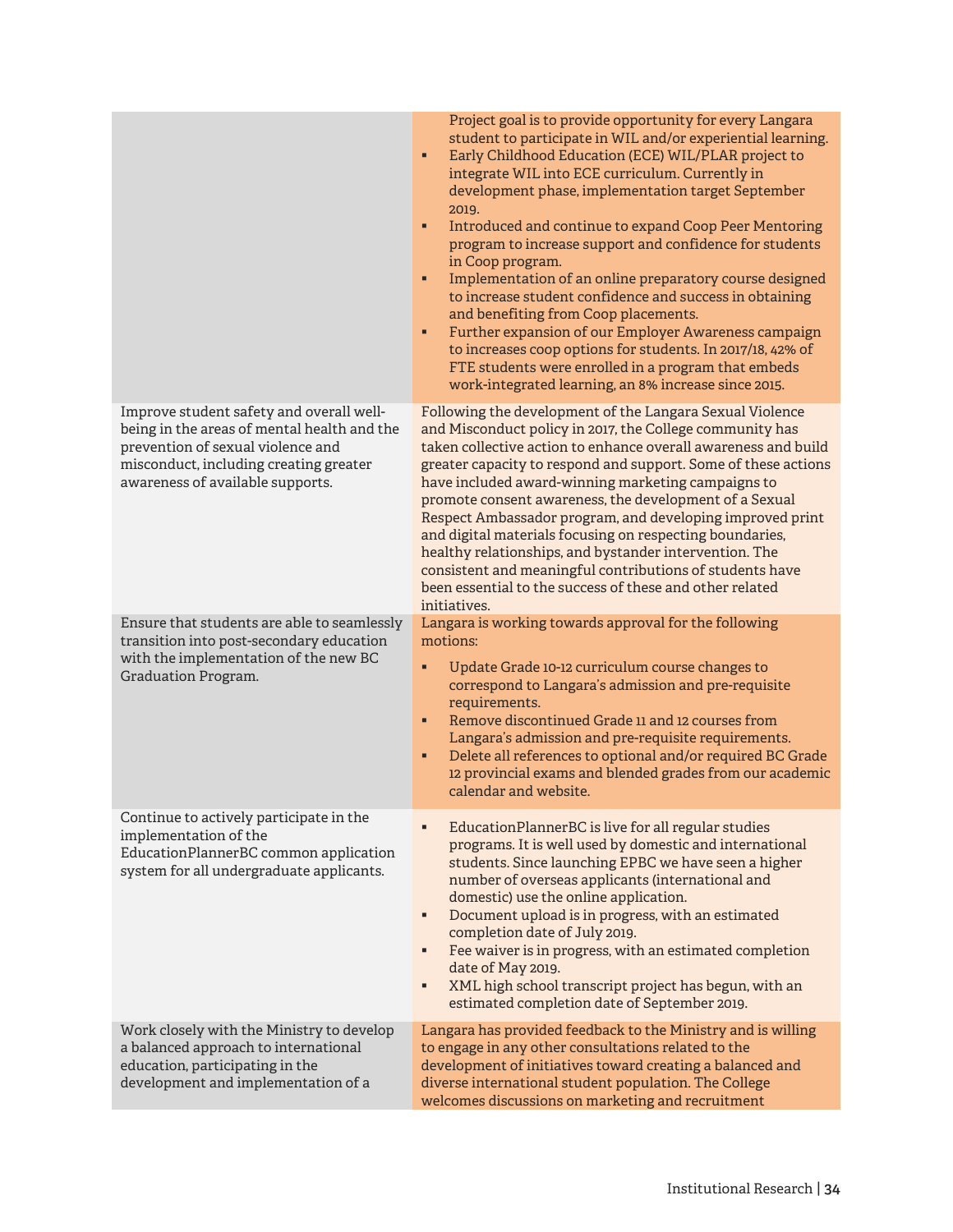| provincial framework for international<br>education.                                                                                                                                         | strategies, strategic enrolment management, diversification<br>mechanisms, and the expansion of opportunities for domestic<br>students to gain international experience and acquire<br>intercultural competencies.                                                                                                                                                  |
|----------------------------------------------------------------------------------------------------------------------------------------------------------------------------------------------|---------------------------------------------------------------------------------------------------------------------------------------------------------------------------------------------------------------------------------------------------------------------------------------------------------------------------------------------------------------------|
| Meet or exceed the financial targets<br>identified in the Ministry's three-year<br>Service Plan tabled under Budget 2018,<br>including maintaining balanced or surplus<br>financial results. | Staff prepared a balanced budget for FY 2019/20 that was<br>presented at the March 28, 2019 Board of Governors meeting.<br>The Board approved that budget (which included the 2%<br>increase for domestic tuition and an increase for international<br>tuition).                                                                                                    |
| Comply with the Tuition Limit Policy,<br>which sets a two percent cap on tuition<br>and mandatory fee increases for domestic<br>students to ensure courses and programs<br>are affordable.   | The Board of Governors, at their November 22, 2018 meeting,<br>approved the following motion:<br>That the Board approve the proposed tuition fees for<br>instruction in all programs and courses commencing on or<br>after May 1, 2019 according to the fee schedule attached and<br>marked "Schedule A."<br>Schedule A includes a 2% increase to domestic tuition. |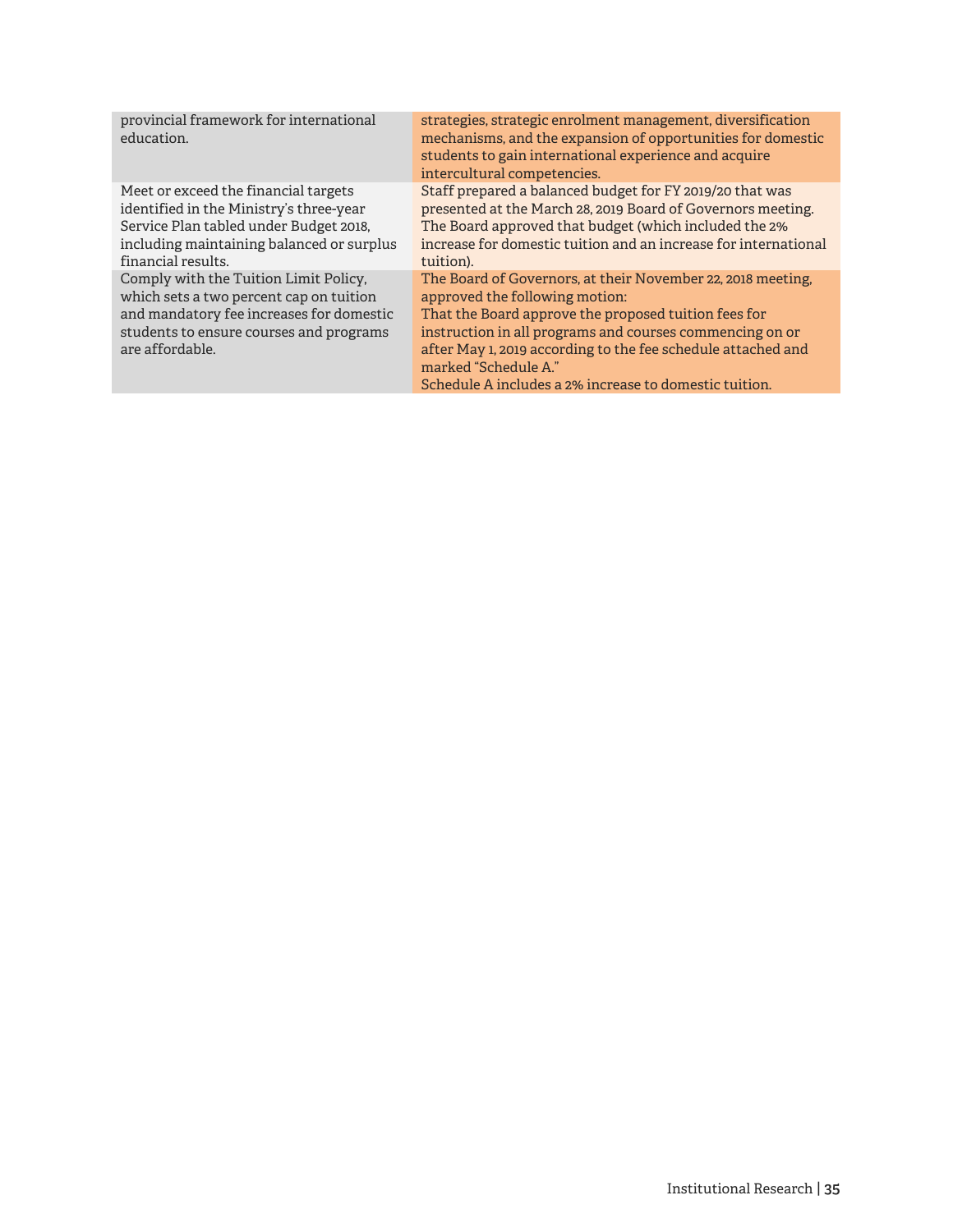| <b>TRC Call to Action</b>                                               | Progress    | <b>Initiative and Partnership Details</b>                                                                                                                                                                                                                                                                                                                                                                                                                                                                                                                                                                                                                                                                                                                                                                                                                                                                                                                                                                                                                                                                                                                                                                                                |
|-------------------------------------------------------------------------|-------------|------------------------------------------------------------------------------------------------------------------------------------------------------------------------------------------------------------------------------------------------------------------------------------------------------------------------------------------------------------------------------------------------------------------------------------------------------------------------------------------------------------------------------------------------------------------------------------------------------------------------------------------------------------------------------------------------------------------------------------------------------------------------------------------------------------------------------------------------------------------------------------------------------------------------------------------------------------------------------------------------------------------------------------------------------------------------------------------------------------------------------------------------------------------------------------------------------------------------------------------|
| <b>1: SOCIAL WORK</b>                                                   | Implemented | Langara College does not offer a social work degree program that<br>directly prepares student for child welfare work. However, our<br>Social Service Certificate Worker and Diploma, as well as our two<br>university transfer courses, Introduction to Social Welfare in<br>Canada and Introduction to Social Work Practice, provide a<br>foundation for students wishing to pursue Bachelor of Social<br>Work degrees. A few of the many ways that we engage with and<br>educate students include:                                                                                                                                                                                                                                                                                                                                                                                                                                                                                                                                                                                                                                                                                                                                     |
|                                                                         |             | The CASW Statement of Complicity and Commitment to<br>Change and the TRC Principles of Reconciliation.<br>Truth-telling and reconciliation about the role of our social<br>٠<br>work with respect to the experiences of Indigenous peoples in<br>Canada.<br>The BCCSW Code of Ethics and research ethics in Indigenous<br>$\blacksquare$<br>contexts.<br>Readings and discussions related to the ways in which social<br>٠<br>work practice could support processes of reconciliation and<br>social justice; historical and inter-generational trauma; the<br>principles of trauma informed care from the perspective of<br>Indigenous clients; over-representation of Indigenous<br>children in care; and the social determinants of health as it<br>relates to Indigenous people.                                                                                                                                                                                                                                                                                                                                                                                                                                                      |
| 12: EARLY CHILDHOOD<br><b>EDUCATION</b>                                 | In Progress | The Langara ECE department is continually working to develop a<br>culturally appropriate program for the students in our program.<br>Each term we have Indigenous guest speakers that visit our<br>courses to offer their expertise, culture, and perspective to our<br>students and faculty. In term one, our Langara Elder visits the<br>course on the history of ECE. In second term an Indigenous early<br>childhood educator visits a course on working with families. In<br>third term, Aaron Nelson Moody visits a class and does a<br>workshop on Reconciliation through collaborative art.<br>When we have an Indigenous student in the ECE program, we<br>offer information on the Gathering Space and our Elder.<br>Our future plans include the following:<br>Requesting that term one students visit the Musqueam<br>٠<br>Cultural center.<br>Purchase Indigenous art to display in our designated<br>classroom.<br>The ECE department has submitted a proposal to the Federal<br>п<br>government (Employment and Social Development Canada)<br>to partner with the YMCA and the Musqueam people to look<br>at creating Musqueam specific content and Indigenous ways<br>of knowing into our language and literacy courses. |
| 16: INDIGENOUS<br><b>LANGUAGE DEGREE AND</b><br><b>DIPLOMA PROGRAMS</b> | In Progress | The Indigenous Language plan is to work this summer to develop<br>and deliver a language program at Musqueam. Once that is created<br>we will work in partnership with UBC to offer joint programing in<br>BC languages.                                                                                                                                                                                                                                                                                                                                                                                                                                                                                                                                                                                                                                                                                                                                                                                                                                                                                                                                                                                                                 |

# **Appendix B. Progress on TRC Calls to Action and UNDRIP**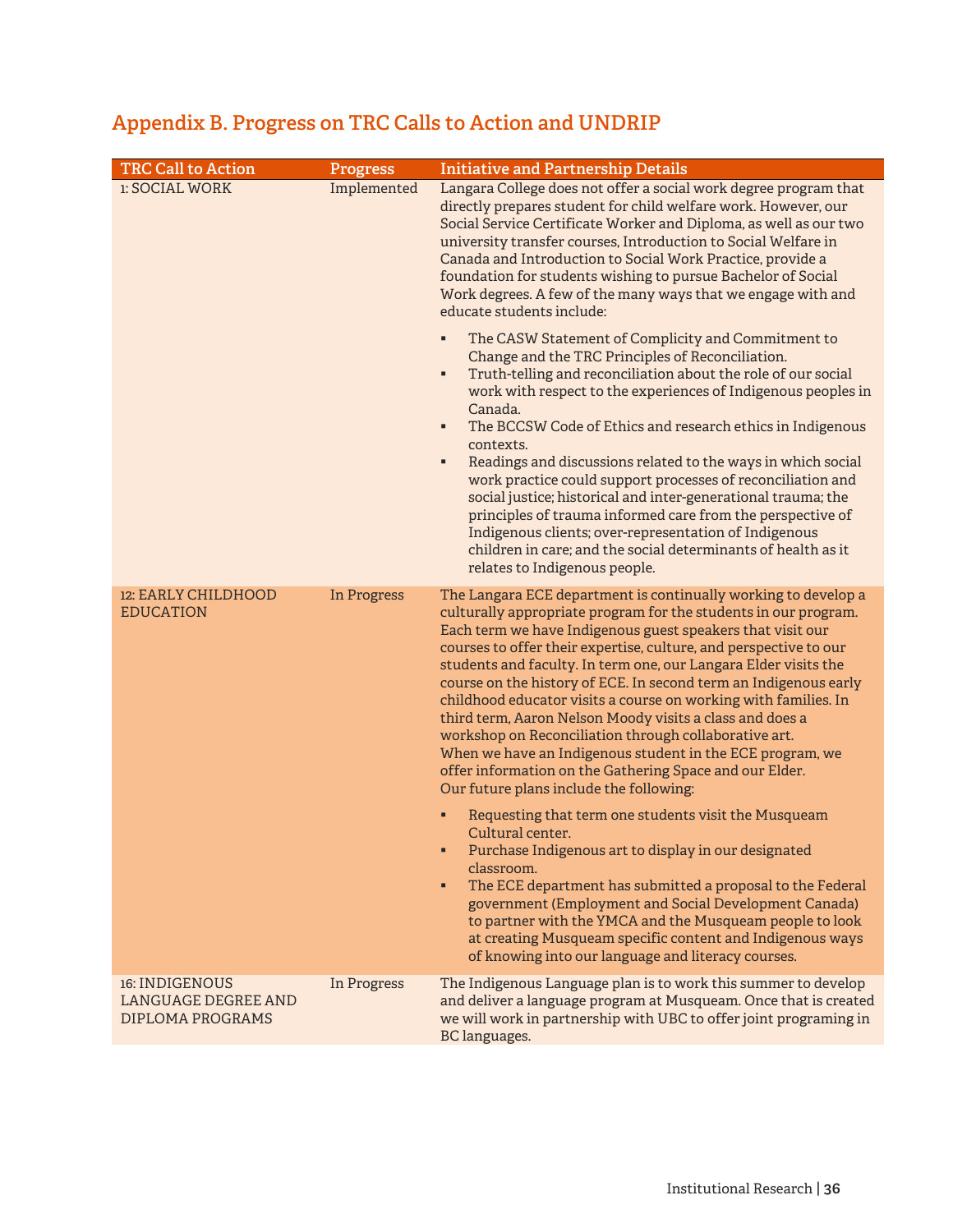| 23: HEALTH-CARE<br><b>PROFESSIONALS</b>    | <b>In Progress</b> | Any Indigenous applicant interested in the BSN program is invited<br>to meet with one of the Indigenous Liaison Counsellors in the<br>Indigenous Gathering Space (C140) to discuss academic advising as<br>well as personal and career counselling needs. The Indigenous<br>Gathering Space houses the Indigenous Education and Services<br>team and offers culturally-relevant support services to Indigenous<br>students on campus.                                                                |
|--------------------------------------------|--------------------|------------------------------------------------------------------------------------------------------------------------------------------------------------------------------------------------------------------------------------------------------------------------------------------------------------------------------------------------------------------------------------------------------------------------------------------------------------------------------------------------------|
| 24: MEDICAL AND NURSING<br><b>SCHOOLS</b>  | In Progress        | In support of the Truth and Reconciliation Commission's Calls to<br>Action, Langara is committed to increasing the number of<br>practicing Indigenous nurses in Canada. In an effort to decrease<br>systemic barriers posed to Indigenous learners, five seats in the<br>Bachelor of Science in Nursing (BSN) program and two seats in the<br>Advanced Entry BSN program are reserved for prospective<br>Indigenous students who meet the minimum admission<br>requirements.                         |
| 28: LAW SCHOOLS                            | N/A                |                                                                                                                                                                                                                                                                                                                                                                                                                                                                                                      |
| <b>57: PUBLIC SERVANTS</b>                 | N/A                |                                                                                                                                                                                                                                                                                                                                                                                                                                                                                                      |
| <b>62: TEACHER EDUCATION</b>               | N/A                |                                                                                                                                                                                                                                                                                                                                                                                                                                                                                                      |
| 86: JOURNALISM AND<br><b>MEDIA SCHOOLS</b> | In Progress        | We are working with Langara's Coordinator for Aboriginal Studies<br>to determine a specific course in which Journalism students can<br>participate. We hope to have this implemented for Fall 2019. Over<br>the last few years, we have invited Indigenous journalists to<br>provide seminars to our students.                                                                                                                                                                                       |
| 92: BUSINESS SCHOOLS                       | <b>In Progress</b> | We are launching a campus-wide Indigenization Strategy next fall<br>for which all students, including those in the Langara School of<br>Management, will learn about the history and legacy of residential<br>schools, the UN Declaration on the Rights of Indigenous Peoples,<br>Treaties and Aboriginal rights, Indigenous law, and Aboriginal-<br>Crown relations. This will require skills-based training in<br>intercultural competency, conflict resolution, human rights, and<br>anti-racism. |